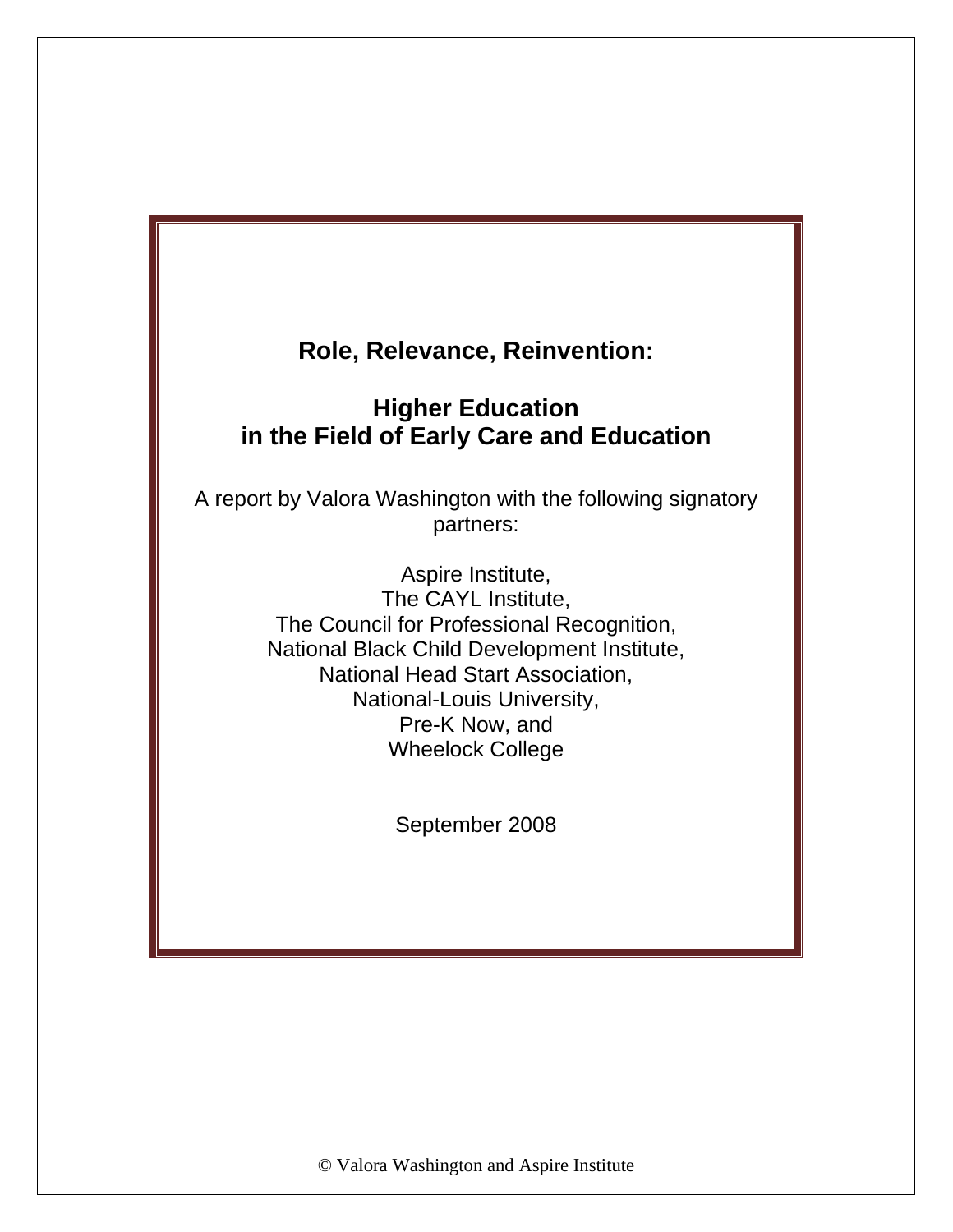### **The signatory partners of this paper are the following eight organizations:**

Aspire Institute <http://www.wheelock.edu/aspire>

> The CAYL Institute [http://www.cayl.org](http://www.cayl.org/)

The Council for Professional Recognition [http://www.cdacouncil.org](http://www.cdacouncil.org/) 

National Black Child Development Institute [http://www.nbcdi.org](http://www.nbcdi.org/)

> National Head Start Association [http://www.nhsa.org](http://www.nhsa.org/)

> > National-Louis University [http://cecl.nl.edu](http://cecl.nl.edu/)

Pre-K Now <http://www.preknow.org/resource/reports/morereports.cfm>

> Wheelock College [http://www.wheelock.edu](http://www.wheelock.edu/)

#### **This document is available on the web site of each of the signatory partners.**

The suggested citation for this paper is as follows:

Washington, V. (2008). Role, relevance, reinvention: Higher education in the field of early care and education. Boston: Wheelock College.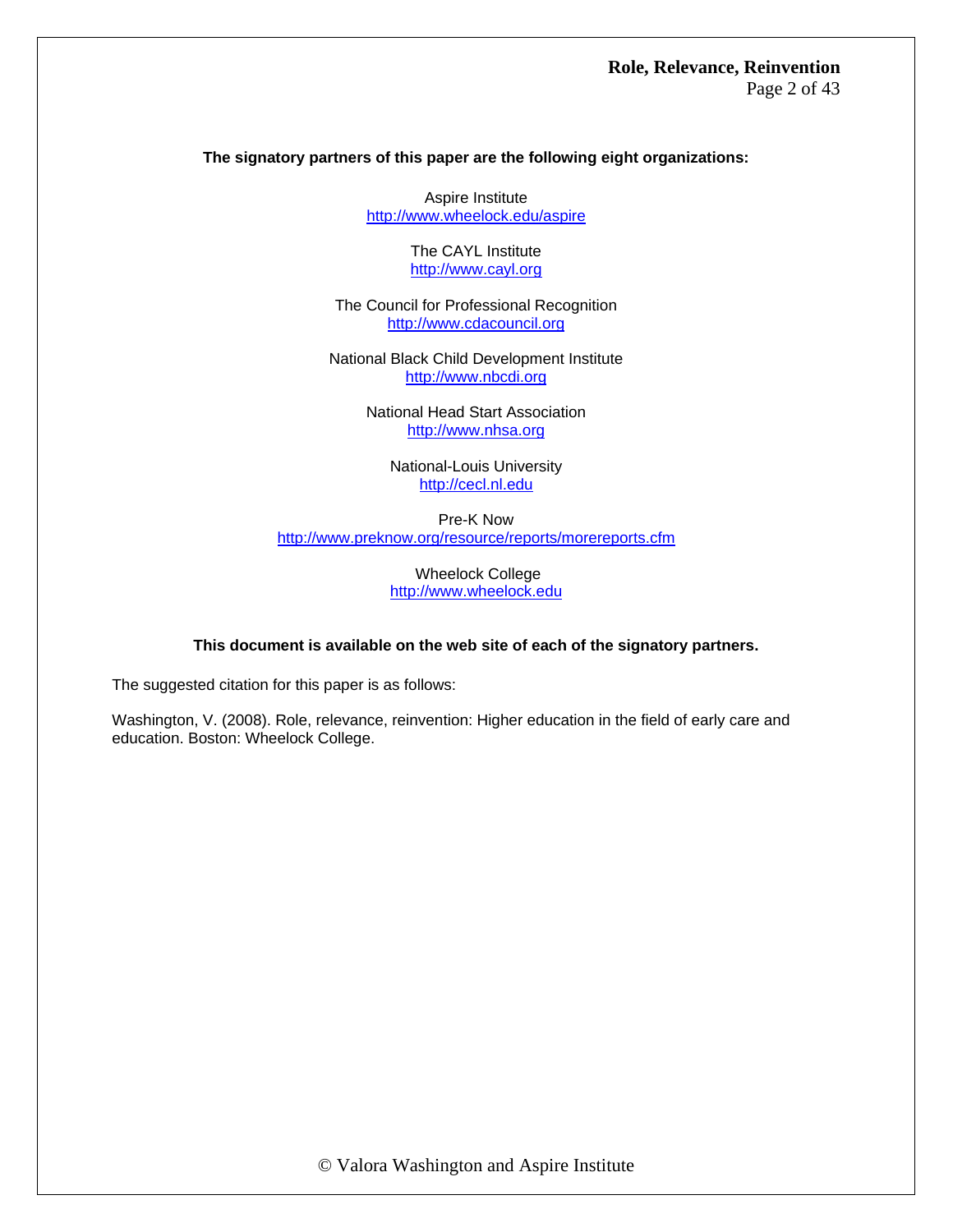Page 3 of 43

|                                                           | Role, Relevance, Reinvention:                                                                                                                                                                                   |  |  |  |  |
|-----------------------------------------------------------|-----------------------------------------------------------------------------------------------------------------------------------------------------------------------------------------------------------------|--|--|--|--|
| Higher Education in the Field of Early Care and Education |                                                                                                                                                                                                                 |  |  |  |  |
|                                                           | <b>TABLE OF CONTENTS</b>                                                                                                                                                                                        |  |  |  |  |
|                                                           |                                                                                                                                                                                                                 |  |  |  |  |
|                                                           |                                                                                                                                                                                                                 |  |  |  |  |
|                                                           |                                                                                                                                                                                                                 |  |  |  |  |
| <b>SECTION I</b>                                          | The Role of Higher Education in Early Care and Education:<br>Public policy both promotes degree attainment and depresses workforce<br>Research findings on the impact of a bachelor's degree are inconsistent14 |  |  |  |  |
| <b>SECTION II</b>                                         | What is the capacity of institutions of higher education to serve the field?16                                                                                                                                  |  |  |  |  |
| <b>SECTION III</b>                                        |                                                                                                                                                                                                                 |  |  |  |  |
| <b>SECTION IV</b>                                         |                                                                                                                                                                                                                 |  |  |  |  |
|                                                           |                                                                                                                                                                                                                 |  |  |  |  |
| <b>SIDEBARS</b>                                           |                                                                                                                                                                                                                 |  |  |  |  |
|                                                           | B: Where are the Teachers with Bachelor's Degrees?.<br>.13                                                                                                                                                      |  |  |  |  |
|                                                           |                                                                                                                                                                                                                 |  |  |  |  |
|                                                           |                                                                                                                                                                                                                 |  |  |  |  |
|                                                           |                                                                                                                                                                                                                 |  |  |  |  |
|                                                           |                                                                                                                                                                                                                 |  |  |  |  |
|                                                           |                                                                                                                                                                                                                 |  |  |  |  |
|                                                           |                                                                                                                                                                                                                 |  |  |  |  |
|                                                           | .43                                                                                                                                                                                                             |  |  |  |  |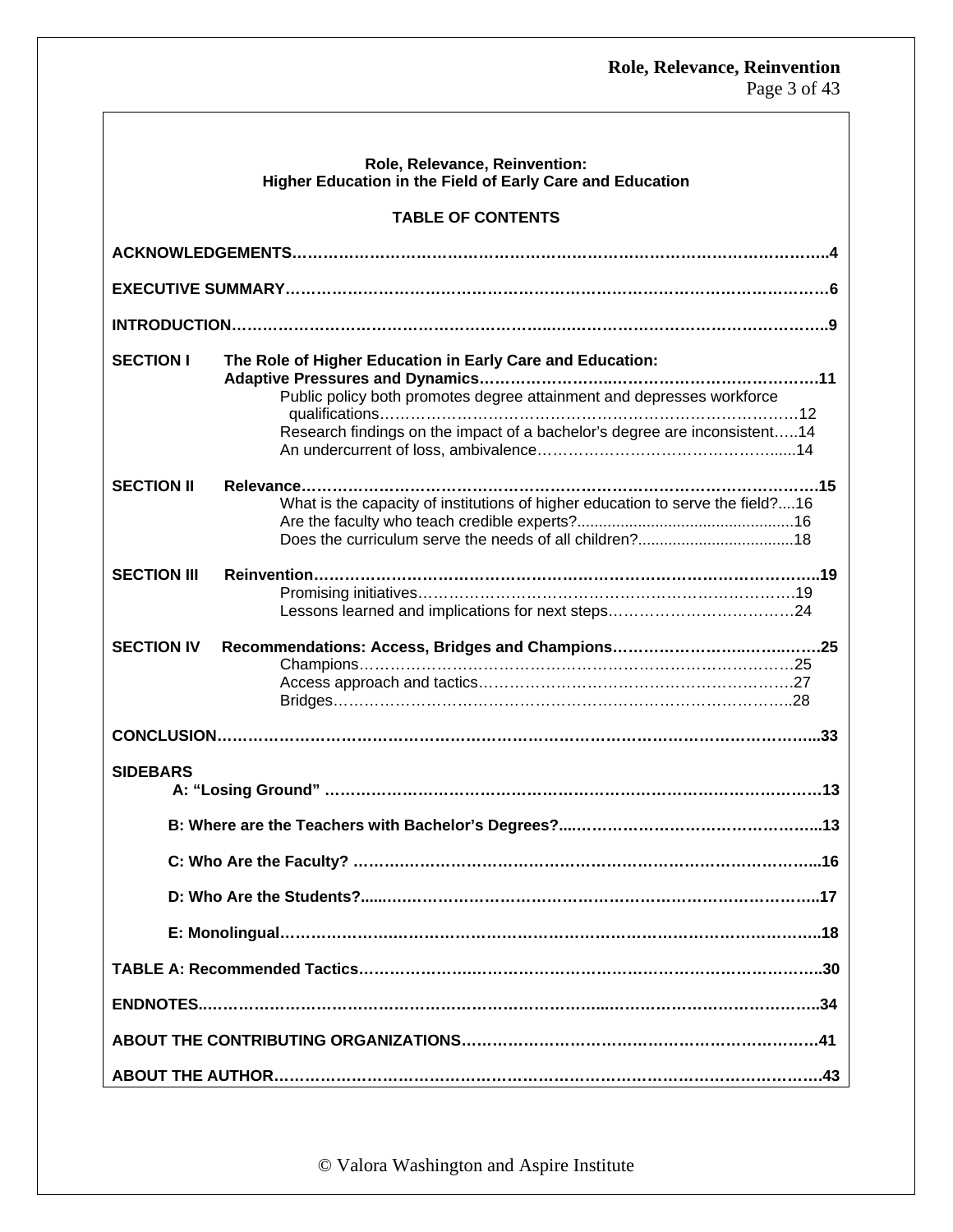# Acknowledgments

This project was initially conceived at Wheelock College by Marta T. Rosa, Interim Senior Director of the Aspire Institute, and Valora Washington, Wheelock College Trustee and President of CAYL. We appreciate and acknowledge **Cassandra Baxter**, Senior Administrative and Program Specialist for the Aspire Institute, for her administrative and initial research support. We also thank **Marie Enochty**, CAYL Schott Fellow at the CAYL Institute, for research support; and **Erica Ayotte,** Marketing and Communications Specialist at Wheelock College, for her editing support. We appreciate **Kathy Ruby**, Publication Manager at Council for Professional Recognition, for producing the brochure that accompanies this document; and **Julia Campbell**, Vice President of Public Affairs at the CAYL Institute, for coordinating communication strategies. We are indebted to the following persons who reviewed and provided invaluable advice about this document:

**Cecilia Alvarado**  Senior Consultant Teaching for Change Early Childhood Equity Initiative

**Paula Jorde Bloom**  Michael W. Louis Endowed Chair McCormick Tribune Center for Early Childhood Leadership National-Louis University

**Barbara T. Bowman**  Irving B. Harris Professor of Child Development Erikson Institute

**Michaela C. Cole**  Assistant Professor, Education Our Lady of the Lake University

**Josué Cruz, Jr.**  President & CEO Council for Professional Recognition

**Gayle Cunningham**  Executive Director

Jefferson County Commission for Equal **Opportunity** 

**Carol Bronson Day**  President and CEO National Black Child Development Institute

**Carolyn H. Denham**  President Pacific Oaks College

**Libby Doggett**  Executive Director Pre-K Now

**Marie Enochty**  CAYL Schott Fellow **Marcia Farris**  CAYL Schott Fellow

Executive Director, Massachusetts AEYC

**David Fernie**  Professor, Early Childhood Education Wheelock College

**Stacie Goffin** Goffin Strategy Group

**Winifred Hagan**  Vice President of Programs The CAYL Institute

**Jackie Jenkins-Scott**  President Wheelock College

**Carleen Wallington Kinlock**  Program Development Specialist National Head Start Association

**Sandra Chen Lau**  Vice President for Advancement Pacific Oaks College

**Diane Levin**  Professor, Education Wheelock College

**Alison Lutton Director** National Association for the Education of Young Children Early Childhood Associate Degree **Accreditation** 

**Davida McDonald**  Senior Public Policy Advisor National Association for the Education of Young Children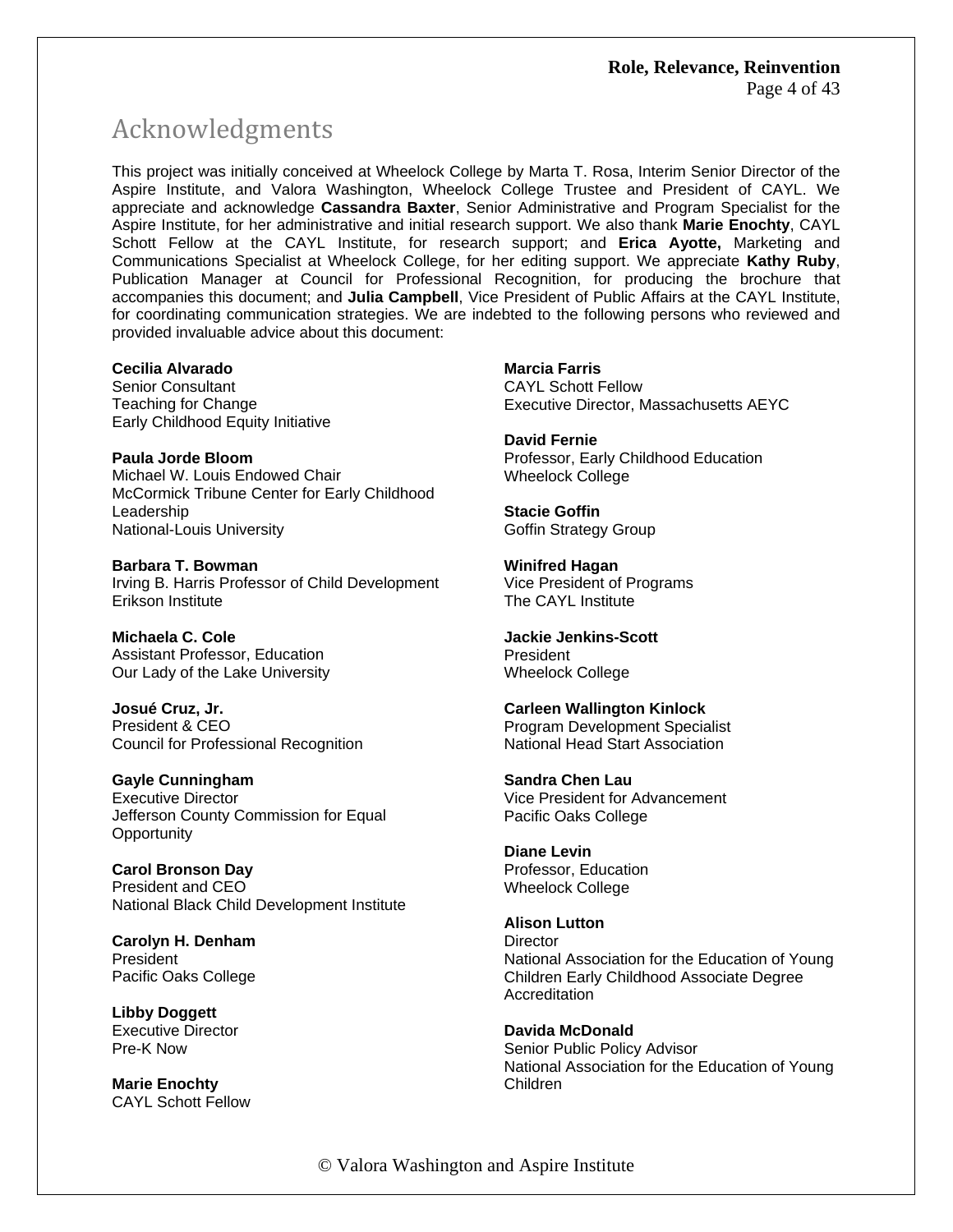Page 5 of 43

**Gwen Morgan**  Senior Fellow for Children's Policy Wheelock College

**Roger Neugebauer**  Publisher of Exchange Press, Inc.

**Peter J. Pizzolongo**  Director of Training & Associate Director Professional Development National Association for the Education of Young Children

### **Frances Rust**

Senior Vice President for Academic Affairs Dean of Faculty Erikson Institute

### **Teri Talan**

Director of Research and Public Policy McCormick Tribune Center for Early Childhood Leadership National-Louis University

#### **Albert Wat**

State Policy Analyst Pre-K Now

### **Marcy Whitebook**

Director/Senior Researcher Center for the Study of Child Care Employment Institute for Research on Labor and **Employment** University of California at Berkeley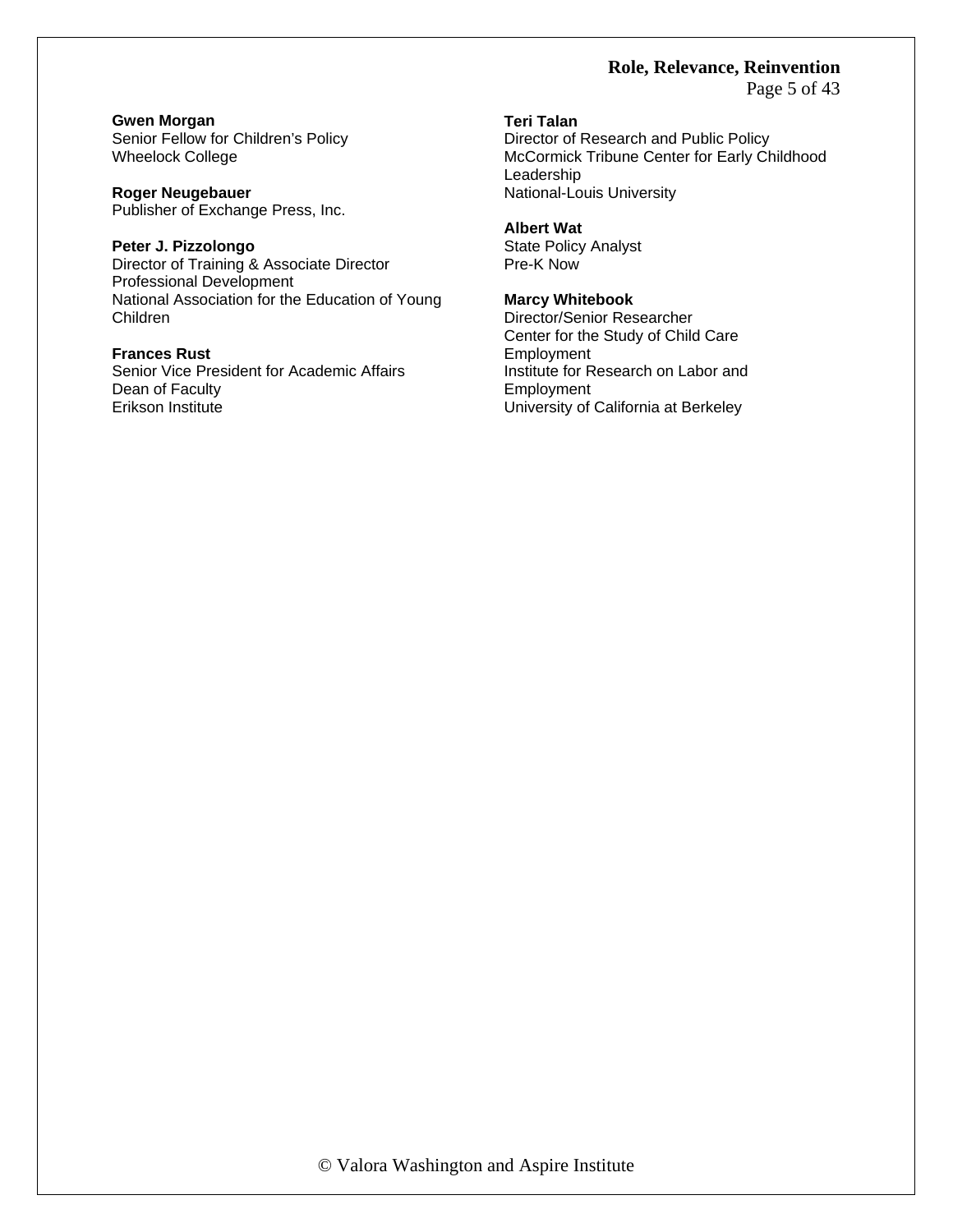# **Executive Summary**

### **"Leadership is open to anyone who has the courage and skill to try to mobilize people to address their most difficult issues, what we call their 'Adaptive Challenges'."**

### **Marty Linsky and Ronald Heifetz**

Early childhood higher education programs are facing adaptive pressures and dynamics for which they are unprepared. Advocacy is growing to mandate bachelor's degrees for teachers and administrators of pre-kindergarten children. However, schools, colleges, and departments of education are finding that they do not have the capacity to meet growing community needs as they are understaffed and under resourced at all levels. While innovations continually emerge from individual institutions and some state governments, much of the dialog is occurring among early educators and the college units that support them.

We eight organizations have written this paper as a call to leadership for the preparation of staff for the field of early care and education. We make this call because we believe this to be a defining moment to establish public expectations for both the standard of care for young children and the qualifications of those who provide that care. We seek to focus attention on the early years of life, to create common ground in this fragmented field, and to augment the existing public will to invest in and execute these initiatives. Establishing a firm foundation for this work requires greater recognition and investment by both public and private entities. Chief among these entities are the colleges and universities whose work defines, reflects, prepares, and certifies the value of this professional work.

The paradox is clear. On the one hand, public awareness about the importance of the early years of life is growing as is the knowledge base about the education, skills, and expertise necessary to be an effective teacher of young children. Yet on the other hand, as more early educators enroll in college courses, angst-filled questions emerge about what they should know and be able to do. We characterize these questions as issues about the role, relevance, and capacity to reinvent higher education's interface with the field of early care and education.

- In a field that historically has relied extensively on informal apprenticeship, the **role** of college credentials as a qualifying element of workforce participation evokes passionate debate.
- The **relevance** of teacher education programs to the effective, developmentally appropriate preparation of staff serving diverse young learners in a variety of settings is questioned.
- And, the capacity of colleges and universities to **reinvent** its content, infrastructure and delivery system is uncertain. Can colleges meet the needs of both recent high school graduates and adult learners with extensive work experience from numerous backgrounds?

### **Will —and how will— institutions of higher education address these adaptive challenges in the field of early care and education?**

The opportunity to lead must first be grounded in unsentimental analysis of our current situation. We eight organizations have come together to offer our point of view and to suggest recommendations for moving forward. Our focus here is on those who work with children from birth to age five and the two- and fouryear colleges and universities that prepare them.

We ask every college president and dean to ask the questions: *What is the current state of our early care and education programs,* and*, how can we make them better?* The answers may be a surprising source of adaptive change.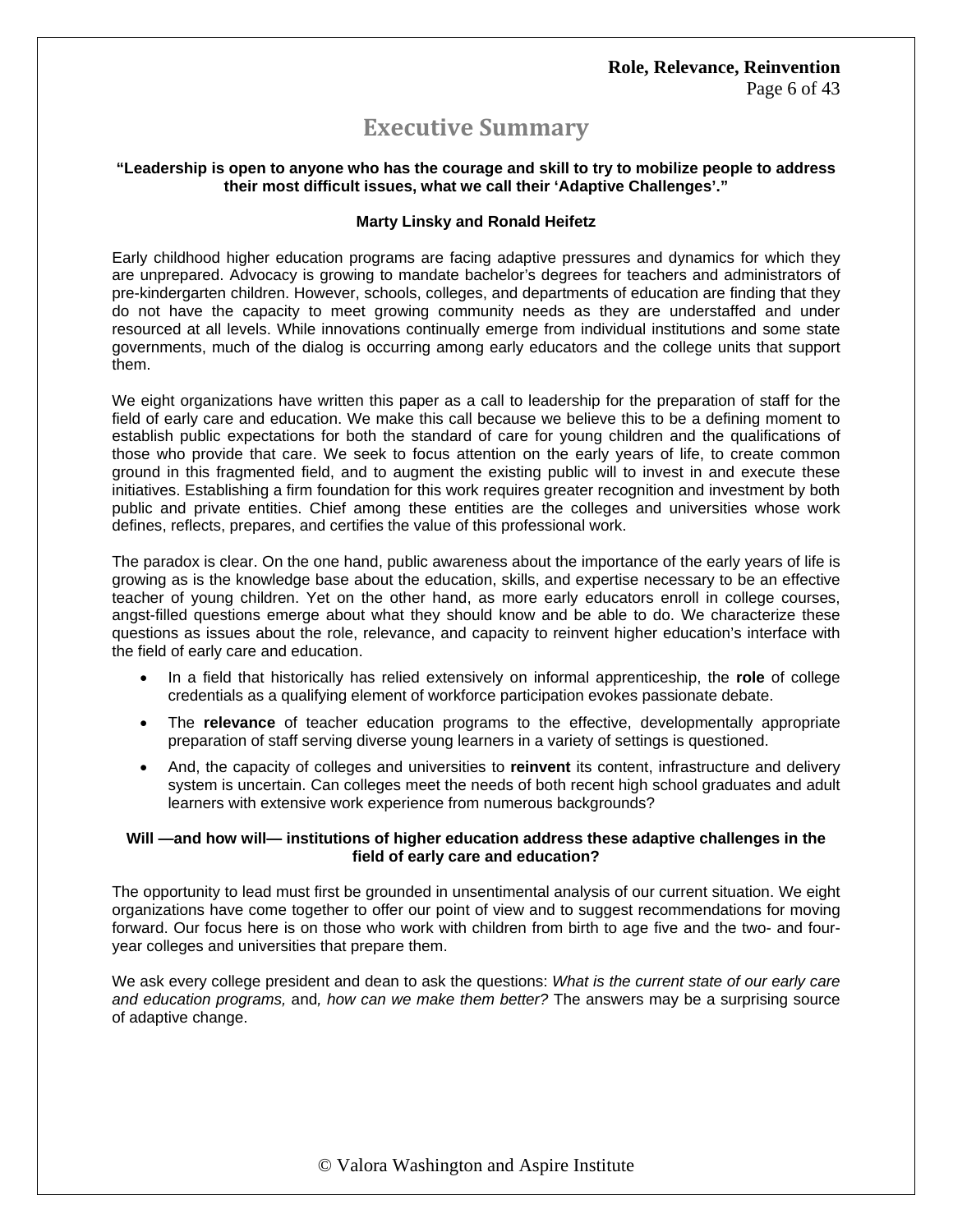This report is divided into four sections:

- Section I: Examines the **role** of adaptive pressures and dynamics on institutions of higher education with respect to the field of early care and education. Five of these adaptive pressures and dynamics are particularly evident: 1) The need to prepare staff for a diverse generation of children being supported from infancy in many settings; 2) Public policy that both promotes degree acquisition and depresses workforce qualifications; 3) Inconsistent research on the value of a baccalaureate degree; 4) Declining numbers of early care and education teachers with baccalaureate degrees in recent decades; and 5) both the escalating demand for, and deep ambivalence about, college degrees within the field of early care and education.
- Section II. Explores the **relevance** of institutions of higher education in the field of early care and education. We ask three inextricably related questions. What is the collective capacity of higher education institutions to: Meet the growing enrollment demands? Offer a highly-qualified collegiate faculty? Present appropriate content for diverse groups of children?
- Section III. **Illustrates existing reinvention** strategies, including both state efforts (e.g., New Mexico and New Jersey) and private, non-profit initiatives (National Head Start Association, National Association for the Education of Young Children, and unionization).
- Section IV. Offers recommendations for change. A key element for change lies in the emergence of new champions—people with vision and leadership to elevate these concerns from an elite few to more public dialog and concern.

### **Will—and how will—institutions of higher education adapt to these leadership opportunities in the field of early care and education?**

We acknowledge that the call for higher education reform extends beyond the early care and education field, particularly in view of current fiscal challenges. We recommend seven action items to facilitate change.

- 1. We join with many others in recommending the **attainment of a bachelor's degree** in early care and education by all key staff, including program administrators and lead teachers of children aged birth to five-year-olds, as a necessary but not sufficient element of change.
- 2. There must be a stronger federal role in **financing and supporting the work of staff** in the field of early care and education.
- 3. We call upon **members of the field of early care and education** to better organize themselves in order to articulate our values, knowledge base, and needs.
- 4. We call for a stronger strategic voice from **accrediting bodies and national organizations**, as well as from states and state boards of education. To strengthen access, we recommend additional financing strategies as well as the more routine awarding of credit for prior learning and transferability between institutions of higher education. We recommend increased focus on nontraditional college student support and advising.
- 5. Absent state-wide leadership, individual colleges, universities, and communities have a high level of autonomy and a variety of options they can undertake to improve student success. We encourage individual colleges to take efforts to **improve both access to and the quality of teacher education** for early care and education staff. We emphasize the need to upgrade the quality of teacher education programs. We recommend that the entire institution, not just a single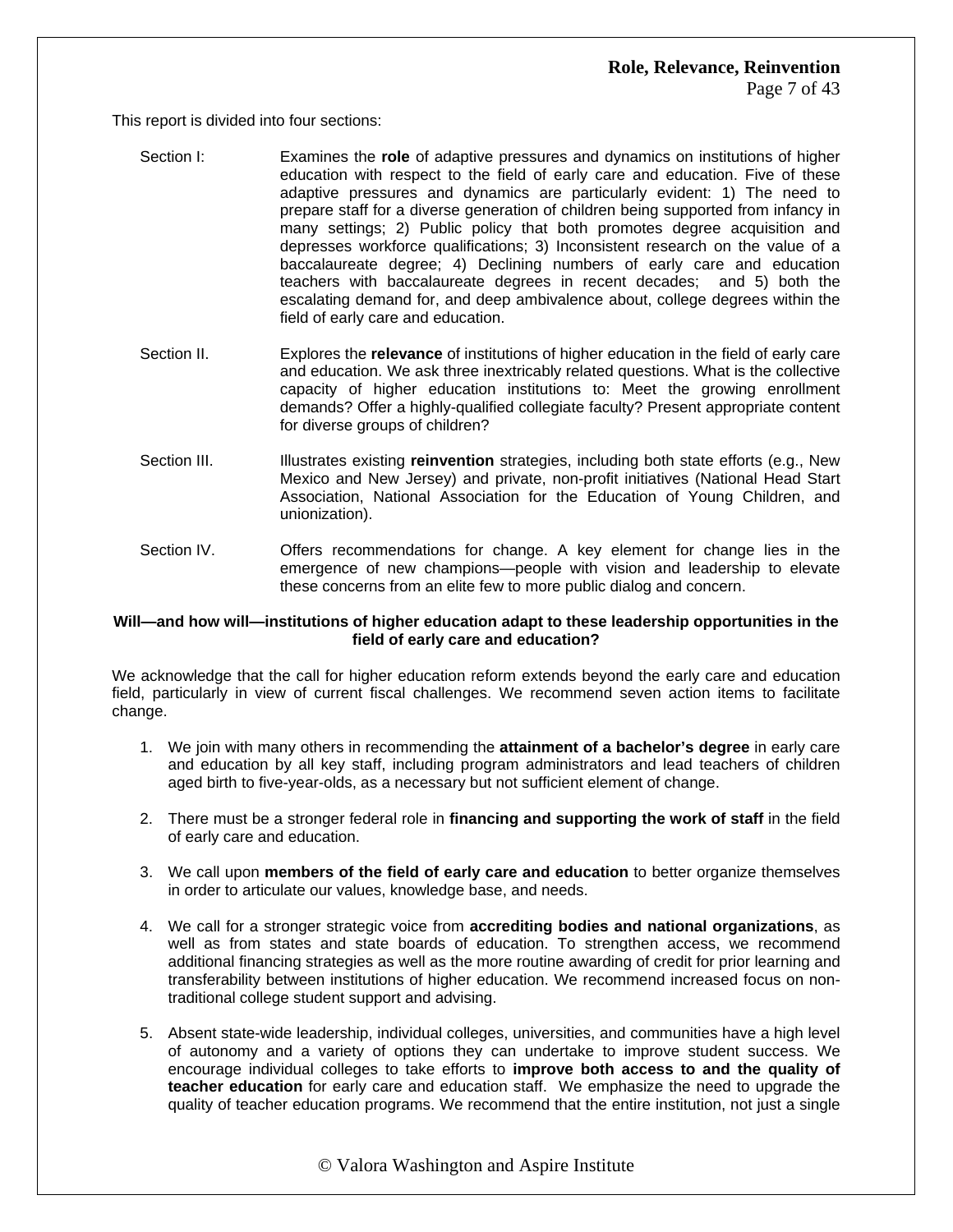teacher or education faculty, must become more responsible for the preparation of early care and education staff.

- 6. A strong targeted effort must be given to both **increase the diversity of faculty** and to ensure that all faculty can provide appropriate content for our diverse population of children and families.
- 7. Stronger links between **staff compensation and their credentials** is demanded.

Notably, the shortcomings of teacher education cannot be resolved at the current level of dialogue, despite many innovative strategies that some organizations are using to increase the access and supply of higher education opportunities. Nation-wide and state-wide agreements about the field of early learning must be forged; high quality teacher education must be founded on those agreements; and broader leadership throughout the entire university and community leadership must join the cause.

Systematic thinking is required—and we now have historic opportunities to redefine early care and education's role in influencing the future of our children and the teaching profession.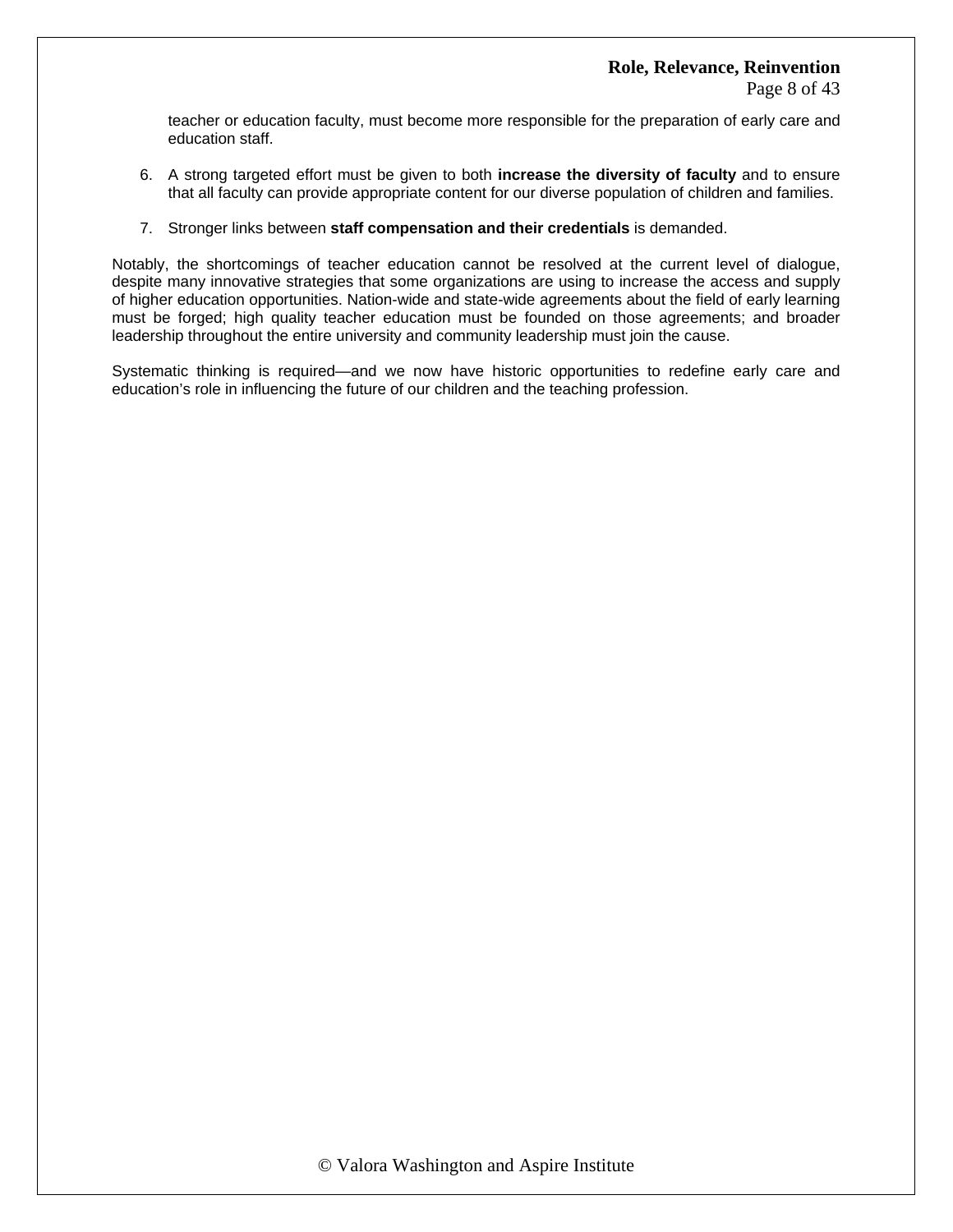# **Introduction**

### **"Leadership is open to anyone who has the courage and skill to try to mobilize people to address their most difficult issues, what we call their 'Adaptive Challenges.'"**

### **Marty Linsky and Ronald Heifetz[1](#page-42-0)**

We eight organizations have written this paper as a call for leadership to face the adaptive challenges in the preparation of staff for the field of early care and education.<sup>[2](#page-42-1)</sup> We make this call because we believe this to be a defining moment to establish public expectations for both the standard of care for young children and the qualifications of those who provide that care. Public will is both the goal and the driver of collective action among us who seek to focus attention on the early years of life, and to create common ground in this fragmented field. Establishing a firm foundation for this work requires greater recognition and investment by both public and private entities. Chief among these entities are the colleges and universities whose work defines and reflects, prepares and certifies the value of professional work.

The paradox is clear. On the one hand, public awareness about the importance of the early years of life is growing, as is the knowledge base about the education, skills and expertise necessary to be an effective teacher of young children. Yet on the other hand, as more early educators enroll in college courses, angst-filled questions emerge about what they should know and be able to do. We characterize these questions as issues about the role, relevance, and capacity to reinvent higher education's interface with the field of early care and education.

- In a field that historically has relied extensively on informal apprenticeship<sup>[3](#page-42-1)</sup>, the role of college credentials as a qualifying element of workforce participation evokes passionate debate (Objectors frequently state: "*Some of my best teachers don't have degrees.*").
- The **relevance** of teacher education programs to the effective, developmentally appropriate preparation of staff serving diverse young learners in a variety of settings is questioned ("*The degree doesn't help you deal with the real kids."* "*That degree has little to do with my job in family child care.*").
- And, the capacity of colleges and universities to **reinvent** its content, infrastructure, and delivery system is uncertain. (Can faculty encompass most recent research about effective practice into their coursework? "*My faculty workload is already overwhelming. I don't have time to keep up or spend a lot of time with programs*." Can colleges serve well both recent high school graduates and adult learners with extensive work experience from numerous backgrounds? Some students say: "*I can't afford to go to college." "I have to work when classes are offered." "I don't understand English that well*." Some faculty say: "*Teaching on nights and weekends is not part of my job.*")

### **Will—and how will—institutions of higher education address these adaptive challenges in the field of early care and education?**

The reality is that states are increasingly naming a "bachelor's degree" as an indicator of "highly qualified staff" even as the proportion of the early care and education workforce with this degree declines. This dynamic atmosphere exemplifies the need for adaptive leadership because it is characterized by the lack of preexisting answers and the need to resolve conflicting values.<sup>[4](#page-42-1)</sup>

The opportunity to lead must first be grounded in unsentimental analysis of our current situation. We eight organizations have come together to offer our point-of-view and to suggest recommendations for moving forward. This paper is designed to provide both a framework for understanding the complex leadership challenge and a platform from which we "call the question."<sup>[5](#page-42-1)</sup>

### **Will—and how will—institutions of higher education adapt to these leadership opportunities in the field of early care and education?**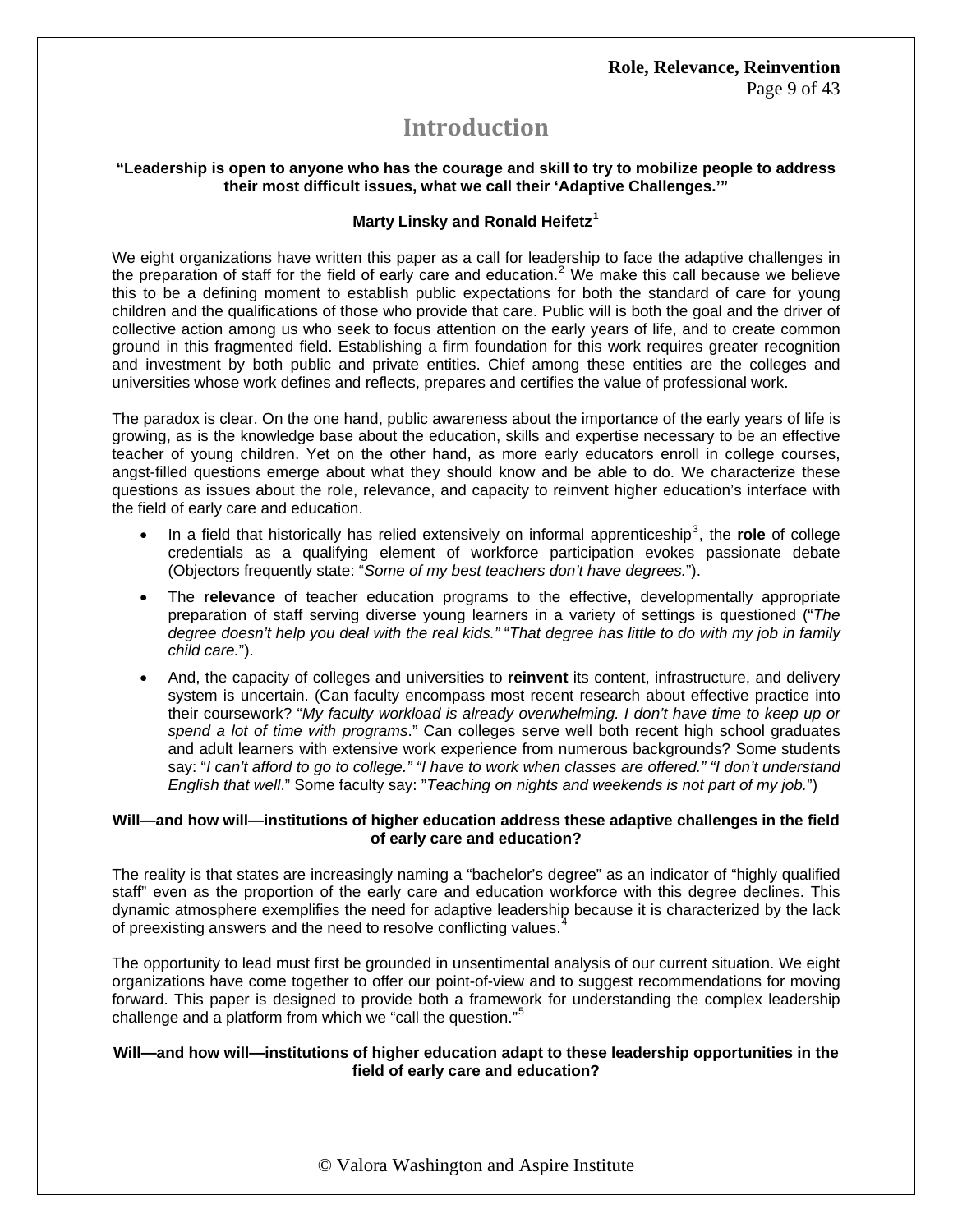Our focus here is on the intersection of preparation for those who work with children under age five  $6$  with schools of education<sup>[7](#page-42-1)</sup> and related colleges that prepare early educators at both two-year and four-year institutions. We also recognize the importance of two broader influential forces on adaptive capacity:

- 1. The persistently low compensation of people who work with young children, regardless of their credentials or the dynamics of supply and demand; and
- 2. The broader university enterprise because the call for higher education reform<sup>[8](#page-42-1)</sup> extends beyond the early care and education field, particularly in view of current fiscal challenges.

We ask every college president and dean to ask the questions: *What is going on with our early care and education programs,* and*, how can we make them better?* The answers may be a surprising source of adaptive change.

This report is divided into four sections:

| Section I:   | Examines the role of adaptive pressures and dynamics on institutions of higher<br>education with respect to the field of early care and education. |
|--------------|----------------------------------------------------------------------------------------------------------------------------------------------------|
| Section II.  | Explores the <b>relevance</b> of institutions of higher education in the field of early care<br>and education.                                     |
| Section III. | Illustrates existing reinvention strategies.                                                                                                       |
| Section IV.  | Offers recommendations for change.                                                                                                                 |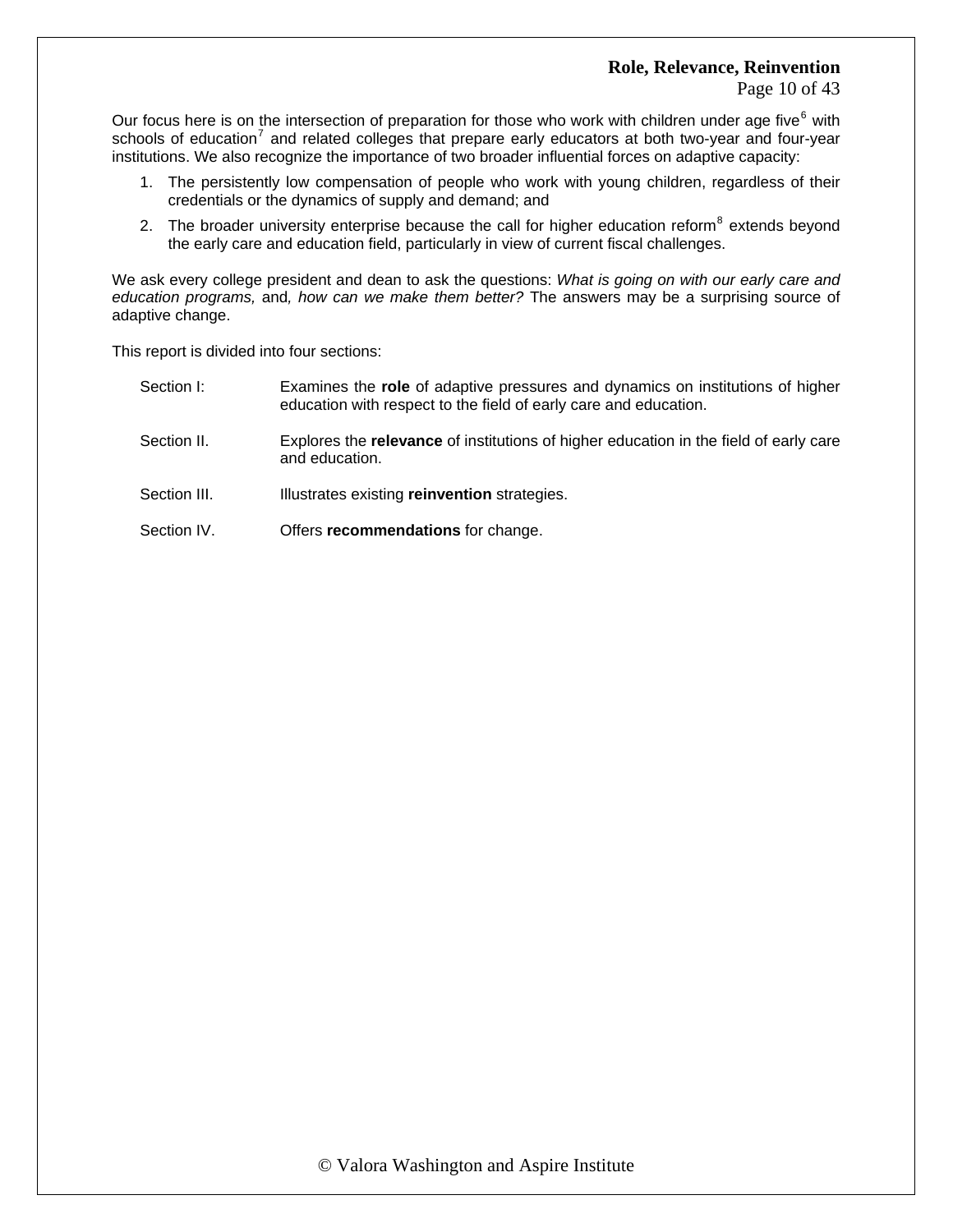# **Section I:**

# **The Role of Higher Education in Early Care and Education: Adaptive Pressures and Dynamics**[9](#page-42-1)

Many new realities have been thrust upon institutions of higher education, realities that are not easily remedied by a technical solution or "simple tactic" (e.g., adding a course taught in Chinese for students for whom English is not their first language). Because they are not amenable to preexisting solutions, these new realities are best framed as "adaptive pressures" that require a "change in thinking" in advance of effective "change in doing."

The intersection of the early care and education field with higher education is a place with multiple, competing adaptive pressures. Although these adaptive pressures have been building for quite some time they do not replace long standing facts, such as the lack of access to higher education for many members of the early care and education field. However, the accumulation of thousands of discrete events—such as comprehensive career development systems, Quality Rating and Improvement Systems, wage enhancement initiatives, Teacher Education and Compensation Helps (T.E.A.C.H.), and accreditation have now gathered energy and momentum, which none had in isolation. These efforts now focus the leadership challenges and opportunities more clearly. Five of these adaptive pressures and dynamics are particularly evident:

- The need to prepare staff for a diverse generation of children who spend time in many settings from birth through age five;
- Public policy that both promotes degree acquisition and depresses workforce qualifications;
- Inconsistent research on the value of a baccalaureate degree;
- Declines in the number of early care and education teachers with baccalaureate degrees in recent decades; and
- Both the escalating demand for, and deep ambivalence about, college degrees within the field of early care and education.

There is increased recognition that higher education must do more<sup>[10](#page-42-1)</sup> to be a relevant contributor to societal needs, including the well being of children. Faculty at colleges and universities are undoubtedly aware of three facts:

- Children's introduction to non-familial environments begins well before school age. Millions of today's young learners are part of a generation that typically spends some portion of the week in out-of-home care, given the high levels of labor force participation among all parents.<sup>[11](#page-42-1)</sup> Given that the extent of new knowledge about brain development and the learning capacity of infants and toddlers has expanded, $12$  a standard of care far exceeding "custodial" is more appropriate.
- Children's early education occurs in many settings, not just traditional classrooms. Largely and traditionally focused on formal school settings, colleges and universities must recognize that the public is supporting widespread expansion of early care and education in community-based organizations. Among the more than 40 states that currently fund or are developing preschool programs, many are attempting, with various degrees of success, to use a mixed delivery service model that requires multiple agencies to work together.<sup>[13](#page-42-1)</sup> This can be a particularly difficult idea for some school of education faculty to grasp as many have a "K-12" perspective of the system.
- Our nation is in the midst of substantial demographic change, the results of which are most evident among the young.<sup>[14](#page-42-1)</sup> Large proportions of young learners have special needs or are immigrants, first generation Americans, English language learners, or poor. At a time when the United States lags behind other nations in providing equitable learning opportunities for young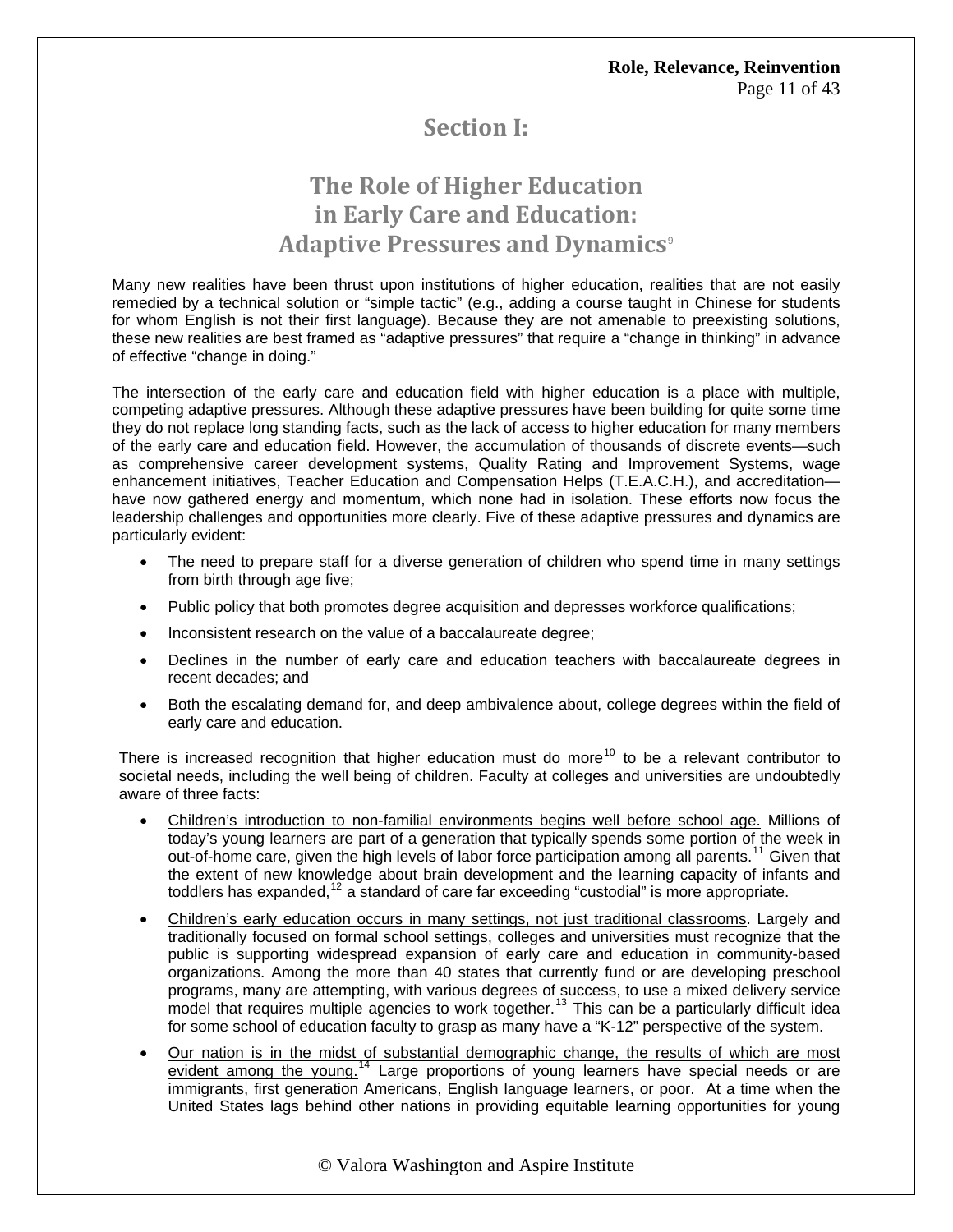Page 12 of 43

children,<sup>15</sup> more children have characteristics associated with pre-kindergarten "achievement gaps"  $^{16}$ —gaps that can be reduced with high-quality early care and education programming.<sup>17</sup> It must be recognized that early care and education settings are often global environments which bring both challenges and opportunities. The staff, too, represents a wide diversity of cultures, languages, and literacy levels.

There is considerable evidence that college curricula has neither kept pace with nor incorporated these new realities about how children are being raised and educated in our country. In many ways "schooling," and the preparation of staff to work with children and families, have barely begun to appreciate the young child's phenomenal and untapped capacity to learn, and to recognize that their "babysitters" are really "teachers" requiring commensurate preparation, compensation, and support. The dichotomy between "child care" and "early education" is an increasingly dysfunctional paradigm; we must upgrade the qualifications of "teachers" currently working in various settings, as well as induct new members into the field.

# *Public Policy both Promotes Degree Attainment and Depresses Workforce Qualifications*

Another adaptive pressure is the need for higher education to expand its research and policy focus to issues of young children. The higher education industry will be deeply impacted as advocates successfully promote degree attainment, often including a major in early care and education or state certification,  $18$  as a priority strategy to ensure outcomes for children from birth to age five.  $19$ 

There is wide variation in state regulations about the educational background of preschool center staff.<sup>[20](#page-42-1)</sup> States traditionally have had few regulatory barriers to enter the field; $^{21}$  $^{21}$  $^{21}$  in some states being 18-years-old, having a driver's license, and a lack of criminal record is all that is required.<sup>[22](#page-42-1)</sup> Even today, in a large proportion of states, staff are not required to have anything more than a high school diploma and a few hours of professional development each year.<sup>[23](#page-42-1)</sup> This lack of standardized qualifications exists for many reasons, including cost and the philosophy that low-entry requirements encourage individuals from the children's own families and communities to begin and advance in a career in early care and education.

Even in view of recent legislation, generally the United States' federal government has been silent on workforce standards.<sup>[24](#page-42-1)</sup> Silence does not indicate a lack of influence: federal efforts to expand child care as a "means" to other "ends" (such as facilitating the employment of welfare recipients) has had the effect of depressing workforce qualifications for two reasons:

- Implementation tactics rely on informal unregulated care;<sup>[25](#page-42-1)</sup> and
- Focus on the quantity, rather than the quality, of care has predominated.

This effect contrasts sharply with the intentions of recent federal "education" policy that fosters degree attainment. For example, the "No Child Left Behind" federal legislation and "Good Start Grow Smart," its early childhood companion, stresses the importance of "highly-qualified" staff to children's success; an indicator of "highly-qualified" is an appropriate college degree. Clearly there are disproportionately more funds for child care as a means of welfare reform than for the "highly-qualified" provisions of No Child Left Behind.

Federal funds to enhance workforce qualifications for preschool staff have been available, however, for staff of the federally-funded Head Start program, an early adopter of increased workforce education requirements following congressional mandates.<sup>[26](#page-42-1)</sup> About 27 percent of Head Start lead teachers had a bachelor's degree in 2003.<sup>[27](#page-42-1)</sup> By 2013, 50 percent of teachers and education coordinators are mandated to have bachelor's degrees and an early care and education focus.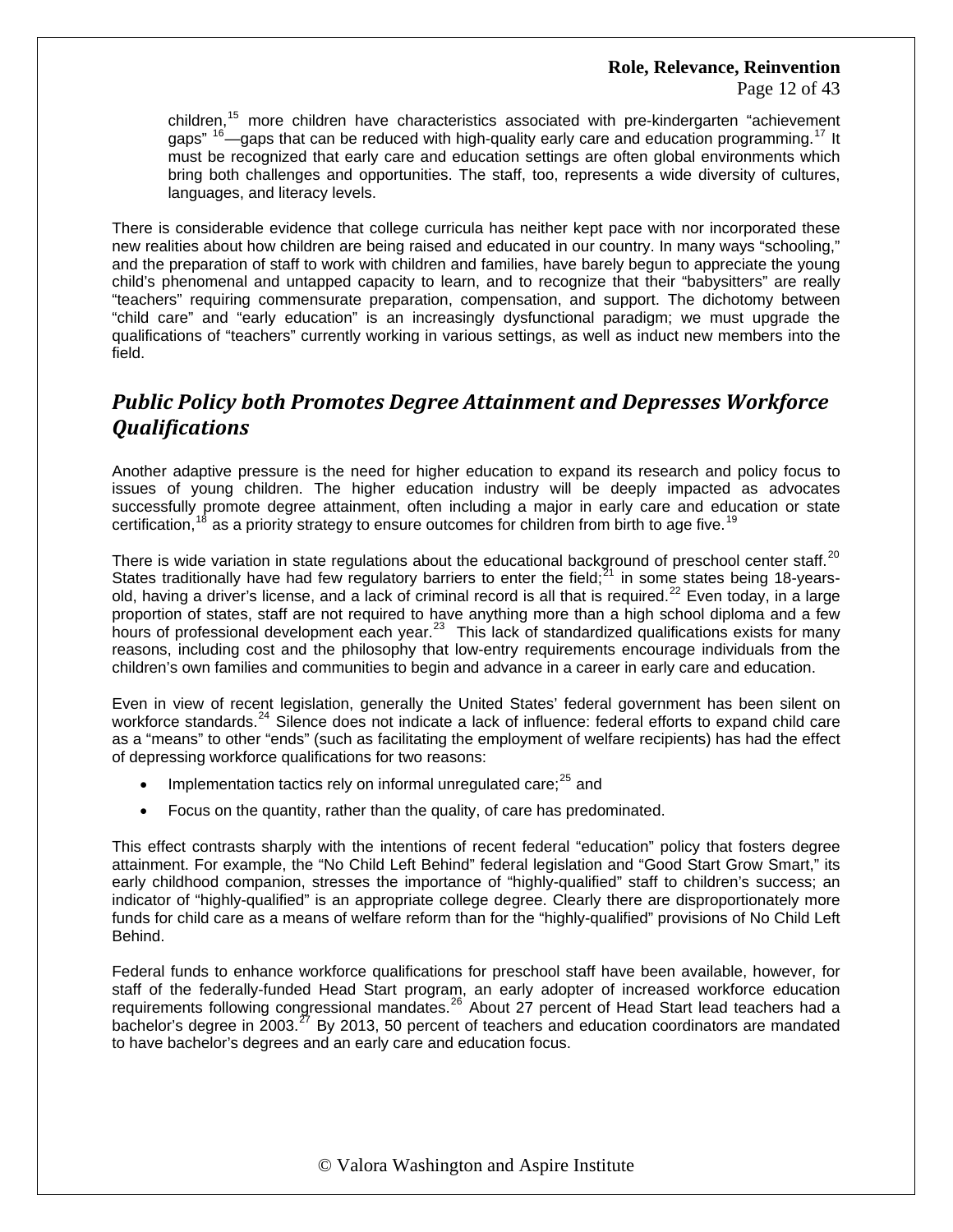Page 13 of 43

At the state level, The National Institute for Early Education Research (NIEER) State of Preschool 2007 report states that prekindergarten programs serve 1,026,037 children in 38 states, most of whom are three and four year olds. Fewer than half of the 38 prekindergarten states required all lead teachers in their programs to hold a bachelor's degree. NIEER states that "the lack

of progress in this area is particularly disappointing."<sup>[28](#page-42-1)</sup><sup>[29](#page-42-1)</sup>

It is important to note that the policy promotion of a bachelor's degree represents a clear movement in the field (as least for the preschool years)—but is not a requirement that has yet threatened the employment of most pre-kindergarten staff. A stunning and widelyreported analysis of preschool teachers (excluding public schools) discovered that recent decades are characterized by an overall decline

## **"Losing Ground"**

In 2005, Herzenberg, Price, and Bradley reported that "the position of ECE [early care and education] in the labor market has changed for the worse since the early 1980s."

- Fewer center based teachers and administrators now hold a four-year college degree (43% in 1983-85 and 30% in 2002-04).
- More teachers and administrators are now working in the field with a high school education or less (25% in the early 1980s to 30% now).
- More people in the field have now completed some college (33% in 1983 and 40% in 2004).
- This overall decline in educational attainment is most pronounced among workers under 40, with the most educated cohort now in their late 50s or older.

in educational attainment in the field $30$ —just at the time when this knowledge base is most firmly established and graduates of these programs are most in demand. The gap between the policy thrust toward degree attainment and the matriculation status of the actual workforce widens.

We must recognize that associate degree programs are a critical component of inclusive professional development systems for a diverse workforce. Currently, two-year colleges enroll nearly 60 percent of all Hispanic students and 50 percent of all African-American, Asian/Pacific, and Alaskan Native students in the United States.

It is still true that only a fraction of those teaching young children have a baccalaureate degree; most of the teachers with degrees work in public school settings.

## **Where are the Teachers with Bachelor's Degrees?**

Saluja, Early and Clifford (2002) locate these teachers as follows:

- By auspice: 87% public schools;
- 30% Head Start;
- 39% for profit centers.<sup>1</sup>

Within state funded pre-kindergarten programs:

- Ranges from 14.6% in Alaska to 98.9% in New  $\mathsf{York}^1;$
- 70% of pre-kindergarten teachers have B.A. even in absence of requirement due to incentives to both programs and teachers.

Overall, national studies suggest that only 50 percent of the approximately 284,277 preschool teachers have a B.A. of any kind; many of them have neither a teaching credential nor expertise or specialized training in early care and education.<sup>[32](#page-42-1)</sup> Limited degree attainment has had at least two effects:

- 1. **Inequity:** For example, in Massachusetts, only 10 percent of those teaching in early childhood centers serving low income children have degrees, in contrast to 61 percent in centers with middle and upper income children.<sup>[33](#page-42-1)</sup>
- 2. **Staff Mobility:** Once a degree is earned, many early educators seek higher compensation by moving to a different setting or auspice within the field. Given the gap in academic demand relative to workforce qualifications, this mobility is often achieved by transferring to administrative jobs or by continuing teaching in a public school rather than in a community-based agency.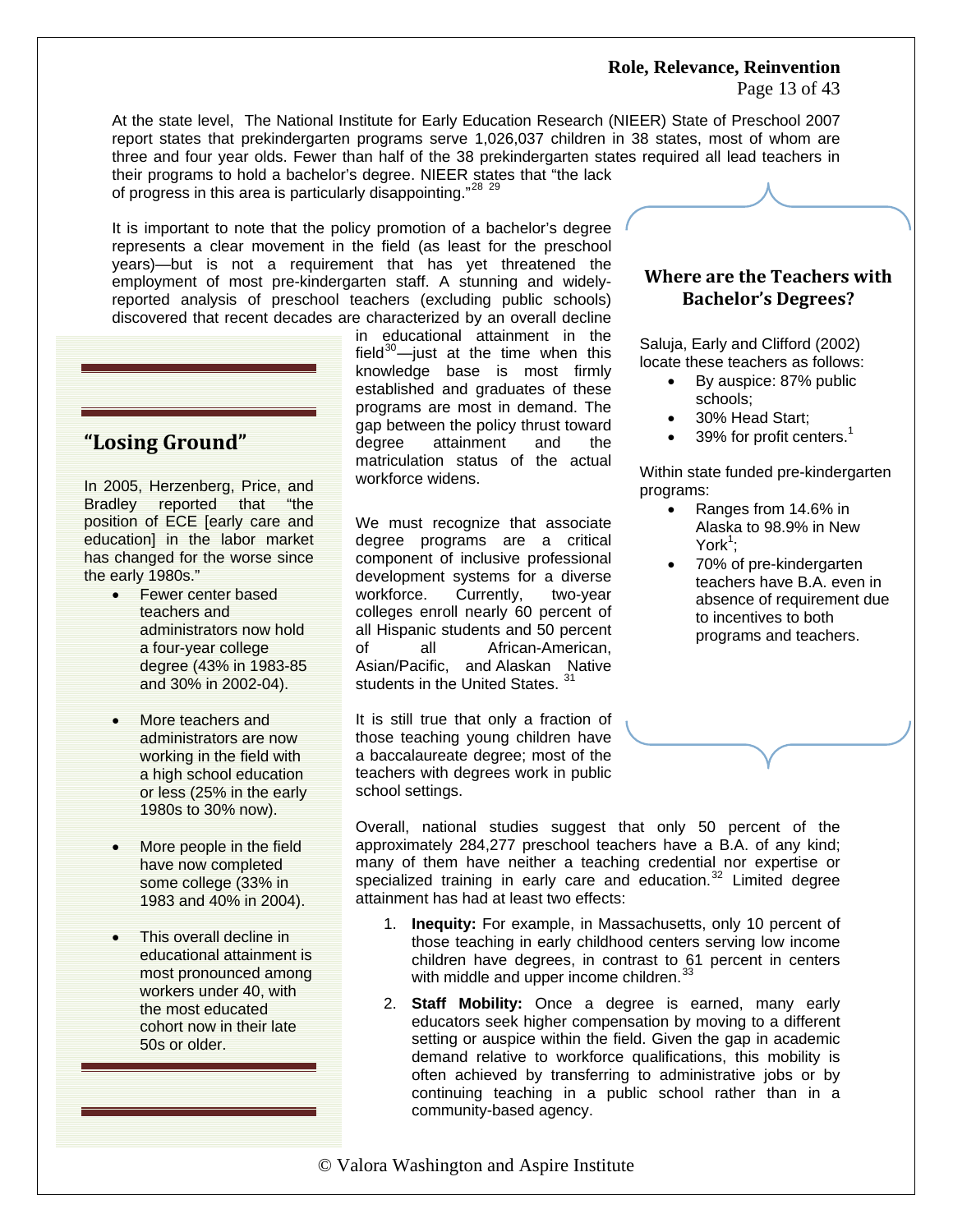### **Role, Relevance, Reinvention** Page 14 of 43

## *Research Findings on the Impact of a Bachelor's Degree are Inconsistent*

Because young children are in environments led by staff with a wide range of educational backgrounds, many studies have sought to determine the relationship between teacher education, classroom quality, and child outcomes. $34$  Generally, teachers with the most advanced education are most effective  $35$  and more likely to enact developmentally appropriate curriculum practices that extend children's knowledge and skills.<sup>[36](#page-42-1)</sup> Teachers with associate of arts degrees and holders of the Child Development Associate  $(CDA)^{37}$  $(CDA)^{37}$  $(CDA)^{37}$  certificates were more effective than teachers with some college or just high school plus informal workshops.<sup>[38](#page-42-1)</sup>

The matter is far from settled. Given differences in the research questions, definitions, and methodologies, examinations of the relative influences of the college degree, academic major, or certification status have yielded mixed results.<sup>[39](#page-42-1) [40](#page-42-1)</sup> We are careful to point out that the findings should not be interpreted to mean that the bachelor's degree is unimportant; there are many confounding factors that may explain these results.<sup>[41](#page-42-1)</sup> These findings do suggest, however, that policies focused solely on increasing teacher education may not suffice for improving classroom quality or maximizing children's academic gains<sup>[42](#page-42-1)</sup> absent some focus on the quality and appropriateness of teacher education programs for the field of early care and education.

 All of this reinforces the long established idea of the "iron triangle" of "good things that go together" to predict high quality in early care and education<sup>[43](#page-42-1)</sup>—smaller ratios of children to adults, higher salaries, and educational background of the teacher. It is difficult to isolate the relative importance of each of these factors; once multiple parent and center variables known to be linked to quality are considered, the influence of higher education alone may disappear.<sup>[44](#page-42-1)</sup> Other issues are whether the actual work environment supports teachers to implement what they learned about developmentally-appropriate practice, and whether these baccalaureate-holding teachers have ongoing professional development and mentoring beyond their novice teacher experiences.

## *An Undercurrent of Loss, Ambivalence*

Policy is not necessarily sensitive to the subtleties of academic research, and therefore policy—if not funding—continues to herald the bachelor's degree as the prized currency for early care and education staff. Given this policy interest in promoting degrees, it is not surprising that the demand for college-level child development and early education courses is increasing and is expected to remain high. <sup>[45](#page-42-1)</sup>

But the rush to college courses should not be interpreted as a universal welcoming of degree attainment as a goal. Although occupations historically have become "professionalized" by advancing the minimum qualifications of its workforce, there is no question that the early care and education community remains quite ambivalent about the role of credentials.<sup>4</sup>

One reason for the ambivalence is a foreboding sense of loss to the field's culture. The field has as its heritage a strong sense of being "inclusive" and open to all who care about children. The field's selfidentity has often been crafted as being distinctive from "professional" educators because of deep traditions of respect for diversity, closer ties to families, and engagement with communities. There is concern that these values will be lost, and that valued, effective colleagues will be pushed out, in the rush to employ those with "official" credentials.

Also, part of the ambivalence about higher education is its content. There is widespread suspicion and doubt about the "value-added" of higher education credentials in actual practice, particularly with diverse populations. It is not uncommon for practitioners to argue defiantly that "the best" staff with young children and their families are warm, loving, deeply-committed "true believers" in the field's culture. These qualities are presumably at risk of being undermined as higher education increases."<sup>[47](#page-42-1)</sup> In this respect, members of the field face painful debate, difficult decisions, and the potential for loss of historically-cherished choices.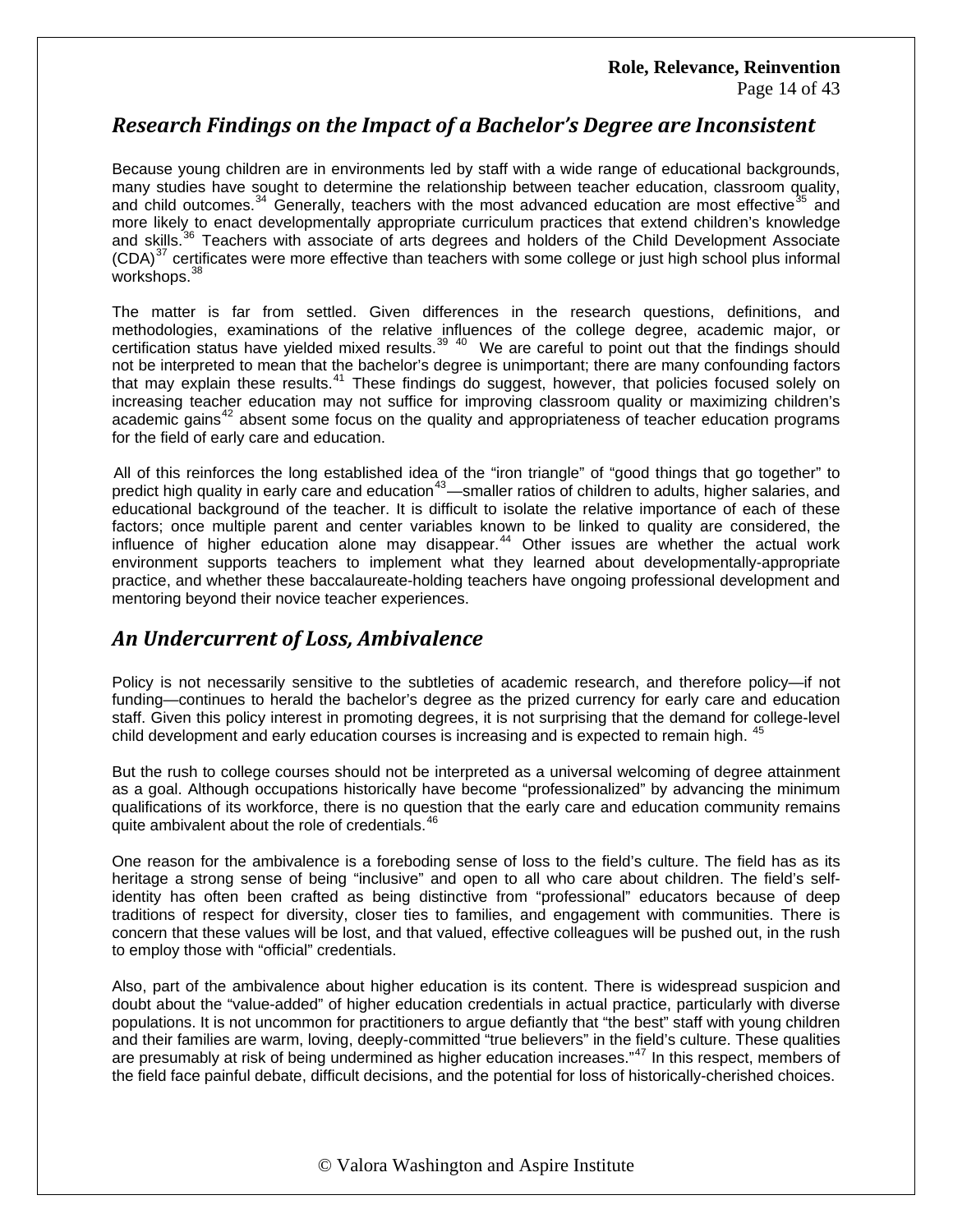Page 15 of 43

Ambivalence also stems from the historically weak connection, outside of public schools, between credentials and compensation and career or salary growth. Wages and benefits have remained stubbornly stagnant at very low levels.<sup>[48](#page-42-1)</sup> Indeed, child care teaching staff earned less than half as much as comparably educated women.<sup>[49](#page-42-1)</sup> This does not encourage personal investments in higher education by this segment of the field, particularly when one year of that education may cost more than one can reasonably expect to earn. The cost of degrees is becoming unattainable even for the middle class.

# **Section II:**

# **Relevance**

Potential culture clashes abound.<sup>[50](#page-42-1)</sup> As early educators express anxiety about credentials, we must remember that higher education is a credentialing system; in other words, a primary purpose of higher education is to award degrees and certificates. The adaptive pressures and dynamics reviewed here leave little doubt that there is a great deal of leadership required—both within and external to the higher education community.

### **Will—and how will—institutions of higher education adapt to these leadership opportunities in the field of early care and education?**

Just as children are located in many settings, the professional development and preparation of staff is also provided under the auspices of a wide range of organizations, including resource and referral agencies, community colleges, universities, and local education authorities. Very few states have undertaken comprehensive analysis of their early care and education preparation options and used those findings to bring greater coherence and effectiveness to those systems. $51$  And, many of the informal systems of training that exist clearly have a vested interest in continuing with the status quo.

What now exists is a fragmented system characterized by multiple constituents as well as a wide range of goals and standards.<sup>[52](#page-42-1)</sup> The relevance of "traditional" higher education is frequently challenged by emergent alternatives; some of the alternatives have been developed from within the colleges themselves. Responding to challenges can be difficult because early childhood teacher education is an under-researched endeavor.<sup>[53](#page-42-1)</sup> Little is known about the context, content, and needs of institutions that offer early care and education degrees and credentials.[54](#page-42-1) Addressing these adaptive pressures, we ask three inextricably related questions: What is the collective capacity of institutions of higher education to:

- Meet the growing enrollment demands?
- Offer a highly qualified collegiate faculty?
- Present content that will be useful for a wide range of children?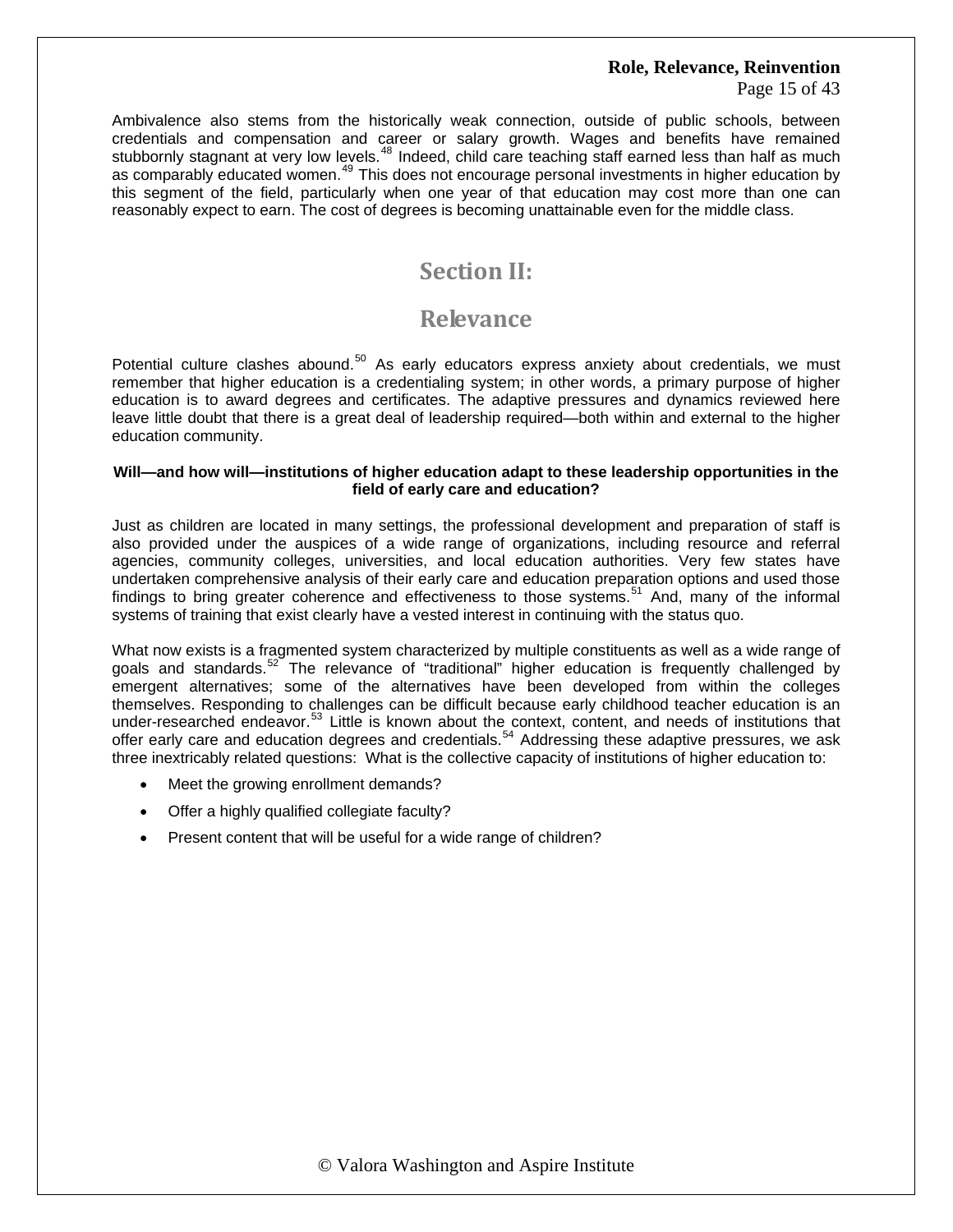# *What is the Capacity of Institutions of Higher Education to Serve the Field?*

As currently organized,<sup>[55](#page-42-1)</sup> about 55 percent of American Association of Colleges for Teacher Education (AACTE) member institutions offer early childhood education programs at the baccalaureate level.<sup>[56](#page-42-1)</sup> Of the 4,539 institutions of higher education that offer associate, bachelor's, master's, or doctorate degrees in any field, it is estimated that 1,349—almost one third—offer an early childhood teacher preparation degree.<sup>[57](#page-42-1)</sup> <sup>[58](#page-42-1)</sup> Three examples illustrate concern about capacity:

- Even when California provided resources to help pay for credentials of early educators, only half of the institutions of higher education were engaged in preparing these teachers, with threefourths of these at the community college level.[59](#page-42-1) The capacity in California was also affected by administrative challenges, including the transfer of credits from two-year to four-year institutions, and the extensive use of part time faculty. There are very few upper division programs available to students.
- Unclear that traditional universities had the capacity to serve their constituents, the Head Start community's *HeadsUp!* Network was designed external to, but in partnership with, colleges.
- New Jersey is an example of a state's ability to quickly expand its capacity in unique circumstances: when the New Jersey Supreme Court expanded preschool opportunities for young children, the state's institutions of higher education (with financial support from the state) created specialized pre-kindergarten to third grade certification programs utilizing both alternate and traditional approaches to teacher education.<sup>[60](#page-42-1)</sup> It must be clearly understood that substantial resources were made available to both students and to colleges and universities to facilitate this change.

# *Are the Faculty who Teach Credible Experts?*

The relevance issue also involves questions about the faculty. Intensive and personal interaction between faculty and students is a critical piece of becoming an early childhood teacher. The perceived credibility of the faculty takes at least four factors into account: their number and status within the higher education industry, their experience and expertise in early care and education settings, their racial and ethnic backgrounds, and their readiness to meet the needs of their student populations.

### *Status within the institution.*

Early care and education is low on the higher education hierarchy. It is even low in status within many teacher education programs. This status is reflected in the staffing pattern: Early childhood departments have a disproportionate number of part-time and adjunct faculty members, and as a result, the ratio of students to fulltime faculty in early care and education programs is 61 to 1 as opposed to 39 to 1 in higher education overall. $<sup>6</sup>$ </sup> Part time faculty make up 57 percent of total faculty across two- and four-year institutions.<sup>[62](#page-42-1)</sup> Moreover, much of this faculty is aging; meaning that they may either retire soon or need additional professional development support.

# **Who are the Faculty?**

Maxwell, Lim and Early (2006) present these characteristics of the faculty teaching in early childhood teacher preparation (in percentages):

| <b>Characteristics</b> | Two-     | Four-    |
|------------------------|----------|----------|
|                        | year     | year     |
|                        | colleges | colleges |
| White, non-            | 78       | 79       |
| Hispanic               |          |          |
| Works part-            | 69       | 41       |
| time                   |          |          |
| Has a                  | 7.5      | 52.4     |
| doctorate              |          |          |
| degree                 |          |          |
| Has had a job          | 84.4     | 63.6     |
| with direct            |          |          |
| experience             |          |          |
| working with           |          |          |
| children under         |          |          |
| age five               |          |          |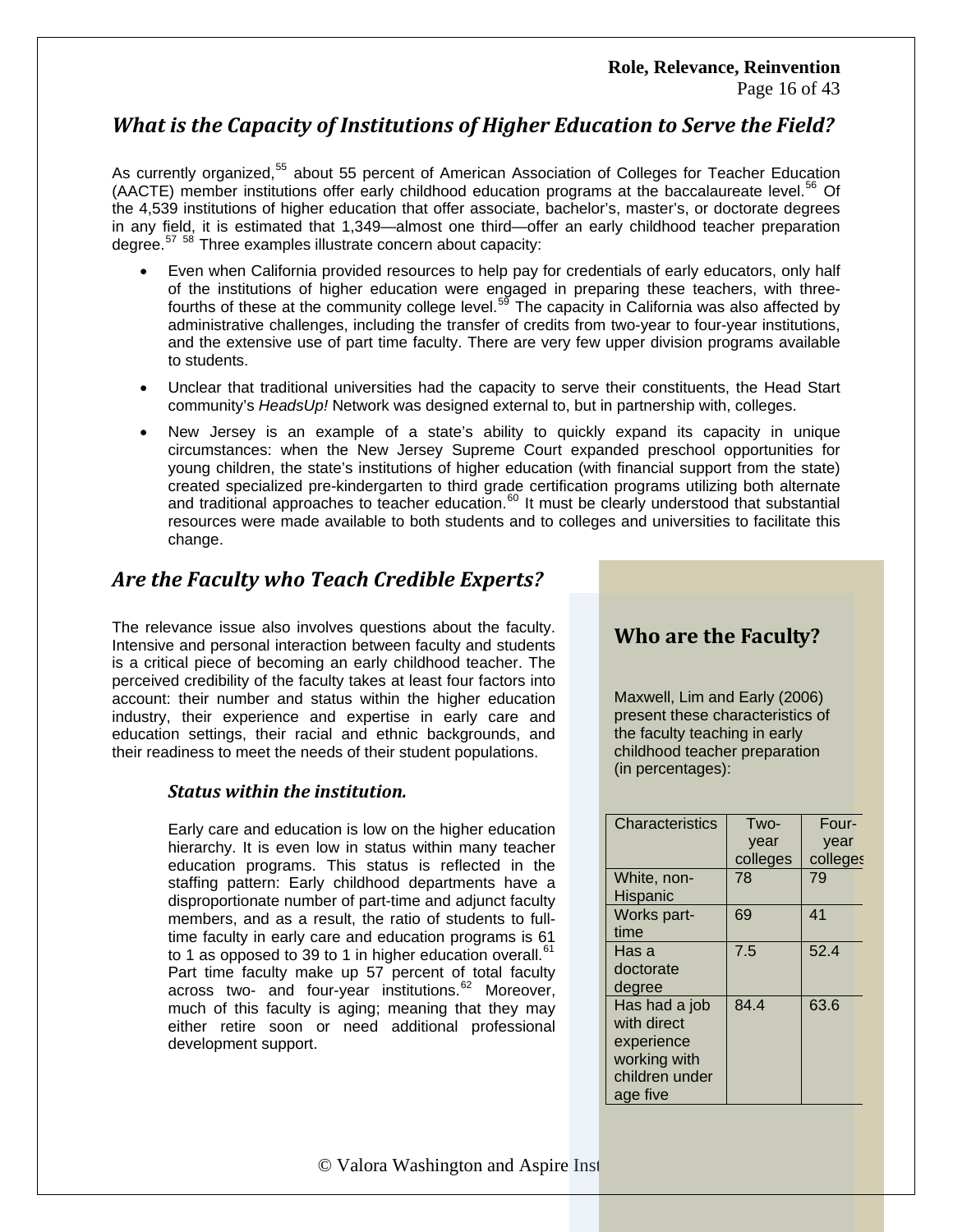### *Faculty training and experience.*

Many early childhood faculty typically lack both training and specific work experience with young children. Lab schools, once a source of such experience for some, have been in demise. In a national study of two- and four-year institutions, about 53 percent of early childhood faculty had a degree in early care and education or a related field, and only 64 percent had experience working with three- or four-year-olds. About 36 percent of faculty holds doctorate degrees, with about 56 percent at four-year colleges and eight percent at two-year colleges.<sup>[63](#page-42-1)</sup> Faculty at four-year institutions are less likely than those at two-year colleges to have either a degree in early care and education that specifically covers ages zero to four or direct employment experience working with young children compared to faculty at two-year institutions. This creates several problems: the faculty lacks credibility with the students and the colleges' degree requirements makes it difficult to find faculty with credible experience. This is partly due to the limited number of

### \*\*\*\*\*\*\*\*\*\*

## **Who are the Students?**

Maxwell, Lim and Early (2006) present these characteristics of the students in early childhood programs in institutions of higher education (in percentages):

| Associate's | Bachelor's | Master's | Doctorate |
|-------------|------------|----------|-----------|
| 54          | 68         | 65       | 63        |
|             |            |          |           |
| 36          | 11         | 65       |           |
|             |            |          |           |
|             |            |          |           |
|             |            |          |           |
|             |            |          |           |

graduate programs specific to the early care an education field.

### *Racial and ethnic diversity.*

Teacher education faculty is much less diverse than their students or the child population. For example, although most students in California early childhood teacher preparation programs are people of color, nearly one half of programs have a 100 percent white, non-Hispanic, full-time faculty, and one quarter have a 100 percent white, non-Hispanic, part-time faculty.<sup>[64](#page-42-1)</sup> Similarly the profile of faculty in Long Island, New York is 83 percent female and 93 percent white with master's degrees at both two- and four-year institutions, a profile similar to the rest of the state.<sup>[65](#page-42-1)</sup>

# \*\*\*\*\*\*\*\*\*\*

### *Readiness to meet the needs of the student population.*

Many teacher preparation programs across the United States report that one of their biggest challenges is responding to "the competing work and family responsibilities" of their students. $66$ This is not surprising when one considers that a large proportion of potential new college enrollees are "non-traditional students".<sup>[67](#page-42-1)</sup> The average early care and education teacher is female, approximately 39 years of age, $^{68}$  $^{68}$  $^{68}$  and may only be starting her studies toward a bachelor's degree. These new college students often need language support, may lack academic preparation, and bring to the institution issues of access and articulation.<sup>[69](#page-42-1)</sup> All of these factors combine to suggest that, without additional support, these students are much more likely to leave college without a degree.<sup>[70](#page-42-1)</sup> Many of the faculty have no or outdated information about how to work with these students. Also not helpful is the culture within higher education, particularly among full-time faculty, that resists offering courses other than during the academic year and daytime. But if institutions rely only on adjunct and part-time faculty, new efforts are less likely to be championed within the department or school.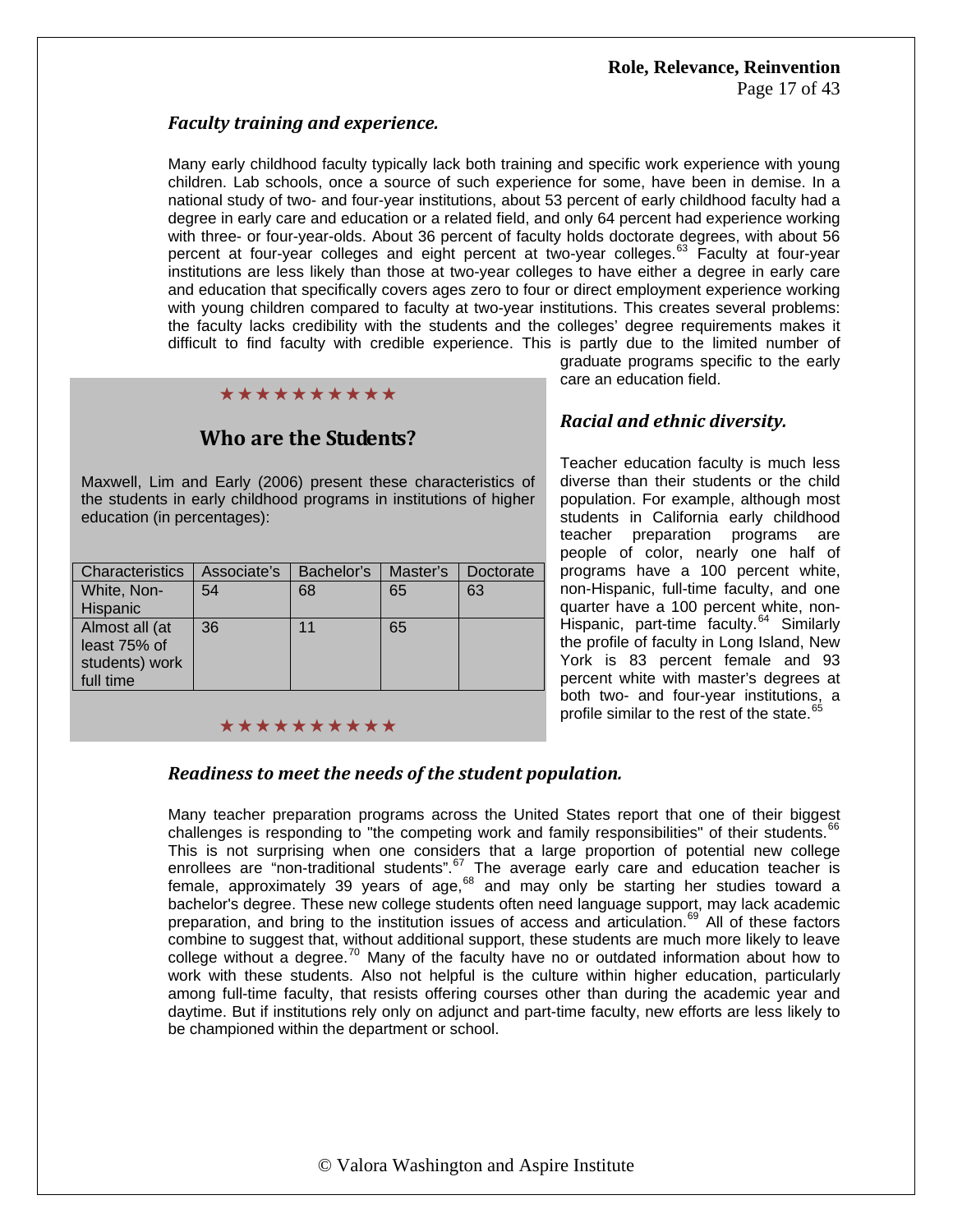Page 18 of 43

# *Does the Curriculum Serve the Needs of All Children?*

In addition to questions of enrollment capacity and faculty credibility, there are concerns about the relevance of the curriculum to adequately prepare teachers who can educate *all* children.<sup>[71](#page-42-1)</sup> This concern is partly rooted in the field's inability to define or agree on what staff should know or be able to do in order to work with young children; $^{72}$  $^{72}$  $^{72}$  perhaps inadequate available evidence exists to inform practice. $^{73}$  $^{73}$  $^{73}$  Issues of relevance concern whether the curriculum (1) is rooted in a current knowledge base, (2) has an appropriate diversity focus, and (3) facilitates sufficient practice experience.

### *Knowledge base and conceptual framework.*

Although the content of the curricula is influenced by National Council for Accreditation of Teacher Education (NCATE) and the National Association for the Education of Young Children (NAEYC) standards, it has been argued that many teacher education programs are based more on ideology than on what is known about effective curriculum and pedagogy.<sup>[74](#page-42-1)</sup> Recognizing that linkages between teacher education and student learning are complex, $^{75}$  $^{75}$  $^{75}$  questions emerge about whether programs:

- Convey outdated child development knowledge that could lead early care and education teachers to underestimate the competence of young children;<sup>[76](#page-42-1)</sup>
- Provide adequate depth of coverage for each age group since many programs offer preparation to work with a wide range of ages;
- Have consistency in course offerings and quality;
- Are aligned with professional standards;  $^{77}$  $^{77}$  $^{77}$  and
- Prepare teachers and administrators for important parts of their roles (25 percent of the bachelor's and master's programs did not cover early childhood program administration; and 40 percent of the bachelor's and master's programs did not cover adult learning and development).

### *Diversity focus.*

Despite significant demographic change and teaching standards, $^{78}$  $^{78}$  $^{78}$  a large sample of accredited bachelor's degree programs found that very few hours of coursework and practice are devoted to teaching diverse groups of children effectively.<sup>[79](#page-42-1)</sup> Only 43 percent required at least one course in working with culturally and ethnically diverse children.<sup>[80](#page-42-1)</sup> Even in the newly developed New Jersey program targeted to educationally underserved populations, only 28 percent of programs required a full course.<sup>[81](#page-42-1)</sup> Not surprisingly, a study of teachers' perceptions of their professional preparation found that less than half felt that they were skilled to work with children with special educational needs or who were English-language learners. <sup>[82](#page-42-1)</sup>

### *Practical Experience.*

In order to be able to make use of the content they are learning in their coursework, preschool staff must have direct experience (observations, practice, and student teaching) with young children in a variety of settings.<sup>[83](#page-42-1)</sup> Developmentally appropriate supervised practicum experience has been found to be more likely to affect teacher knowledge and use of developmentally appropriate practices. $84$  Finding appropriate field settings is a challenge in early childhood teacher education; working with bilingual students was least likely to be covered as part of a practicum in any of the levels of degrees offered.<sup>85</sup>

### **Monolingual**

In a national sample, Maxwell, Lim and Early (2006) found:

- Working with bilingual students was the least likely to be covered as part of a practicum in any of the levels of degrees offered.
- 20% of the CDA/associate and 10% of the bachelor's programs did not cover English language learners.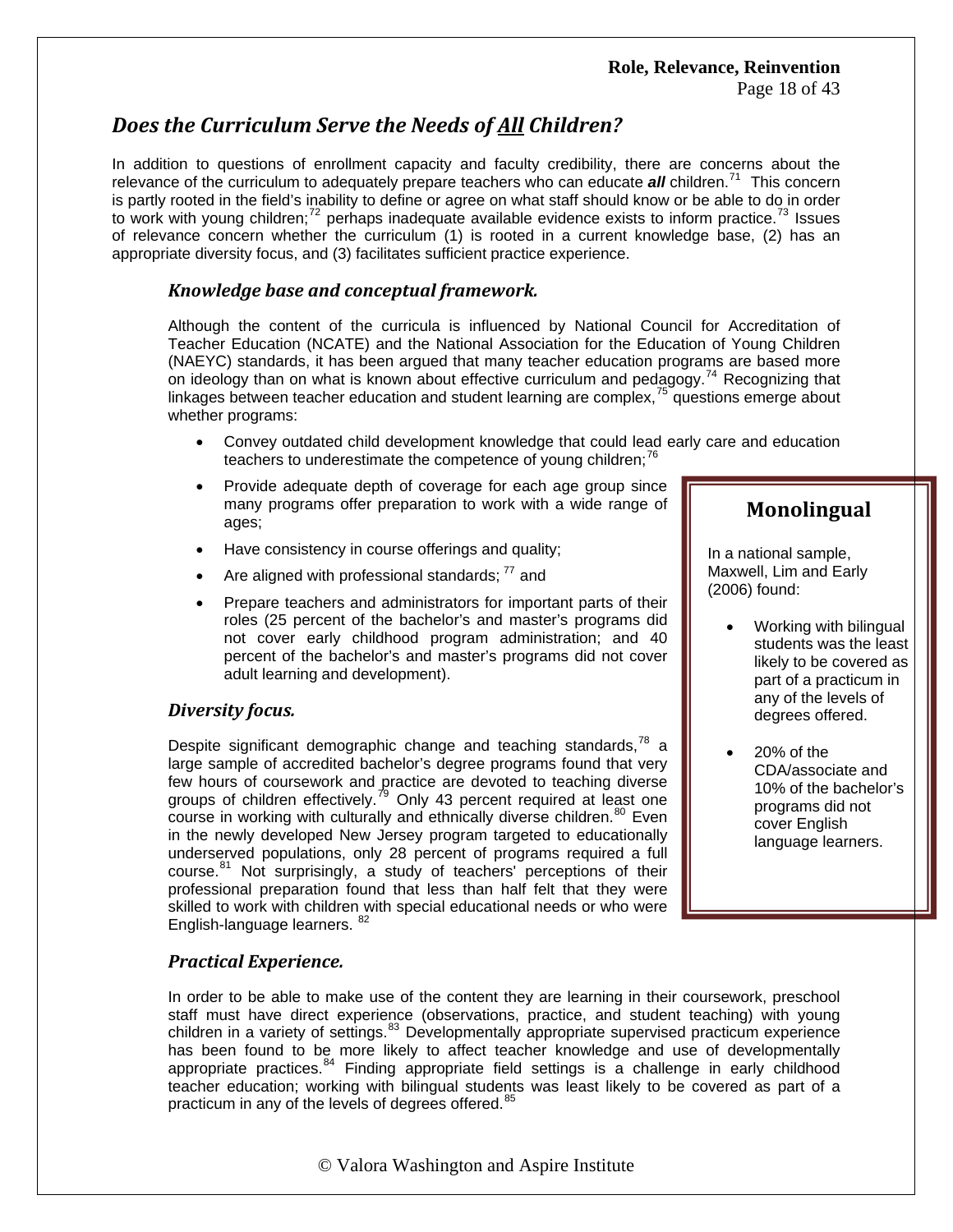# **Section III:**

# **Reinvention**

High-quality early learning opportunities for all children require higher education programs that will produce diverse and well-educated teachers with an enlightened view of early care and education.<sup>[86](#page-42-1)</sup> As indicated by the data reviewed so far, it will require significant reinvention of higher education to consistently produce this result. Content issues of professional development emerge both at the start and at the end of the degree—and for both seasoned practitioners as well as by recent high school graduates.

### **Will—and how will—institutions of higher education adapt to these leadership opportunities in the field of early care and education?**

Reinvention in education has been difficult given the multiple levels of decision-making which differ from state to state. Education policy and teacher licensure requirements are set primarily at the state level, and each state has agencies that oversee program approval. Within this context, institutions develop their own policies and practices related to teacher preparation.<sup>[87](#page-42-1)</sup> As reinvention is occurring in many states, institutions are being asked to collaborate with others in state efforts to design a career development framework and to respond to the need for teacher preparation for all children.

# *Promising Initiatives*

Several entities have made considerable strides toward developing opportunities for the early care and education workforce to obtain college degrees. Many of these efforts are still "works in progress." Here we present brief illustrations of what might be achieved when policymakers, constituents, and educational leaders work together. These illustrations include:

- State efforts (e.g., New Mexico and New Jersey);
- The private, nonprofit sector (National Head Start Association, NAEYC, and unionization).

### *The HeadsUp! Network of the National Head Start Association.[88](#page-42-1)*

Facing the need to achieve congressionally mandated education requirements for teachers, Head Start recognized that most colleges were not prepared to provide the then 55,000 highly diverse Head Start teachers with appropriate training. To support the staff, the National Head Start Association (NHSA) created the *HeadsUp!* Network, a distance learning program using satellite television, the Internet, and locally trained facilitators.

Generously funded by a range of private and public sources, *HeadsUp!* quickly became one of the nation's largest distance learning programs, reaching 6,000 staff at 2,000 centers in all 48 contiguous states. Its benefits were immediately apparent:

- Quality: Leading experts in the field bring consistently high quality content including the latest research and teaching techniques to staff who would otherwise not have access to these human and material resources.
- Cost: The cost of the service is low and affordable for virtually all early care and education providers. Some areas, however, experienced a high cost to install receivers.
- Convenience and Reach: Training sites are local and can access even the most remote locations through Head Start centers, libraries, and colleges among others.
- Partnerships with State Governments: *HeadsUp!* efforts have become embedded in the state's existing comprehensive early care and education strategies.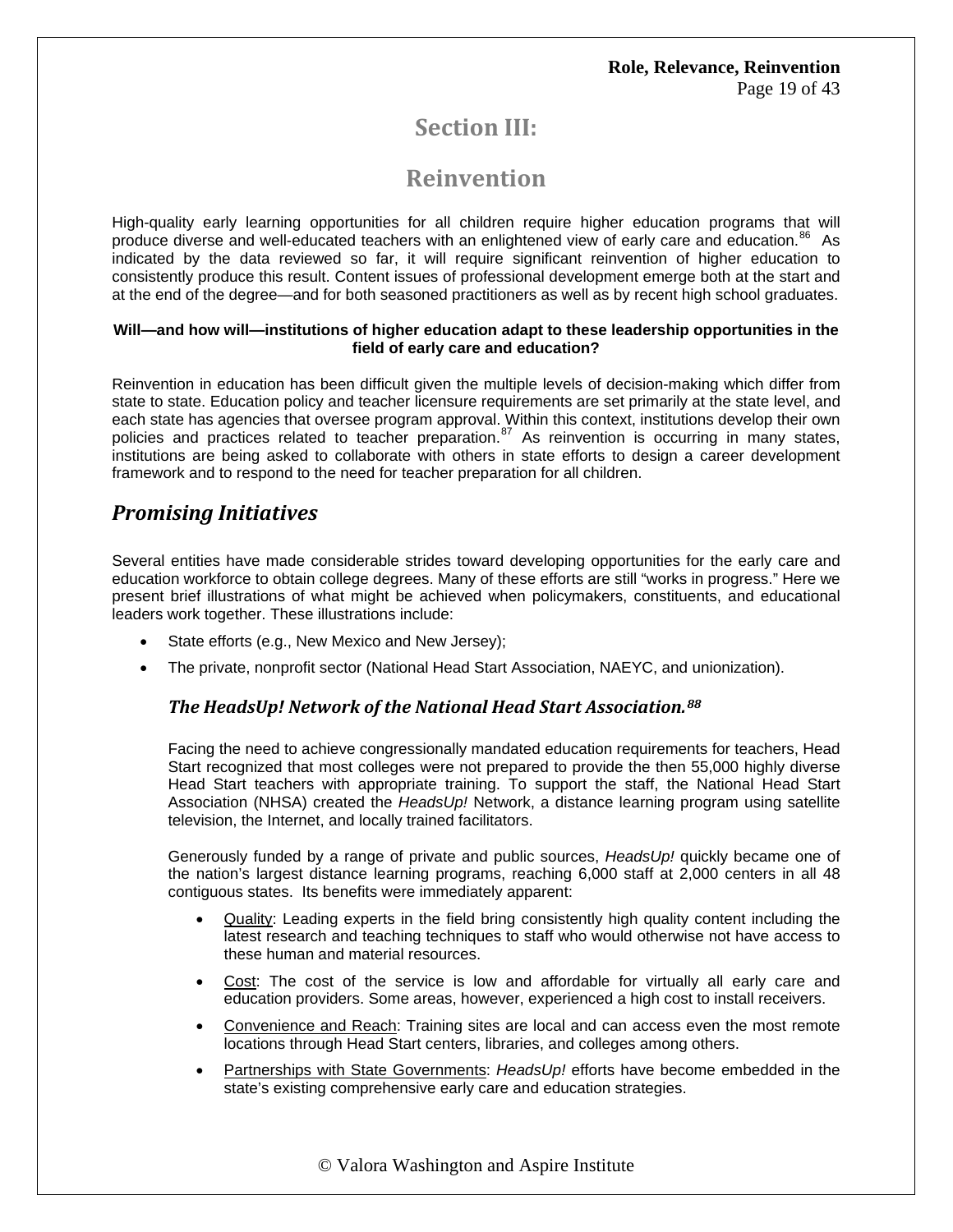• Partnerships with Higher Education: More than 70 colleges and universities offer the program for college credit toward an associate or bachelor's degree. In addition to college credits, the training can result in hours toward the CDA credential, continuing education units, and in-service training hours.

The training delivered using the *HeadsUp!* Network includes *HeadsUp!* Reading, a researchbased college course on early literacy delivered in collaboration with the Council for Professional Recognition and RISE Learning Solutions. Classes and materials are offered in English and Spanish with site facilitators to complement the live, simultaneous translation of the television broadcasts. An important component of the course is a rigorous interactive Web site that supports learners who come to the course with various goals. The Web site supports the 15 two-hour television classes through additional exercises, content reinforcement, readings, and links to other resources. As several states<sup>[89](#page-42-1)</sup> have made *HeadsUp!* Reading a cornerstone of their strategy to improve early literacy, initial evaluation results reveal that teachers are more intentional in their responsiveness to children's needs.

The *HeadsUp!* Network reveals the untapped potential to use technology to meet the educational needs of the early care and education workforce. Despite its initial success, however, the effort faces significant challenges. Since 2004 it has been rebroadcasting its archive of 149 hours of programming. The effort is challenged to find funding to expand its program offerings and thereby revive interest in the network.

### *Unionization as a strategy to increase access to training.*

A recent and growing trend to unionize home-based child care providers could to be a promising strategy for securing increased public investment in early care and education and improving working conditions for providers, according to *Getting Organized: Unionizing Home-Based Child Care Providers, a report by the National Women's Law Center.*<sup>[90](#page-42-1)</sup>

In recent years, there has been a flurry of union organizing among child care providers who care for children in the providers' homes. These providers are typically women who have low earnings and few benefits, which make them good candidates for union organizing campaigns. Across the country, several unions have been involved in organizing home-based child care providers, but the American Federation of State, County, and Municipal Employees (AFSCME) and the Service Employees International Union (SEIU) have been the most active.

Of the seven states that have authorized union representation of home-based providers, three— Illinois, Oregon, and Washington—have signed contracts with unions. The contracts in all three states provide for improvements in compensation, training, and treatment for home-based providers. In addition, in all these states, the governors not only requested additional funding for the home-based providers covered by the contract, but for child care centers as well.

### *National Association for the Education of Young Children (NAEYC).*

NAEYC has been involved in a number of efforts to support higher education programs and degree attainment for the early childhood workforce. The 2001 publication *Preparing Early Childhood Professionals: NAEYC's Standards for Programs* offers a national vision that describes what early childhood professionals should know and be able to do. Core standards are shared across associate, baccalaureate, and graduate degree levels. They are aligned with the standards of the Council for Exceptional Children/Division for Early Childhood and with the National Board for Professional Teaching Standards. The alignment of these standards supports credit transfer and articulation across degree levels. The standards can be applied across multiple professional roles and settings, are inclusive of children with developmental delays and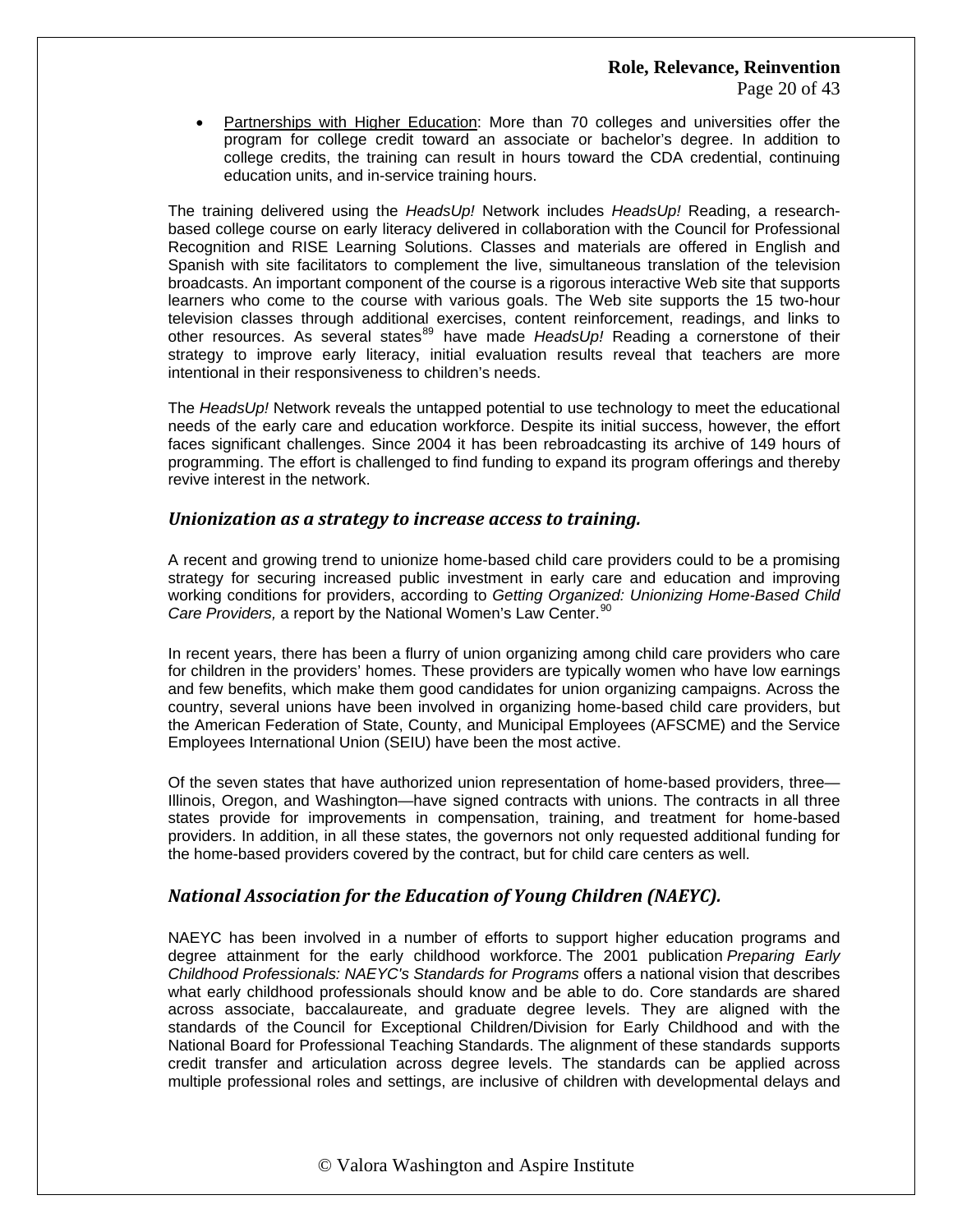Page 21 of 43

disabilities and support children and professionals from diverse socioeconomic groups, cultures, and linguistic backgrounds.

Furthermore, NAEYC's new Early Childhood Associate Degree Accreditation opened for public application in spring 2006. This initiative complements NAEYC approval of baccalaureate and graduate level teacher education programs through the National Council for Accreditation of Teacher Education (NCATE). It was developed in collaboration with ACCESS (American Associate Degree Early Childhood Educators) and field-tested by early childhood faculty and students in six states. As of fall 2008, more than 160 programs from thirty-six states are working toward accreditation. Fifty-one programs have earned accreditation.

Most recently, NAEYC is undertaking a new state professional development and career systems initiative that formulated a state policy blueprint for cross-sector, integrated professional development systems. The blueprint was developed in collaboration with other organizations, experts, and state stakeholders who are working to strengthen professional development and career systems for the early childhood workforce. Additional project activities include collaboration opportunities for state policy leaders and administrators, an interactive online clearinghouse of state professional development system policies, technical assistance with states, and other materials.

### *New Mexico.[91](#page-42-1)*

An innovative leader, New Mexico has been working towards an inclusive, intentional model of support for early care and education staff for over twenty years. Grassroots advocacy, supportive legislation, inter-organizational collaboration, and external funding enabled New Mexico to establish their "Comprehensive Professional Development System."

New Mexico is a notable exception of a state that has undertaken a comprehensive analysis of their early care and education preparation systems and used those findings to bring coherence and effectiveness to those systems. State officials and early childhood faculty in two- and fouryear colleges met over a number of years to determine the outline and elements of a comprehensive state-wide early care education and family support professional development system.

The key elements of the New Mexico system are:

- "Common core content with seven competency areas and areas of specialization" enabled New Mexico to have a common thread with which to unify and weave all professional development activities, including those in institutions of higher education. There are two areas of specialization—one in family, infant, and toddler studies—and the other in early childhood program administration.
- Universal articulation between two-year and four-year programs. The "Higher Education Early Childhood Articulation Task Force" created a framework whereby over 20 colleges and universities forged an articulation agreement for a seamless system from A.A. to B.A.
- A network of "training and technical assistance" programs across the state increased accessibility to and opportunities for learning. Although they are not part of the higher education system, they are an important part of New Mexico's Professional Development System. One of their main responsibilities is to provide entry-level training to staff in center- and home-based settings to meet the child care licensing regulations. The training they provide is based on the seven core content areas and core competencies that have been established.
- Incentives were instituted through a Quality Rating and Improvement System.
- A "career lattice" with three levels of certification leading to a license at the bachelor's degree level enables individuals to move horizontally, vertically, or diagonally, and to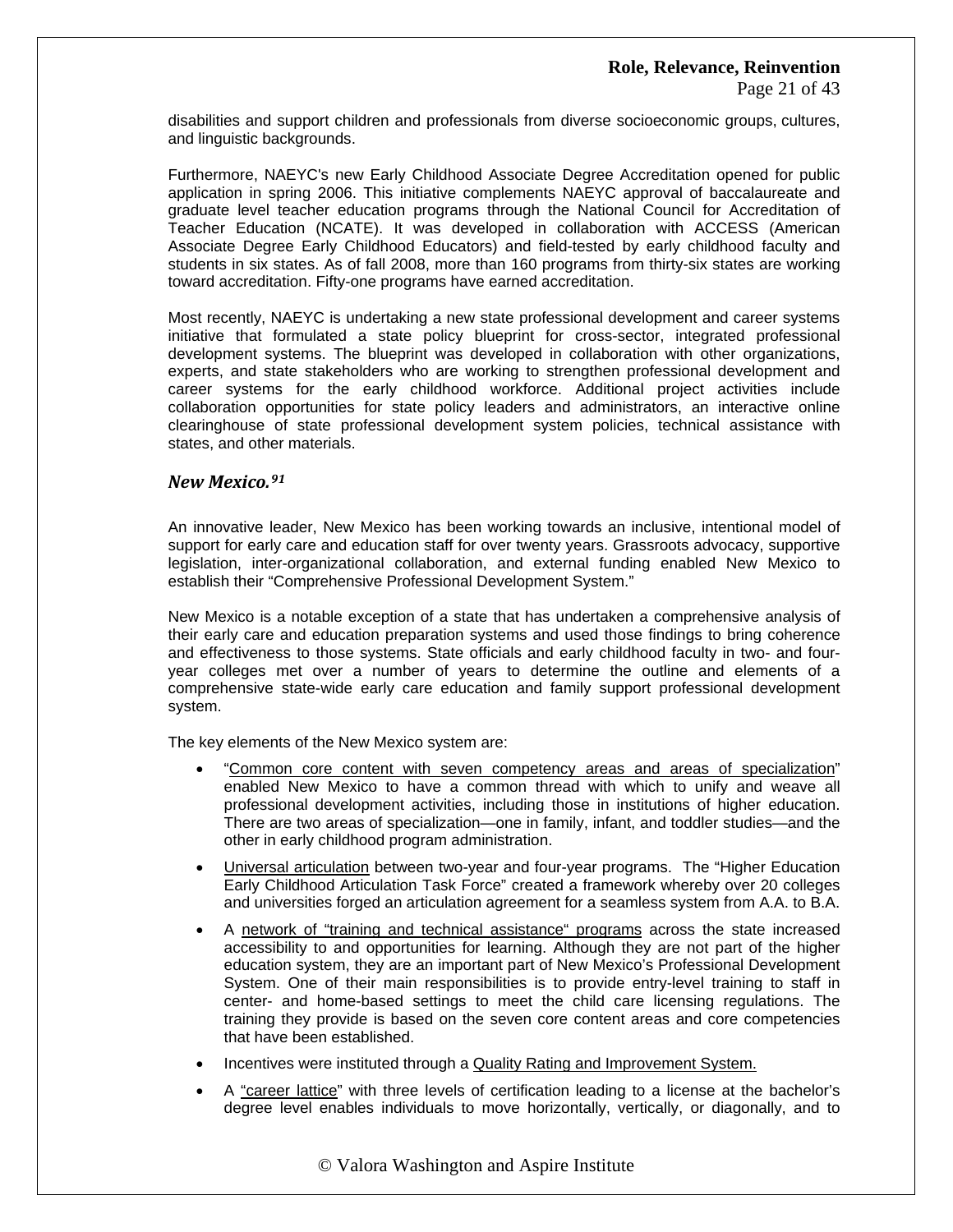Page 22 of 43

enter the field at any point in their professional development. Licensure and corresponding certification within the career lattice are shared by different systems, so one can move between systems. In other words, there is unified use of the certification and licensure lattice across the four primary early childhood sectors—Head Start, public school, child care, and early intervention.<sup>92</sup>

- A "common catalogue of courses" established a common set of courses that would be used at all institutions of higher education in the state with approved early childhood programs that would have the same course titles. This would enable students to transfer between associate's or bachelor's programs and easily transfer credit and enter into a new program where they had "left off." "Prior learning assessment system" acknowledged the competencies of adult learners and enabled them to transition into any institution in the state they wished to attend.
- Imbedded attention to issues of cultural and linguistic diversity brought credibility and access to the system for multiple populations. New Mexico felt it was important to develop college course content that was not only translated into native languages, but to also revisit content to support cultural competence and the developmental needs of children. For example, Dine College (a tribal institution) developed a 45-hour entry-level course in the Navajo language, based on Navajo culture, using the competency indicators from the existing 45-hour course. Native tribes offer agreements to fund degrees if they come back to reservations to teach. A professional development registry has been recently established.

Although at first glance, New Mexico's system includes components used by others, it is both the very early adoption of these elements, as well as the collaborative processes by which they built their system, that sets them apart from other states. New Mexico was the first state in the nation to reorganize their state agency to a new system of service delivery for all children, youth, and families. There was strong support from their governor and legislature throughout the process.

Among their impressive results: The University of New Mexico (main campus) increased the percent of minority students enrolled in their Early Childhood Multicultural Education program from 26 percent (all Hispanic) in the spring of 1998 to 43 percent Hispanic and 8 percent Native American in fall of 2001. New Mexico State University translated 45-hour entry-level course into Spanish. San Juan College negotiated with Navajo Nation to obtain funds to support students and to hire a Student Success Coordinator.

The system is not without ongoing challenges, however. These include lack of funding from the state to continually improve the system. There is a need for financial aid for "non-traditional students". Further, the impact of the system on the compensation and retention of the workforce is yet to be ascertained.

Nevertheless, from New Mexico one sees the possibility of creating a comprehensive, culturally sensitive system on a state-wide basis. The New Mexico example shows what can be so done in a small state with a state university and community college system that are all linked to the state effort.

### *New Jersey. [93](#page-42-1)*

The New Mexico example focuses on restructuring of teacher education programs already in operation, but what happens when a state gets the opportunity to develop a new set of teacher certification programs?<sup>9</sup>

In a series of rulings handed down since 1998, the New Jersey Supreme Court mandated that the state's poorest school districts provide high quality preschool to all three- and four-year-olds. The "Abbott" decision, as it is known, mandated a research-based curricula, small class size (limit of 15 per class), teacher qualifications, and salary equity in a mixed delivery system, including Head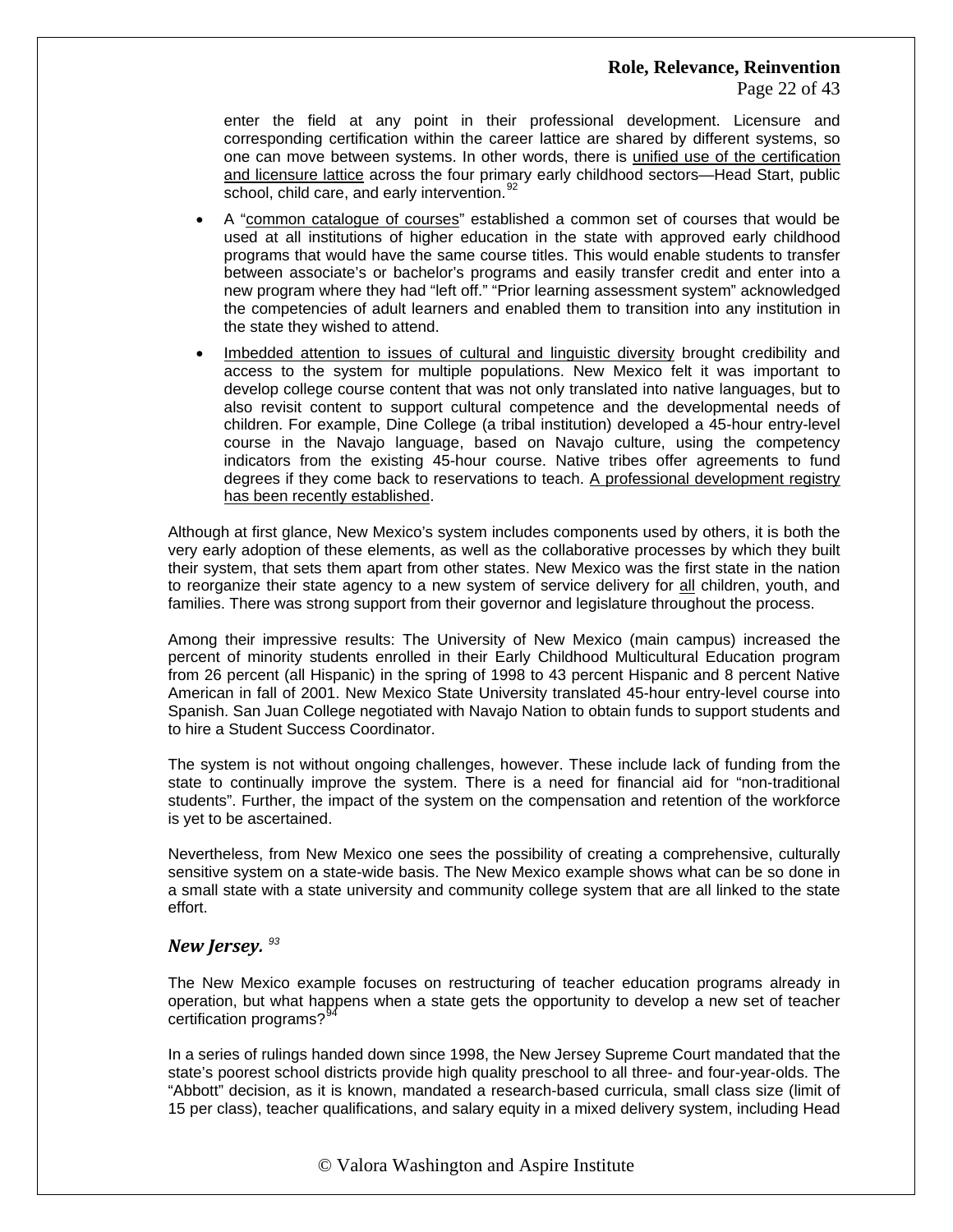Start, public schools, and community-based programs. All Abbott district teachers had to have a bachelor's degree and "specialized" training for four years from the time of the decision.

Indeed, this was a radical change that was supported with a rapid infusion of financial support. When fully implemented, it is estimated that total enrollment will reach 60,000 children with a funding increase of \$330 million, bringing total funding to approximately \$850 million.

Teachers who taught in New Jersey's public school preschool classrooms already had to have a bachelor's degree and a teaching certificate, and as long as they had two years of experience teaching preschool, the state waived the four years of specialized training. However, the majority of teachers in private child care classrooms were not qualified to teach under the new regulations. Prior to the Abbott ruling, in order to teach in most of the private centers in the state, teachers needed to have a minimum of a Child Development Associate (CDA) credential, requiring 120 hours of training. These teachers were now required to have the same qualifications as the public school preschool teachers—namely a bachelor's degree and specialized training—and they had to obtain the qualifications by September 2004. This requirement meant that large numbers of teachers were going to have to return to school. In response to this mandate, New Jersey's institutions of higher education created a specialized preschool through third grade certification program, utilizing both alternate route and traditional approaches to teacher preparation.

Prior to the Abbott decision, early childhood teacher preparation at the state's four-year institutions of higher education was integrated with elementary programs. At the time of the court's decision, no programs were specifically designed to prepare teachers to work in preschool classrooms.

Key elements of change included:

- The Department of Education created a division that focused on early childhood. This division is responsible for the development, implementation, and alignment of standards, curricula, and assessment from preschool through third grade;
- New Jersey's four-year institutions of higher education developed a preschool through third grade certification program to meet the training requirements of the Court decision;
- Districts hired early childhood specialists to oversee programs and support and mentor staff;
- New Jersey developed and implemented the Preschool Teaching and Learning Expectations: Standards of Quality, Early Learning Assessment Systems (ELAS) and Self-Assessment Validation Systems (SAVS);
- State government provided several funding sources to help institutions of higher education expand their early childhood faculties;
- A state-funded scholarship program was initiated to pay for teachers' tuition as they upgraded their qualifications;
- A comprehensive professional development program was established. Thirty-one public school district administrations were funded to develop early childhood administrative and technical assistance teams. This included an Early Childhood Supervisor, overseeing all early childhood programs, specially funded preschool special services and language education teams and master teachers who provide assistance to teachers in implementing curriculum and improving their teaching. Family workers are also assigned to Head Start and private child care centers if they are contracted to provide Abbott preschool services, dependent on the number of children served.

The New Jersey experiment has yielded some impressive results. Indeed, New Jersey demonstrated that it is possible in a relatively short period of time to put into place a system of early childhood teacher preparation that has the capacity to upgrade the credentials of the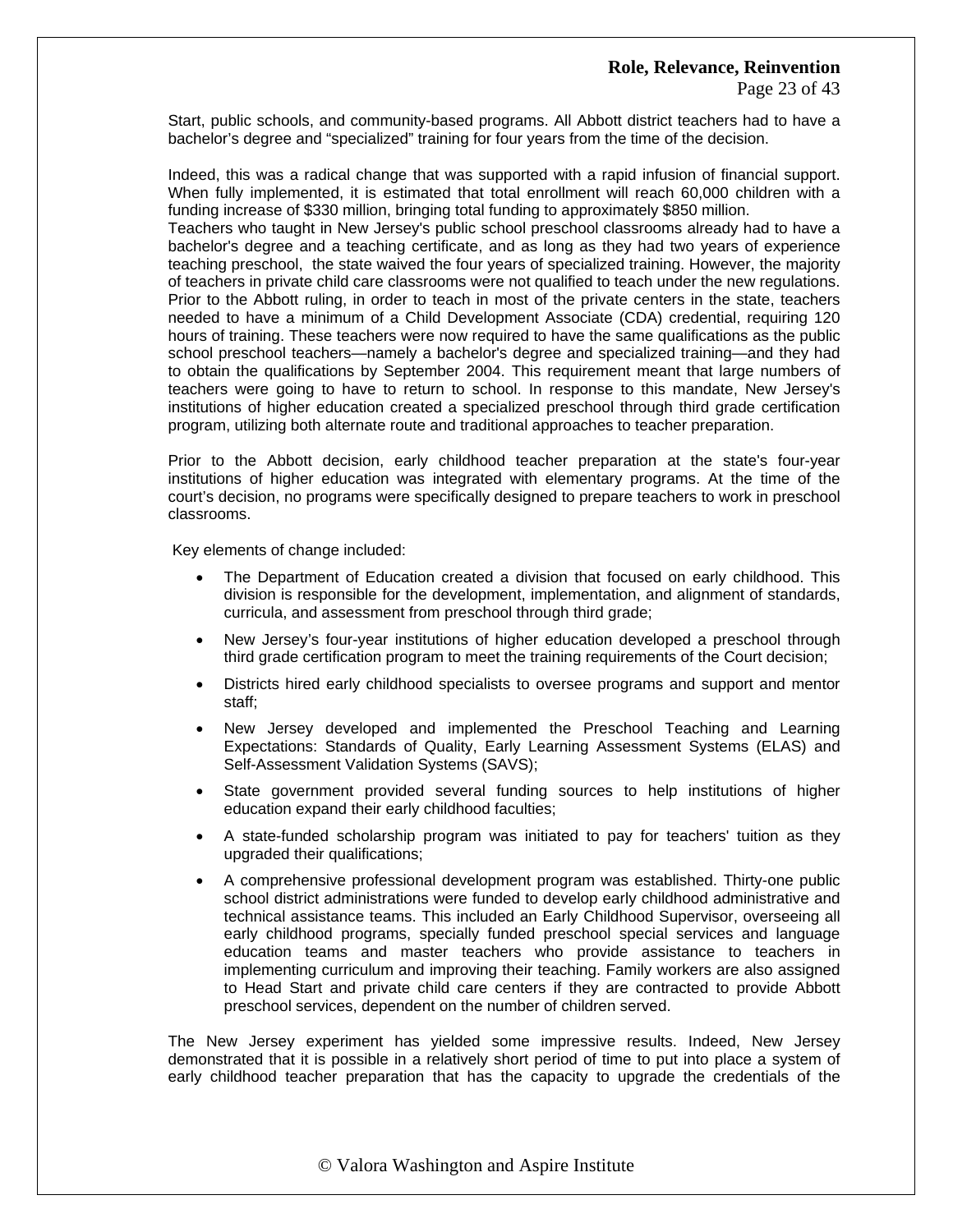workforce. Also, as a result of considerable attention and resources, the New Jersey Abbott preschool programs rank as one of the highest quality state preschool programs in the nation.<sup>[95](#page-42-1)</sup>

Challenges are also evident. As New Jersey rolls out their expansion, concerns arise regarding on-going public will. Public school principals and administrators are learning about preschool and its importance, and public preschool teachers report that they need to educate their colleagues about what they do and why. Higher education faces difficulty in hiring staff whose expertise is in early care and education. The limitations on hiring full-time faculty and reliance on adjunct staff is a factor in regard to hiring truly qualified faculty with expertise in early childhood education.

Lessons from this case suggest that policy makers and teacher educators must focus on the coordination of human and financial resources to ensure equity and quality of teacher education programs.<sup>[96](#page-42-1)</sup> Another lesson is that, despite the fact that the program was new and presumably aware of NAEYC standards, there was a notable lack of opportunity to access diversity coursework.<sup>9</sup>

## *Lessons Learned and Implications for Next Steps*

Each change agent—whether a state or private entity—faces its own opportunities and challenges. Our universal goal should be to work toward expansion or replication of preparation models that provide incentives for increased education, retention, and compensation.<sup>[98](#page-42-1)</sup> Work to reinvent higher education is important, as absent change in higher education, the education options for the early care and education workforce are severely constricted. With these brief illustrative case studies, one does see the possibilities for change. However, we are aware of at least five reasons for concern:

- 1. **The fiscal crisis in higher education**: Higher education institutions find it difficult to change without additional funding. While New Mexico has made heroic progress under fiscal constraints, it is clear that funds to provide long-term support for initiatives, rather than grants to initially stimulate systems change, are needed.
- 2. **National context**: Absent federal policy intervention, including but not limited to recent legislation, these possibilities may be limited. Other fields such as medicine, social work, and special education show precedent for federal and state intervention in supporting change.
- 3. **Pipeline to graduate education**: Signatories of this paper believe that it will be difficult to reinvent higher education to address the baccalaureate demand absent an expansion of master's and doctoral programs that prepare new instructors and leaders for other roles. Too few graduate level programs, especially at the upper division level where doctorates are required, have appropriate early care and education expertise which in turn weakens the teacher education programs and ultimately the degrees they issue.
- 4. **Cultural competence and relevance**: Higher education continues to fall short in its efforts to prepare teachers to deal with the realities of our diverse society.
- 5. Finally, the importance of a **comprehensive state vision** and planning effort is a critical element of change.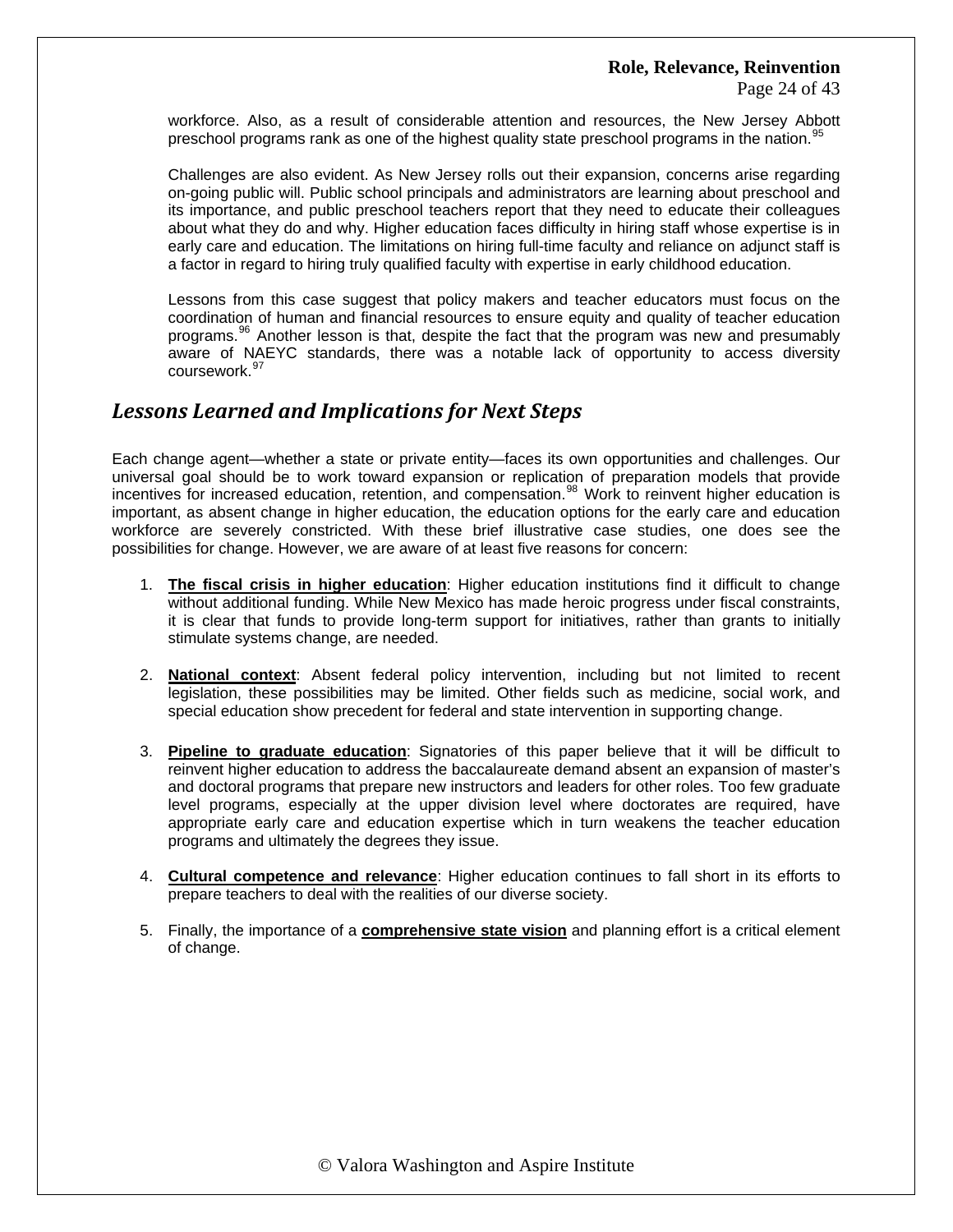# **Section IV:**

# **Recommendations: Access, Bridges, and Champions**

As illustrated in the previous section, many critically important technical solutions or tactics have been presented in the past. These technical issues recommend change related to access and bridges of support that, if broadly enacted, would ease exposure to and success in higher education for early educators. In Table A we will reemphasize some of these techniques and call for their wider embrace. Other authors have also articulated an integrated set of approaches that would clearly define success in advancing early childhood teacher education.<sup>[99](#page-42-1)</sup>

There are many dedicated leaders at all levels working on a variety of important tactics. We celebrate and welcome these efforts because these critical tactics are hardly commonplace, even though many have been suggested for a long time. Much effort is required to ensure that tactics related to the access and bridges of the early childhood workforce become normative.

Many readers of this paper may have been unaware of much of the data presented here. But the general idea of the weak connections between higher education and the field of early care and education is well known, particularly by the academic or policy elites as well as by the students and teachers who experience limited access and low compensation. Outside of these small circles, few influential thought leaders seem to be aware of, or to give attention to, either the opportunities or challenges of this field.

It occurs to us, however, that the key element for change lies in the issue of champions—people with vision and leadership to elevate these concerns from an elite few to public dialog and concern. There are clear challenges of how to position early care and education within teacher education generally, and within the broader academic enterprise. Even more, critically important questions are:

- How to position the intersection of higher and early care and education with the public's interest in developing the minds and skills of young learners, particularly with redressing the oft-cited "achievement gap;"
- How to engage the public in understanding the relationship between early childhood teacher education and promoting economic development.<sup>[100](#page-42-1)</sup>

### **Will—and how will—institutions of higher education adapt to these leadership opportunities in the field of early care and education?**

# *Champions*

Leadership: Who will give visibility to and champion this cause of ensuring highly qualified staff for all young children? Who will facilitate shared leadership, new collaborative relationships, programs and paradigms? How can this leadership be mobilized? Who is positioned to facilitate dialog, negotiate conflict, or encourage collaborations?

While issues of the early care and education workforce preparation are pervasive, they have to date received attention primarily within its internal community and not from other constituents whose participation is essential if change is to occur. Many of these issues are shared among many fields attempting to meet the learning and professional development needs of working adults. The issues are magnified among those who work with young children, however, because of the field's low prestige, limited resources, poor compensation, and short career ladders tied to credentials and competencies. To address these issues it will be essential to break through the respective isolation of the early care and education community and the higher education community. It will also be essential to find ways to bring all the stakeholders to the table to form a shared definition of the problem and develop strategies which have sufficient buy-in to be implemented.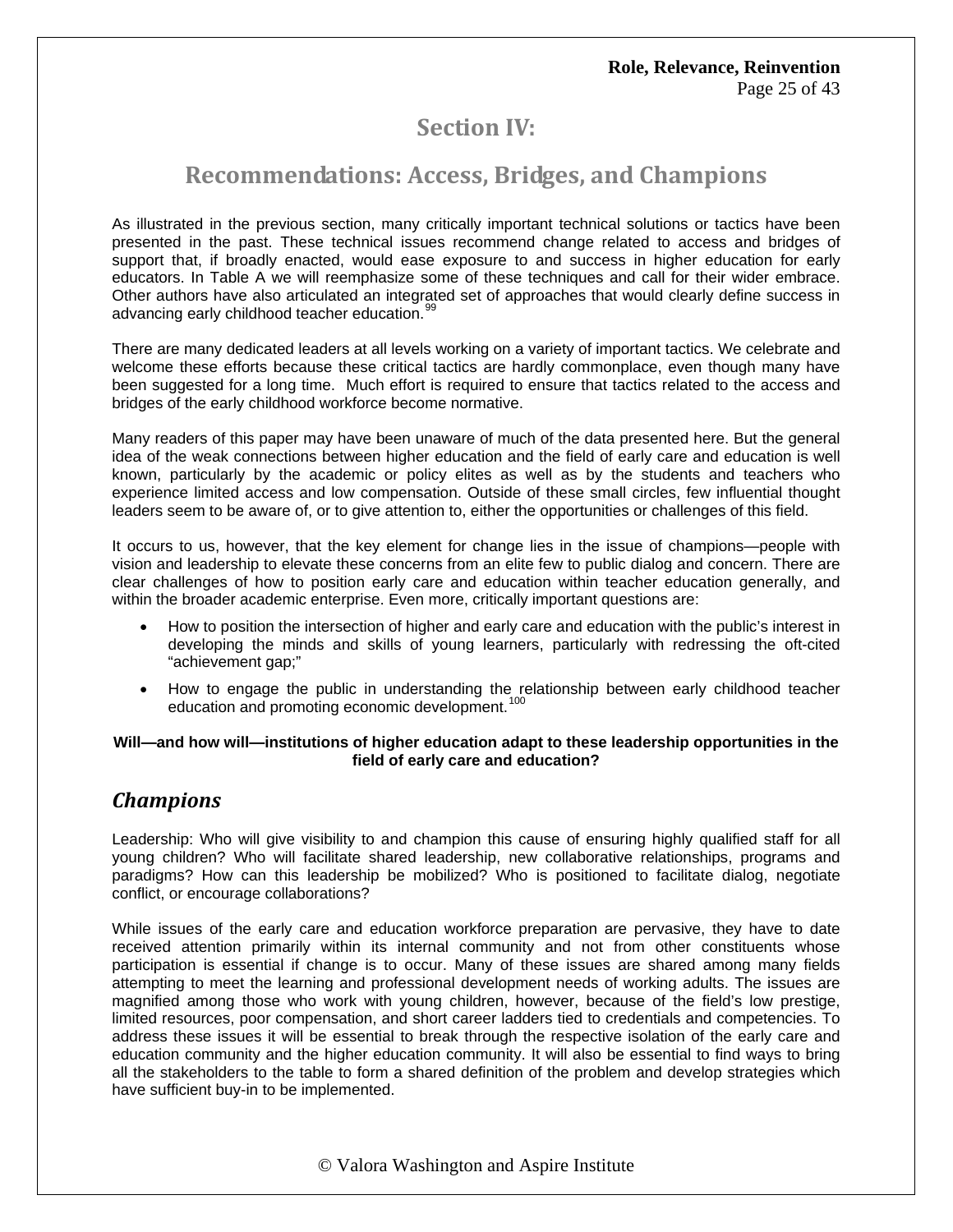To facilitate change:

WE JOIN WITH MANY OTHERS IN RECOMMENDING THE ATTAINMENT OF A BACHELOR'S DEGREE IN EARLY CARE AND EDUCATION BY ALL KEY STAFF, INCLUDING PROGRAM ADMINISTRATORS AND LEAD TEACHERS OF CHILDREN AGED FROM BIRTH TO FIVE YEARS OLD;

WE FURTHER CALL FOR CHAMPIONS—LEADERS WILLING TO GIVE THESE CHALLENGES SIGNIFICANT VISIBILITY OVER TIME.

The work of champions is facilitated by the efforts of many other groups:

- 1. We call upon members of the field of early care and education to better organize THEMSELVES to articulate its values, knowledge base, and needs. Without greater internal coherence, it is difficult for other sectors to effectively support the strategic growth and capacity of the field. The field itself must resolve its own conflicts, controversies, and cultures as a part of any change strategy or agenda of positive change.<sup>[101](#page-42-1)</sup> A major component of the field's own reinvention must be clarity about its purpose, identity, and responsibility.<sup>[102](#page-42-1)</sup> The field's constant stumbling over what to call itself—as well as its incessant grappling with sector rivalries—underscores confusion about its aims, thereby inhibiting professionalization.
- 2. We call for a stronger strategic voice from accrediting bodies and national organizations such as American Council on Education, American Association of Community Colleges, American Association of State Colleges and Universities, National Association of Independent Colleges and Universities, American Association of Colleges of Teacher Education, and ACCESS. While several of these organizations have spoken to the early care and education issues before, their persistent, collective voice is essential. Together they could draw more attention to the adaptive pressures and dynamics, enabling more powerful paradigm shifts in ideas about who should have access to higher education and what is required for universal success. Also, their attention might have the advantage of increasing the status and prestige of early care and education in the academy. While organizations and consortia among institutions have worked together on various issues,  $103$  these efforts must be focused, persistent, and cross-level to effect systems change.
- 3. States and state boards of education, too, must show greater vision and leadership in efforts to develop a comprehensive statewide professional development system supported by a substantial infusion of resources.<sup>[104](#page-42-1)</sup> They can give visibility and recognition to peer institutions that succeed in these endeavors and highlight their public good. We encourage initiatives such as quality rating and improvement systems, to realign issues such as program quality, compensation, core competencies, developmental appropriateness, state subsidy policy, role progression, and specialization. **We recommend that state boards of education create a full-time position for the coordination and alignment of curriculum and programs** in early care and education, being sure to invite the private institutions in their states to participate voluntarily in statewide transfer policies and agreements. This work must also include the articulation of core competences that address the needs of diverse children.
- 4. Short of state wide leadership, individual colleges, universities, and communities have a high level of autonomy and a variety of options they can undertake to improve student success,  $105$  as we will discuss in the next section. **We recommend that the entire institution must become more responsible for the preparation of early care and education staff, not just teacher education faculty.** For example, we suggest the creation of a coalition of faculty from many disciplines related to early care and education such as economics, neurobiology, health, and juvenile justice.

Each of the above four audiences, working with greater visibility will make tactics for greater access and bridges to college more effective.

5. Government at all levels must examine how federal and state policies have impacted the workforce in ways that have depressed salaries, de-linked levels of qualifications from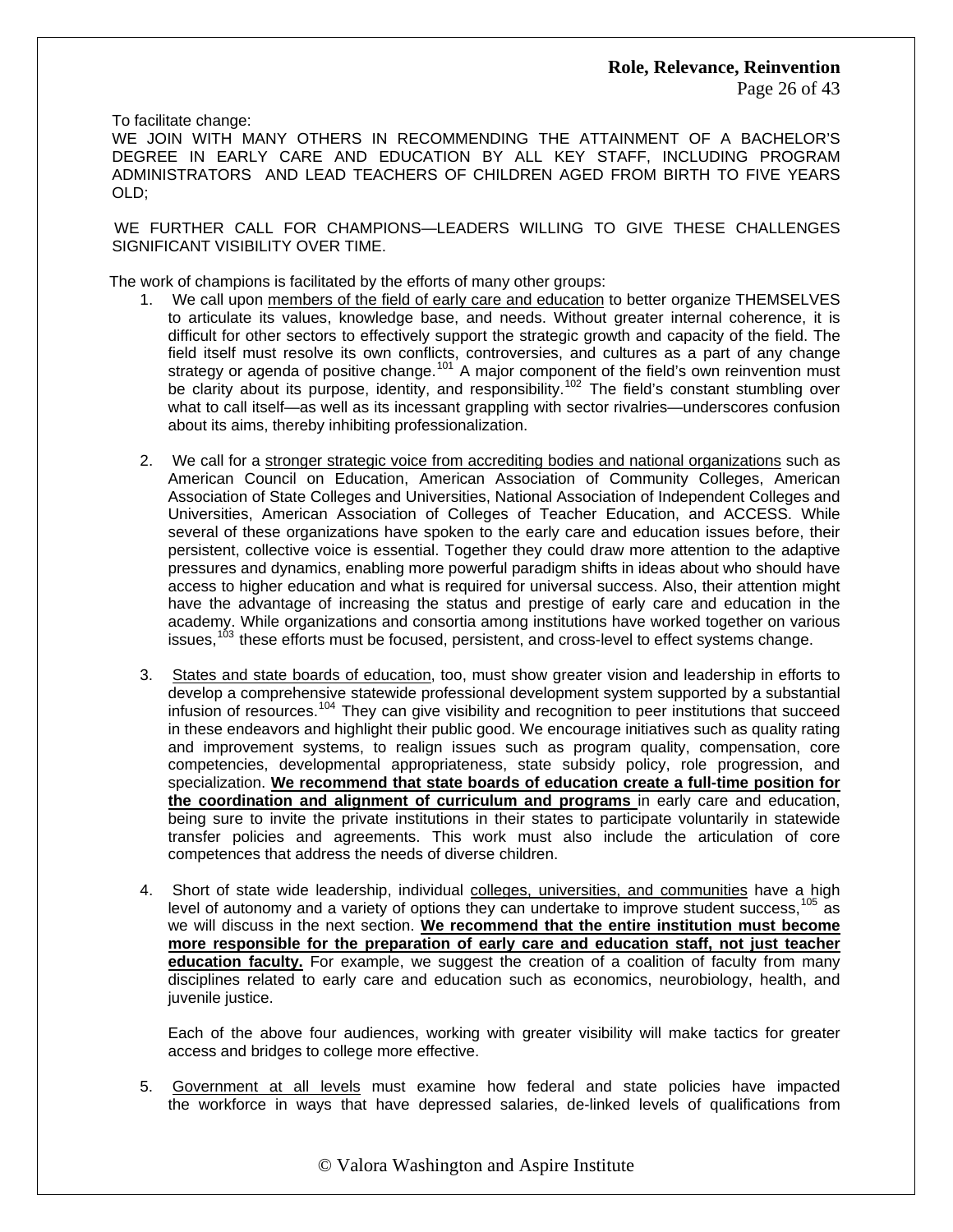compensation, and sustained funding far below market rates.<sup>106</sup> In turn, the very low wages of the workforce makes higher education unaffordable and inaccessible. Increased funding will be an essential element to both assure ECE quality and to strengthen the workforce.

# *Access Approach and Tactics*

Higher education is based on a sorting mechanism and a hierarchy that distinguishes elite institutions from those that are more accessible. In this way, higher education has a long history of being unwelcoming to adult learners, part-time students, new immigrants, and minority groups. They have varied in both their willingness and capacity to serve the early care and education community. For example, a North Carolina study of early childhood teaching showed that much early childhood teacher preparation was done better by historically black colleges and universities.<sup>[107](#page-42-1)</sup>

Greater access will require attention to three specific issues: financing, awarding credit for prior learning, and transferability between institutions of higher education.

### *Financing.*

With their low salaries, many non-traditional students cannot afford a college education and many traditional students may face pressures from their families to avoid a field known for such low pay. One study found that information about financial assistance usage for early care and education students is largely unknown.<sup>[108](#page-42-1)</sup> It is known, however, that many federal and state financial aid programs have exclusions for adult learners, or are irrelevant for those with low incomes.[109](#page-42-1) Initiatives such as the T.E.A.C.H. Early Childhood project that provides funds for teachers' scholarships are linked to compensation incentives and are being piloted in a growing number of states.<sup>[110](#page-42-1)</sup>

Financial incentives, like those offered to both colleges and students by the state of New Jersey, or though initiatives like T.E.A.C.H., are an essential element of access. Financial supports include financial aid, loan forgiveness in exchange for post education service, or support with the student's own child care and transportation needs. Since it is unlikely that any one level of government will finance the cost of changes needed, higher education strategies should maximize use of local, state, federal, and private resources.

Just one month ago, in August 2008, a congressional higher education act included the early educator provisions for loan forgiveness, compensation initiatives and grants to states for professional development systems. The House and Senate passed the conference bill (H.R. 4137) for the reauthorization of the Higher Education Act, which is expected to go to the President for his signature.

### *Credit for prior learning.*

Most non-degreed staff in the field of early care and education have an extensive portfolio of workshops and other postsecondary learning experiences in addition to their work history. Translating that information into college credit is often a challenge that is redressed, often unsatisfactorily to the student, on a case-by-case basis.

**We recommend that states create standardized credit for prior learning[111](#page-42-1) policy** based on the Council for Adult and Experiential Learning standards and national best practices. Acceptance of the prior learning of early educators for college credit would recognize the alternative routes to learning that characterize much of the workforce. Indeed, many staff have attained a CDA credential, which could be accepted in its entirety for six or more credits. "Testing out" is a time-honored tradition for previously mastered material.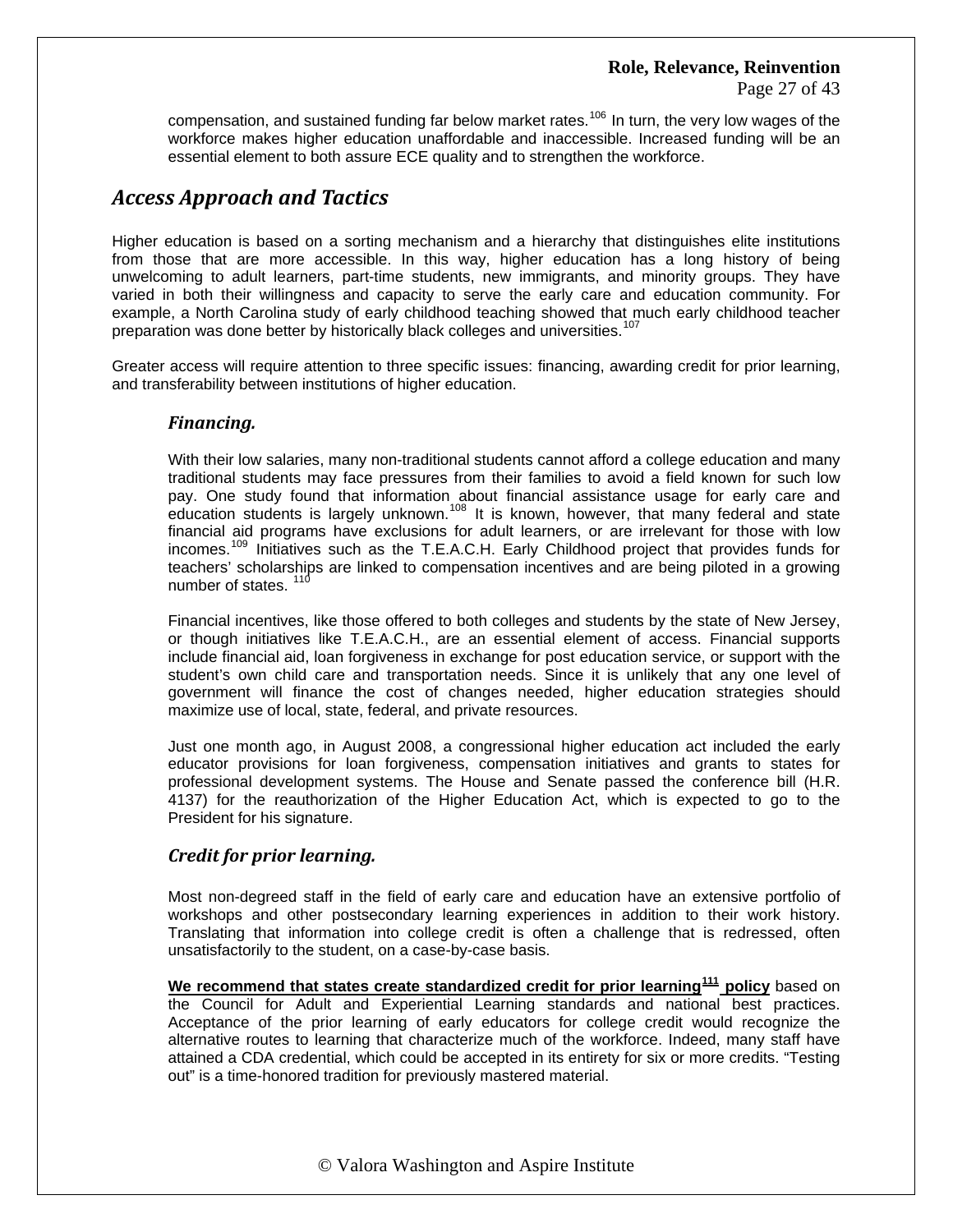### $Transferability/Articulation.$

A related issue is the ease of transferability of credits across institutions and the articulation of curriculum. The primary goal of removing obstacles to transfer and creating a coherent transfer process is to help students succeed in meeting their educational goals. Effective transferability and articulation will have a positive impact on the cultural and linguistic diversity of early care and education workforce and is a critical pathway toward degree attainment, increasing the number of transfer students who earn bachelor's degrees with a minimum of loss.

Transfer is a shared responsibility among higher education institution leaders, faculty and administrations, by state agencies and legislation, and by students. **We recommend that every state have statewide transfer agreements that are an outcome of regular and sustainable faculty collaboration across institutions focused on the establishment of common student learning outcomes compatible with academic quality and integrity.** Further, transfer students must be treated comparably to native students by the receiving institutions. Also **we recommend that states build a directory of state-wide early childhood education and general education course to course equivalencies** in recognition that a significant number of community college students transfer prior to completing an associate degree. Work toward some common course names and numbers, especially for lower-level courses. Articulation arrangements are typically local but could be fostered by support of some large state universities with potential for affecting large numbers of students.

## *Bridges*

**We recommend increased focus on non-traditional college student support and advising** as many early care and education staff arrives at college without adequate prior education or a strong liberal arts background. Bridges will be best constructed in the context of established principles of practice that focus on student success, promote a shared responsibility, sustain academic quality and institutional integrity, faculty collaboration, evaluation of prior learning, and welcome independent institutions.

We suggest:

- Mentoring. Although the processes of mentoring and induction are receiving increased attention [in teac](#page-42-1)her education, there is so far little concern for these processes in early care and education; [112](#page-42-1) <sup>113</sup>
- The use of student cohorts and learning communities for English language learners and other groups;
- Student advising and counseling to help familiarize students with an institution's structure and offerings, guide them through their coursework and educational paths, and support transfer of community college students to four-year institutions;
- Academic and educational support;
- Offering classes and services online and at non-traditional hours, making classes more geographically accessible;
- The professional development school or site-based model tends to blur the differences in status between teaching faculty in higher education institutions and teachers in schools or other early care and education settings. This could aid in bridging the differences between the two cultures;<sup>[114](#page-42-1)</sup>
- Evaluative research on the effectiveness of student support services.<sup>[115](#page-42-1)</sup>

**We also recommend that specific attention is given to upgrade the quality of teacher education programs.** Both across and within states, teacher education programs, certification requirements, and student teaching experiences vary widely.<sup>[116](#page-42-1)</sup> Skills, competencies, and standards expected of early care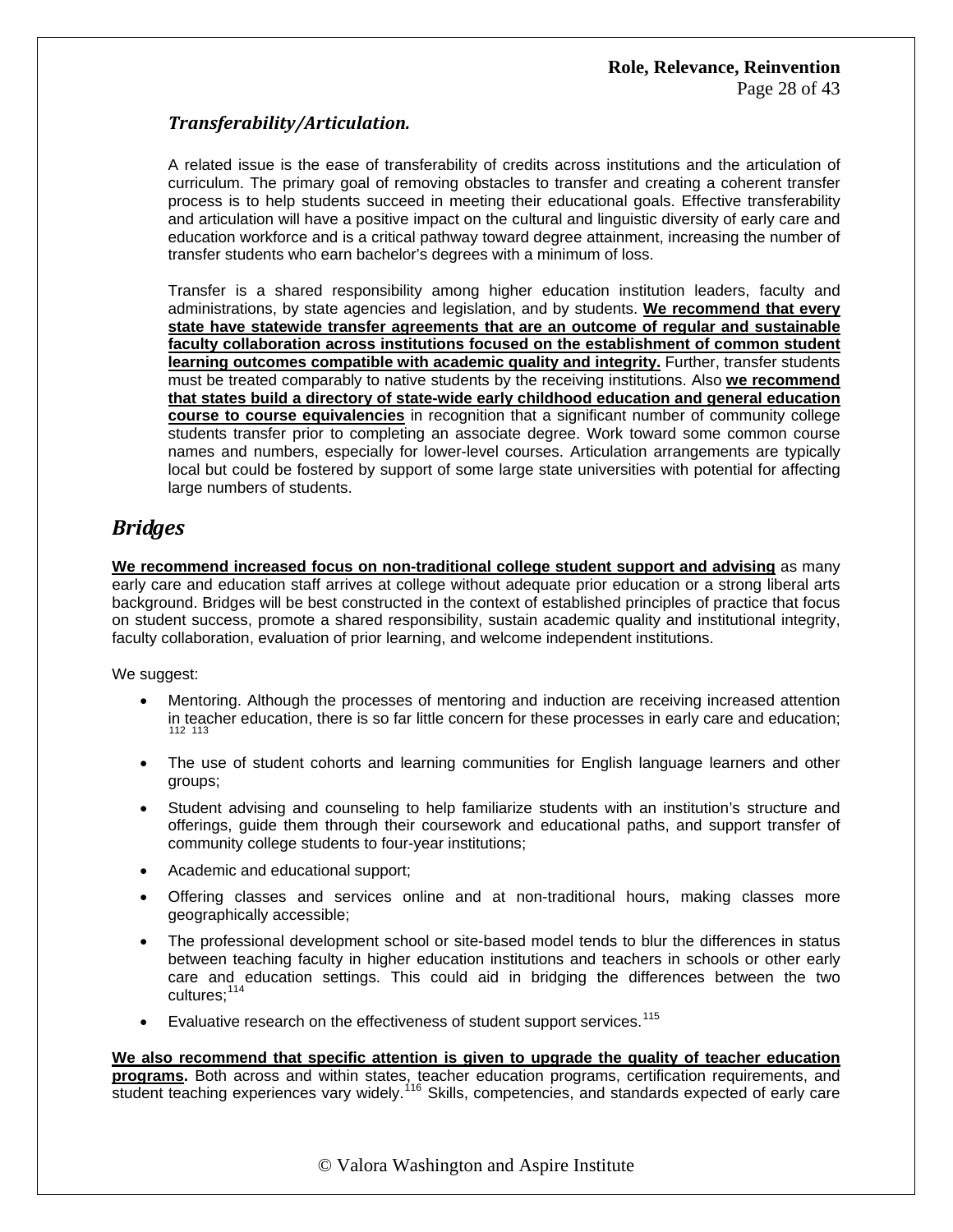Page 29 of 43

and education teachers need to be established with adequate resources to institutions of higher education programs and certification systems aligned with such standards.<sup>[117](#page-42-1)</sup> In view of what has been learned about the teacher education faculty, **we recommend closer contact between college faculty and ECE programs, along with the provision of more and higher quality field experiences for students.**

**We recommend that targeted efforts are made to increase the diversity of faculty and to ensure that all faculty can provide appropriate content to all prospective teachers.** This is a matter of reinventing the curriculum philosophy and structure, not merely adding a few "multicultural" resources to the existing curriculum.<sup>[118](#page-42-1)</sup> Significant reforms in early care and education teacher preparation are necessary to incorporate an understanding of child development from ecological and cultural perspectives.<sup>[119](#page-42-1)</sup>

As a way to produce more teachers, there are a growing number of alternative certification competitors to higher education and it will be in the best interest of children to sort out issues of quality in these programs. While such programs would have appeal for some constituents, they could lessen meaningful collaboration with the higher education community that this paper promotes.[120](#page-42-1) **We recommend that institutions work together to develop and disseminate best strategies for alternative routes to certification.**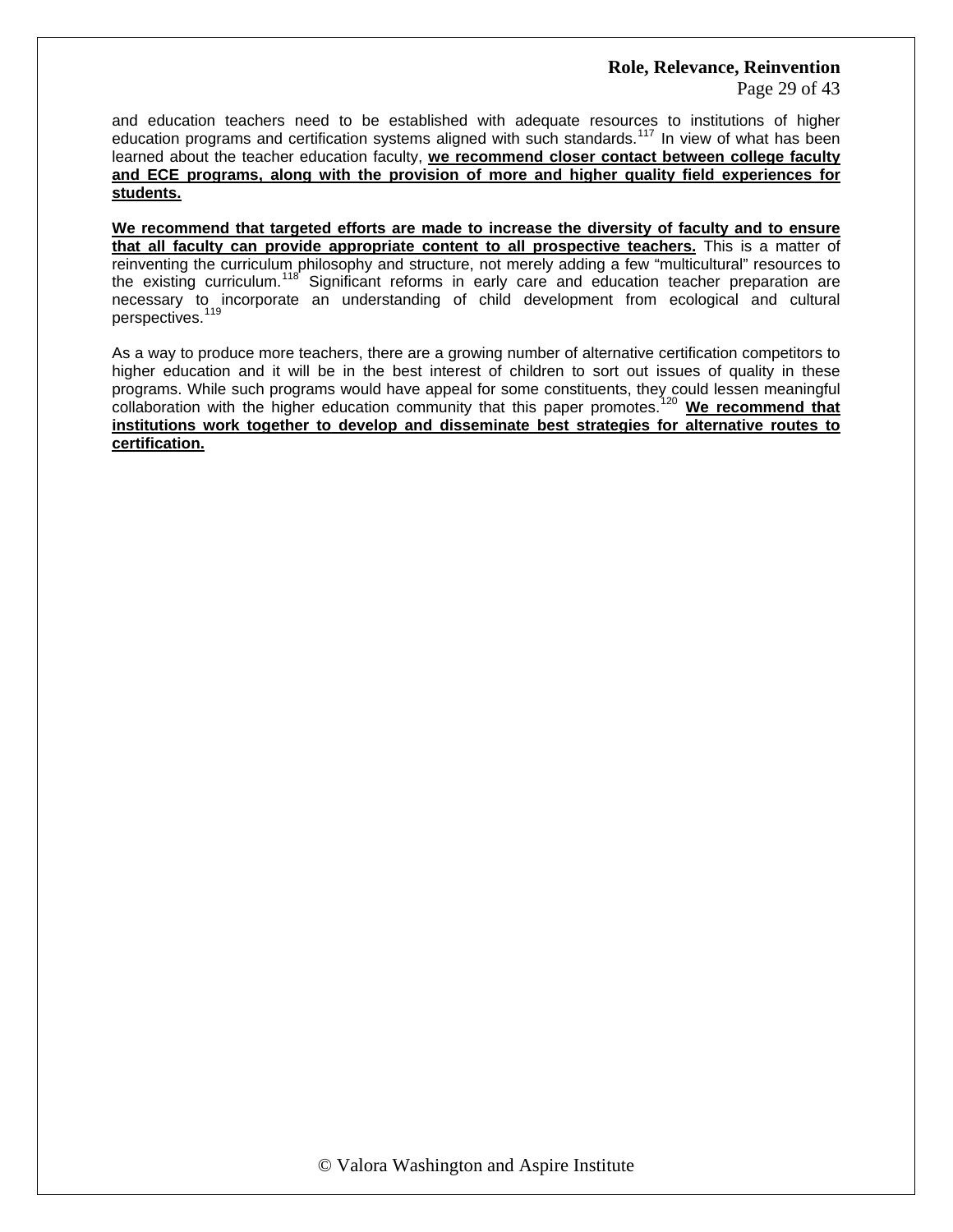|--|

| <b>Recommended Tactics</b> |                                                 |                           |                           |                                                         |                           |                    |
|----------------------------|-------------------------------------------------|---------------------------|---------------------------|---------------------------------------------------------|---------------------------|--------------------|
|                            | <b>TACTIC</b>                                   | <b>FEDERAL</b>            | <b>STATE</b>              | <b>COLLEGES</b><br>& THEIR<br><b>ACADEMIC</b><br>DEPTS. | <b>COMMUNITIES</b>        | <b>STUDENTS</b>    |
| <b>ACCESS</b>              |                                                 |                           |                           |                                                         |                           |                    |
| 1.                         | Scholarships                                    | $\pmb{\mathsf{X}}$        | X                         | $\pmb{\mathsf{X}}$                                      | $\boldsymbol{\mathsf{X}}$ |                    |
| 2.                         | Loan<br>forgiveness                             | $\boldsymbol{\mathsf{X}}$ | X                         | X                                                       | $\boldsymbol{\mathsf{X}}$ |                    |
| 3.                         | Private/public<br>partnerships                  | $\boldsymbol{\mathsf{X}}$ | $\boldsymbol{\mathsf{X}}$ | X                                                       | $\boldsymbol{\mathsf{X}}$ |                    |
| 4.                         | Signing bonuses                                 | $\pmb{\mathsf{X}}$        | X                         | $\boldsymbol{\mathsf{X}}$                               | $\boldsymbol{\mathsf{X}}$ |                    |
| 5.                         | Pension<br>portability                          | $\boldsymbol{\mathsf{X}}$ | $\boldsymbol{\mathsf{X}}$ | $\pmb{\mathsf{X}}$                                      | $\boldsymbol{\mathsf{X}}$ |                    |
| 6.                         | Pay equity<br>across sectors                    | $\boldsymbol{\mathsf{X}}$ | X                         | $\boldsymbol{\mathsf{X}}$                               | $\boldsymbol{\mathsf{X}}$ |                    |
| 7.                         | Standard credit<br>for prior learning<br>policy |                           | X                         | X                                                       | $\boldsymbol{\mathsf{X}}$ |                    |
| 8.                         | CDA for credit                                  |                           | X                         | X                                                       | $\boldsymbol{\mathsf{X}}$ |                    |
| 9.                         | Statewide<br>transfer<br>agreement              |                           | $\boldsymbol{\mathsf{X}}$ | $\boldsymbol{\mathsf{X}}$                               | $\boldsymbol{\mathsf{X}}$ |                    |
|                            | 10. State directory of<br>equivalencies         |                           | X                         | X                                                       |                           |                    |
|                            | 11. Common course<br>names and<br>numbers       |                           | $\pmb{\mathsf{X}}$        | X                                                       |                           |                    |
| <b>BRIDGES</b>             |                                                 |                           |                           |                                                         |                           |                    |
| 1.                         | Mentoring                                       |                           |                           | $\pmb{\mathsf{X}}$                                      | $\boldsymbol{\mathsf{X}}$ | $\pmb{\mathsf{X}}$ |
| 2.                         | Learning<br>communities/<br>Cohorts             |                           |                           | $\pmb{\mathsf{X}}$                                      |                           |                    |
| 3.                         | Academic<br>support                             |                           | X                         | X                                                       | X                         | $\pmb{\chi}$       |
| 4.                         | Technology<br>support                           |                           | X                         | X                                                       |                           |                    |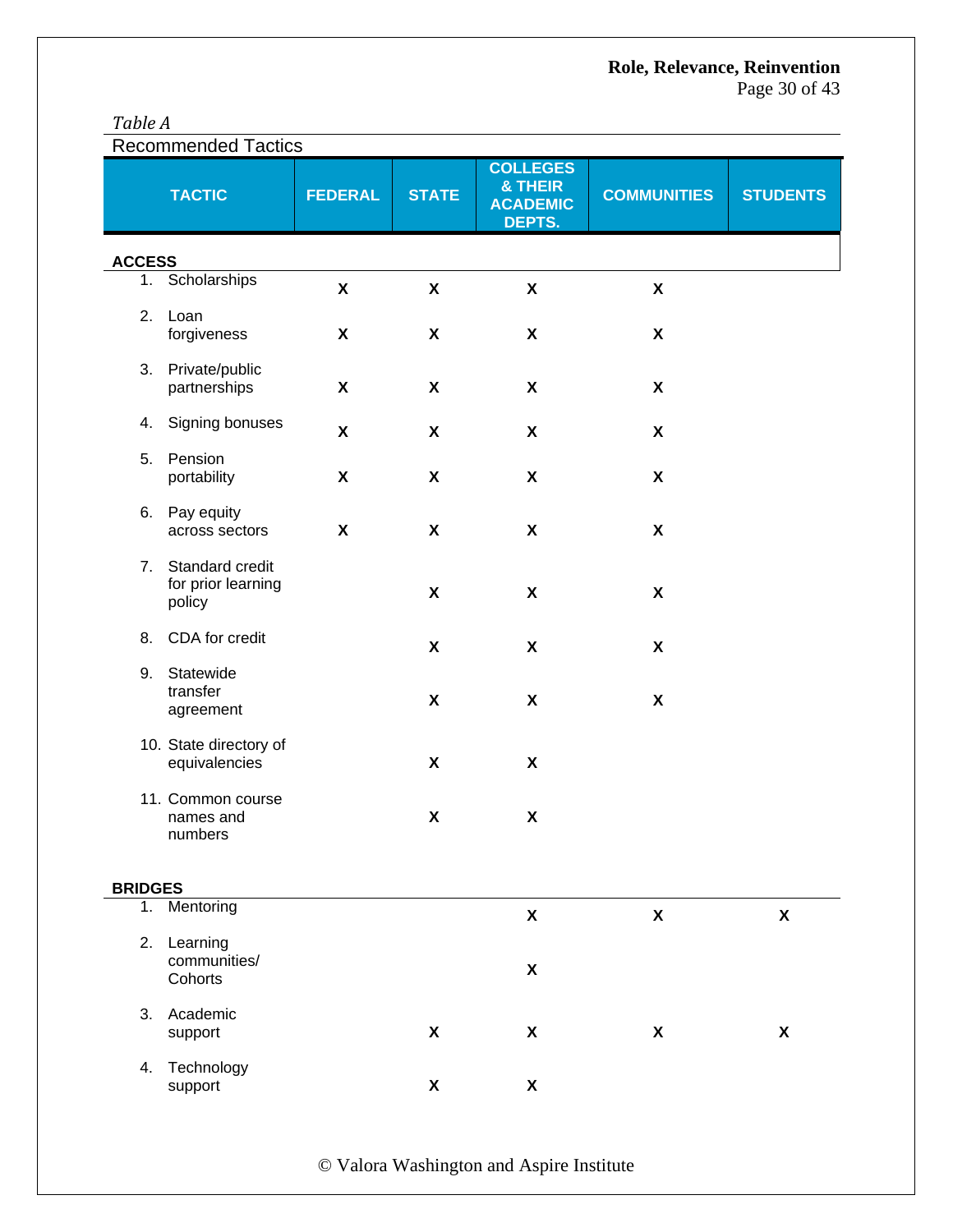Page 31 of 43

| 5.                   | Professional<br>development<br>school                                        |                                          | X                                                      | $\pmb{\mathsf{X}}$                       | $\boldsymbol{\mathsf{X}}$                       |                                          |
|----------------------|------------------------------------------------------------------------------|------------------------------------------|--------------------------------------------------------|------------------------------------------|-------------------------------------------------|------------------------------------------|
| 6.                   | Site based<br>models                                                         |                                          | X                                                      | $\pmb{\mathsf{X}}$                       | $\pmb{\mathsf{X}}$                              |                                          |
| 7.                   | Closer contact<br>with school<br>districts                                   |                                          | X                                                      | X                                        | X                                               |                                          |
| 8.                   | High quality field<br>experiences                                            |                                          | X                                                      | $\pmb{\mathsf{X}}$                       | $\pmb{\mathsf{X}}$                              |                                          |
| 9.                   | Common<br>definitions and<br>standards for<br>education                      | X                                        | $\pmb{\mathsf{X}}$                                     | $\boldsymbol{\mathsf{X}}$                | $\boldsymbol{\mathsf{X}}$                       |                                          |
|                      | 10. Diverse faculty                                                          | $\pmb{\mathsf{X}}$                       | X                                                      | $\boldsymbol{\mathsf{X}}$                | X                                               |                                          |
|                      | 11. Curriculum<br>inclusive of<br>diversity                                  | X                                        | $\boldsymbol{\mathsf{X}}$                              | X                                        | X                                               |                                          |
|                      | 12. Develop best<br>practices for<br>alternative                             | $\pmb{\mathsf{X}}$                       | $\pmb{\mathsf{X}}$                                     | $\pmb{\mathsf{X}}$                       | $\pmb{\mathsf{X}}$                              |                                          |
|                      | certifications                                                               |                                          |                                                        |                                          |                                                 |                                          |
|                      |                                                                              |                                          |                                                        |                                          |                                                 |                                          |
| <b>OVERALL</b><br>1. | More research                                                                |                                          |                                                        |                                          |                                                 |                                          |
| 2.                   | Advocacy for<br>greater public<br>investment birth<br>to five                | $\pmb{\mathsf{X}}$<br>$\pmb{\mathsf{X}}$ | $\boldsymbol{\mathsf{X}}$<br>$\boldsymbol{\mathsf{X}}$ | $\pmb{\mathsf{X}}$<br>$\pmb{\mathsf{X}}$ | $\boldsymbol{\mathsf{X}}$<br>$\pmb{\mathsf{X}}$ | $\pmb{\mathsf{X}}$<br>$\pmb{\mathsf{X}}$ |
| 3.                   | Public<br>awareness of<br>birth to five                                      | X                                        | X                                                      | X                                        | X                                               | $\boldsymbol{\mathsf{X}}$                |
| 4.                   | Portability of<br>teaching<br>credentials<br>across states &<br>institutions | $\pmb{\mathsf{X}}$                       | $\boldsymbol{\mathsf{X}}$                              | X                                        |                                                 |                                          |
| 5.                   | Common<br>expectations for<br><b>ECE</b> curriculum<br>& credentialing       | $\pmb{\mathsf{X}}$                       | X                                                      | $\pmb{\mathsf{X}}$                       | $\boldsymbol{\mathsf{X}}$                       |                                          |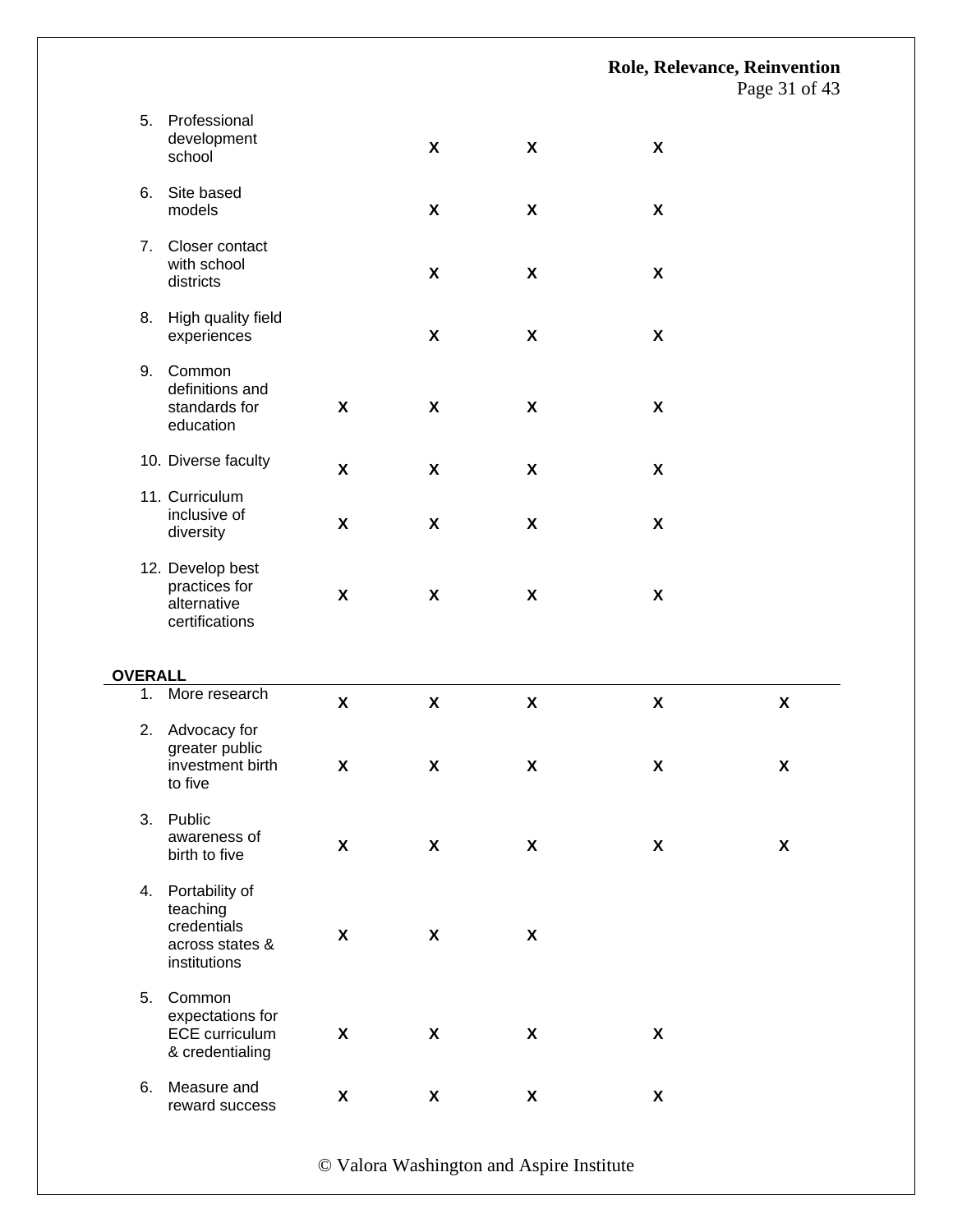|    |                                        |   |   |   |   | <b>Role, Relevance, Reinvention</b><br>Page 32 of 43 |
|----|----------------------------------------|---|---|---|---|------------------------------------------------------|
| 7. | Data<br>collection/use for<br>planning | X | X | X | X |                                                      |
| 8. | Policy leadership                      | X | X | X | X | X                                                    |
| 9. | Recognize/<br>reward<br>innovation     | X | X | X | χ | X                                                    |
|    | 10. Link 2 and 4<br>year colleges      |   | X | X |   |                                                      |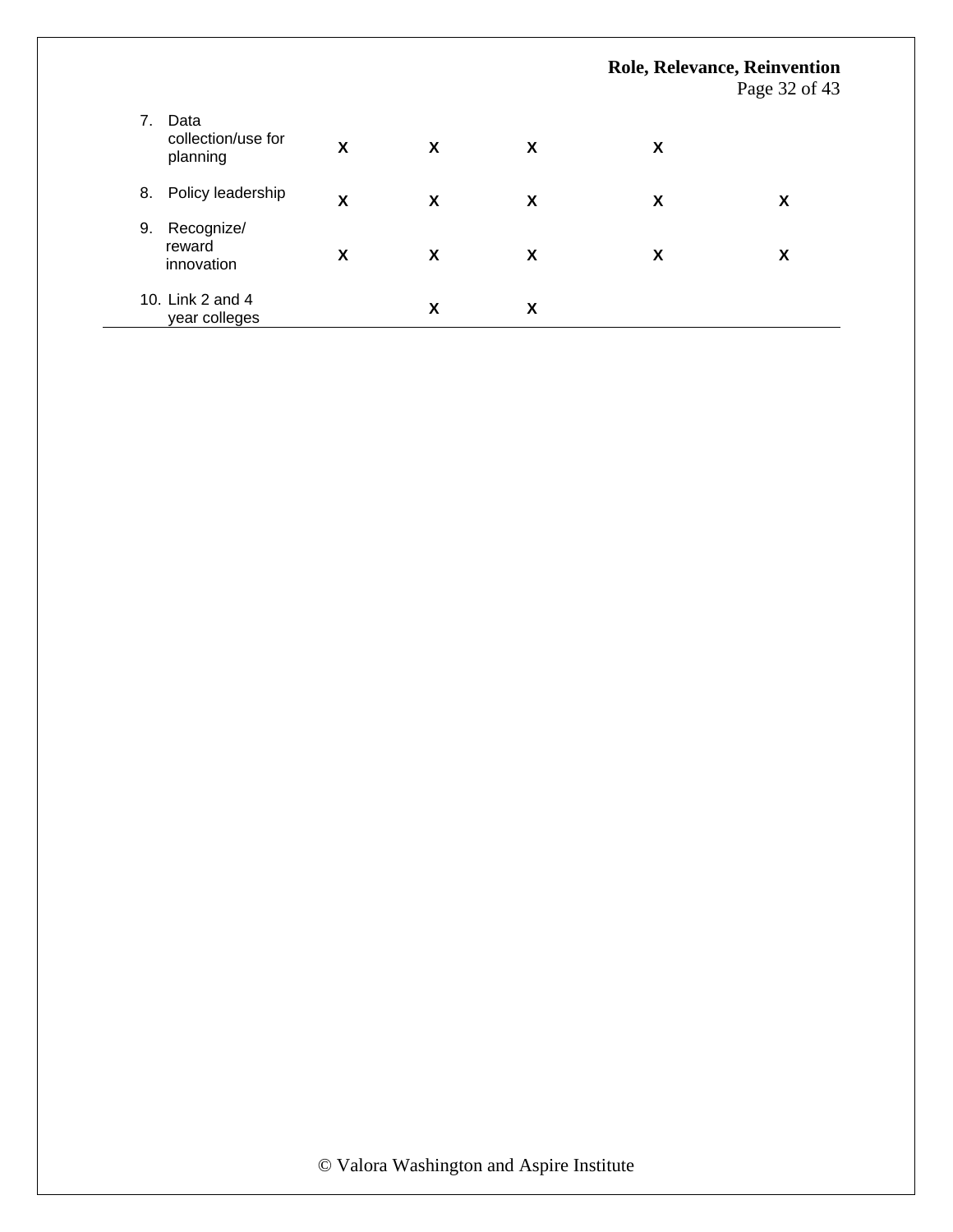# *Conclusion*

Higher education programs for the field of early care and education are facing adaptive pressures and dynamics for which it is unprepared. Advocacy for the bachelor's degree is growing for teachers of prekindergarten children. However, schools, colleges, and departments of education are finding that they do not have the capacity to meet community needs and are understaffed and under resourced at all levels. While innovations continually emerge from individual institutions and some states, much of the dialogue is occurring among early educators and the college units that support them.

We have reached two conclusions:

First, we conclude that the promotion of the bachelor's degree for early care and education staff is a necessary but not sufficient element of efforts to improve and sustain the quality of both the workforce as well as the effectiveness of child development and education initiatives. Supporting all children and alleviating achievement gaps will require a broad range of supports and activities. More research is needed on the role of higher education in the preparation and development of teachers for early care and education.<sup>1</sup>

Second, the shortcomings of teacher education cannot be resolved at the current level of dialog, although many wonderful tactics are being used to increase the access and supply of higher education opportunities. Nation-wide and state-wide agreements about the field of early learning must be forged; high quality teacher education must be founded on those agreements; and broader leadership throughout the entire university and community leadership must join the cause.

Change strategies must focus on both issues internal to higher education (faculty experience) and issues external to higher education (what children need, federal policy disincentives, and poor working conditions, wages, and benefits)

Change strategies must highlight the connection of higher education credentials to broader issues such as the under compensation of the work force and the lack of public awareness.

Systems thinking is required—and most faculty and early childhood workers may not have those skills or connections to powerful allies who can join us in resolving them.

We now have historic opportunities to redefine early care and education's role in influencing the future of our children and the teaching profession. We must work to be champions ourselves and to enlist new champions working toward this goal.

A stronger field that's more professional counts for a lot. Access for students means that universities and colleges cannot just wait for customers but must actively do outreach. Increasing new recruits into the workforce is an important part of the equation.

### **"Leadership is open to anyone who has the courage and skill to try to mobilize people to address their most difficult issues, what we call their 'Adaptive Challenges.'"[122](#page-42-1)**

In the context of all that is known about early childhood teacher education,

### **Will—and how will—institutions of higher education address these adaptive opportunities in the field of early care and education?**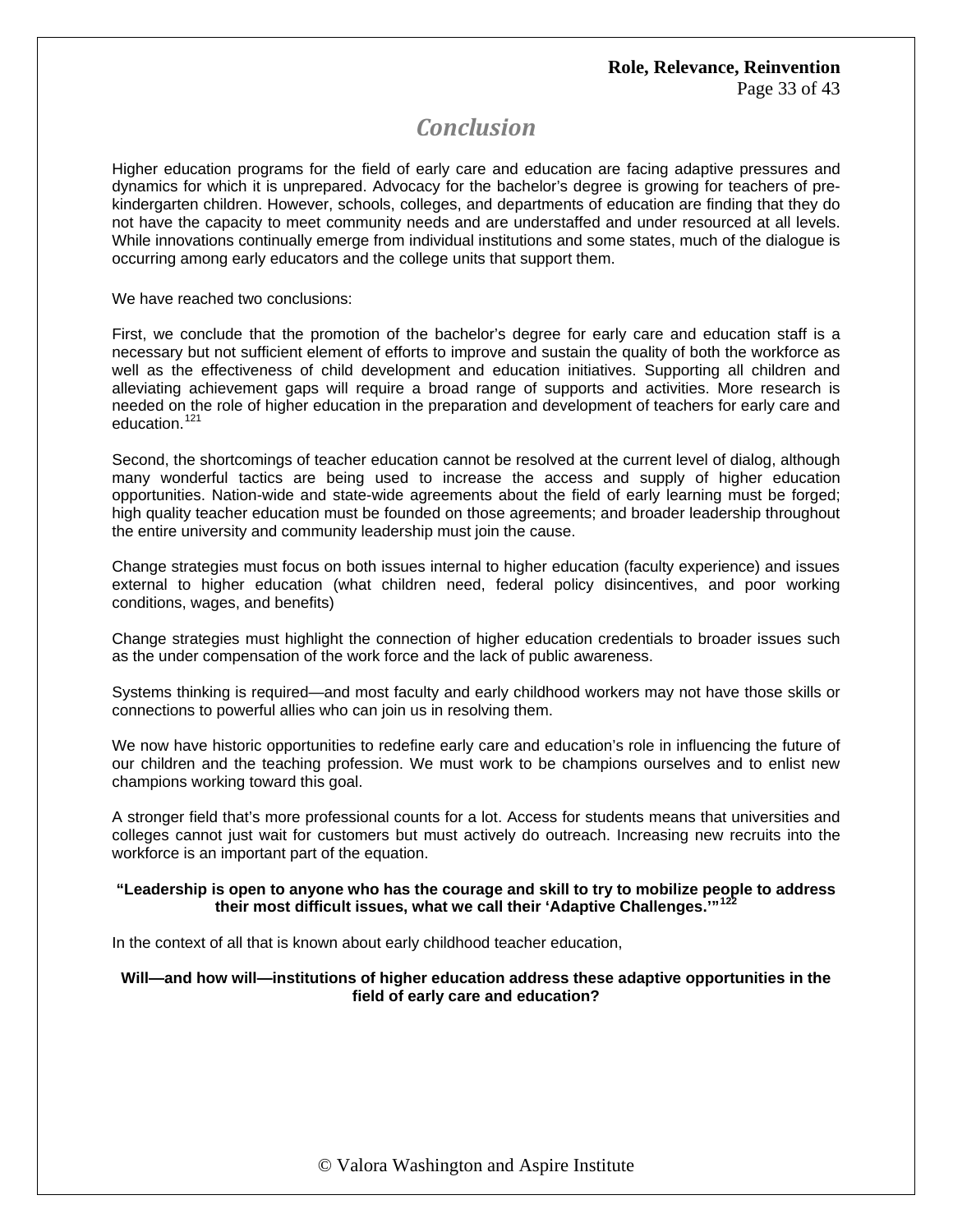## Endnotes

<sup>1</sup> Goffin, S., & Washington, V. (2007). *Ready or not, leadership choices in early care and education*. New York: Teachers College Press, Forward, ix.

 $^{2}$ Goffin and Washington argue that the term "early care and education" is an imprecise, transitional term referring to "those programs that directly seek to support and enhance children's early development and learning, regardless of the program's auspices."(p 4) the "field" is called by several names including child care and early childhood education, reflecting ambiguity about the field's overarching purpose. 3

 ${}^{3}$ Goffin, S., & Washington, V. (2007)

 $\overline{a}$ 

4 Heifetz, R. A. (1994). *Leadership without easy answers.* Cambridge, MA: Belknap Press of Harvard University Press.; Heifetz, R.A., & Linsky, M. (2002). *Leadership on the line: Staying alive through the dangers of leading.* Boston: Harvard Business School Press.

 ${}^5$ Goffin, S., & Washington, V. (2007)

<sup>6</sup>NAEYC defines the field of early care and education as work with children between birth and eight years, although there is wide disagreement in the field about what ages are actually served by the field. See Goffin and Washington, (2007). In this paper, early care and education is used to refer to the preparation of teachers and auxiliary staff to work with children between the ages of birth and five years old as it is the time before formal school entry that faces these specific challenges related to higher education.

<sup>7</sup>Schools of education appear to be the most typical administrative units for early care and education teacher preparation programs, according to Maxwell, K. L., Lim, C-I, & Early, D.M. (2006). *Early childhood teacher preparation programs in the United States: National report.* Chapel Hill, NC: The University of North Carolina, FPG Child Development Institute. In a personal communication August 4, 2008, Marcy Whitebook, Ph.D., Director/Senior Researcher, Center for the Study of Child Care Employment, Institute for Research on Labor and Employment (ILRE) at the University of California, Berkeley, stated: "This is really a big issue that should be addressed…In California, our six BA cohort programs for working adults are issuing degrees with 4 different titles (child development; liberal studies; child and adolescent development; and education with nary an ECE!)" 8

Haveman, R., & Smeeding, T. (2006), The role of higher education in social mobility. *The Future of Children,* 16(2). 125-150.; US Department of Education. (2006, September). *A test of leadership: Charting the future for U.S. higher education.* Washington DC: U.S. Department of Education.

<sup>9</sup>Heifetz, R.A.and Linsky, M. (2002) *Leadership on the line: staying alive through the dangers of leading.* Boston: Harvard Business School Press.<br><sup>10</sup>For example see: American Associations of State Colleges and Universities (2004). *Teacher education: Scan* 

*of issues, roles, activities and resources.* Washington D.C. 11Federal Interagency Forum on Child and Family Statistics. (2007) *America's children in brief: Key national* 

*indicators of well-being.* Washington D.C.: U.S. Government Printing Office. In *America's Children*, it is reported that, in 2005, 61 percent of children ages 0-6 who were not yet in kindergarten (about 12 million children) received some form of child care on a regular basis from persons other than their parents. This is about the same proportion of children in child care as in 1995. Also see Iruka, I.U., & Carver, P.R. (2006). *Initial results from the 2005 NHES Early Childhood Program Participation Survey (NCES 2006-075).* U.S. Department of Education*.* Washington, DC: National Center for Education Statistics. Iruka and Carver reported that approximately 60 percent of children were reported to be in at least one weekly nonparental care arrangement. Among these children, 60 percent were reported to be in center-based care, 35 percent in relative care, and 22 percent in non-relative care arrangements.<br><sup>12</sup>Knudsen, E., Heckman, J. Cameron, J., & Shonkoff, J. (2006, July 5). Economic, neurobiological and

behavioral perspectives on building America's future workforce. *PNAS, 103*(37), 10155-10162.<br><sup>13</sup>Early, D., & Winton, P. (2001). Preparing the workforce: Early childhood teacher preparation at 2- and 4-year<br>institutions o

<sup>14</sup> Genishi, C. & Goodwin, A.L. (Eds.) (2008). *Diversities in early childhood education: Rethinking and doing.* New York: Taylor & Francis Group, Routledge. Between 1999 and 2002 there was a five percent increase in the number of children with at least one foreign born parent. The percentage of children under 18 years of age who are

white is decreasing at the same time the number of children from Asian and Latino backgrounds continues to rise.<br><sup>15</sup>Hodgkinson, H.L. (2003). *Leaving too many children behind: A demographer's view on the neglect of America's youngest children.* Washington D.C.: Institute for Educational Leadership.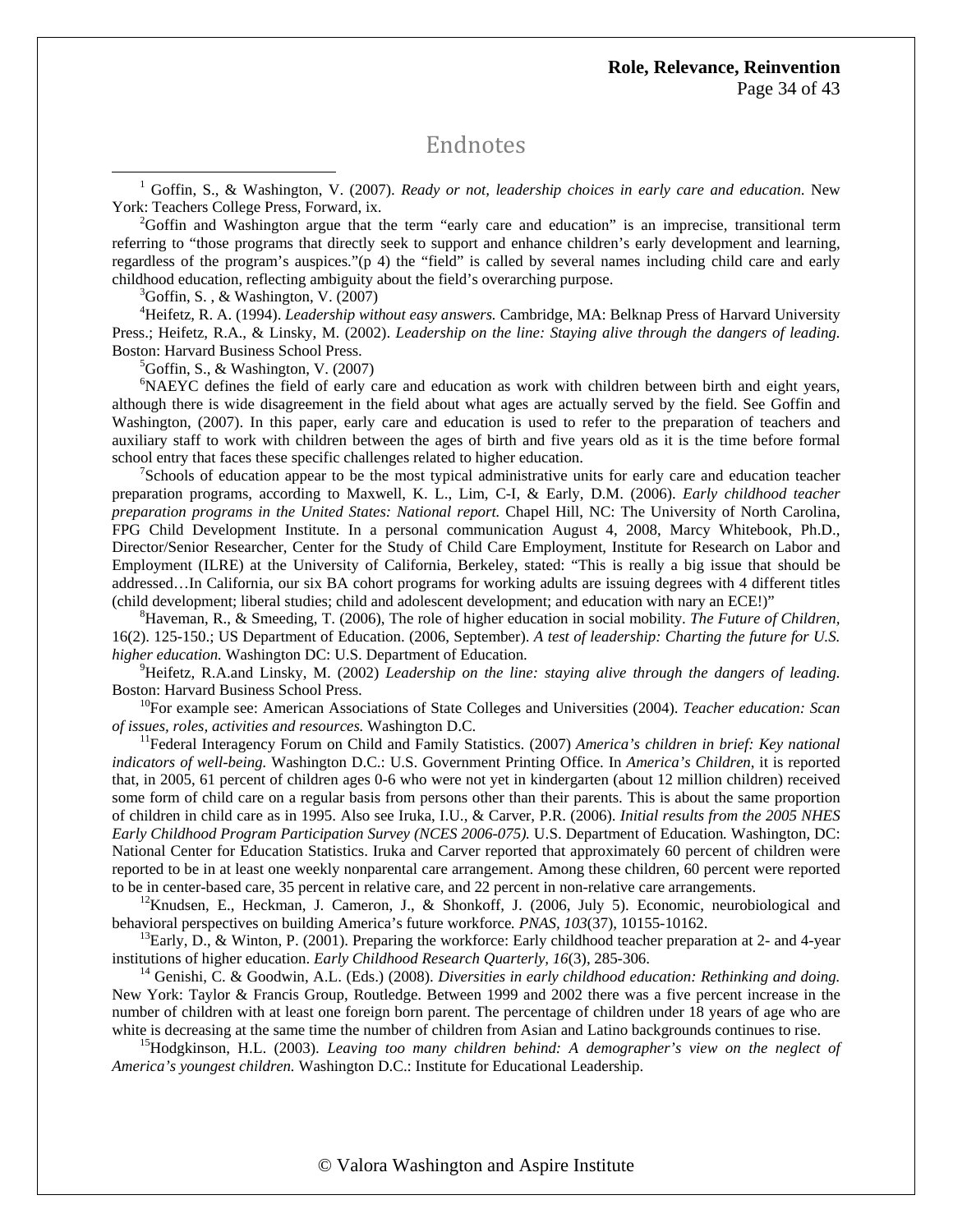16Bridges, M., Fuller, B., Rumberger, R. & Tran, L. (2004). *Preschool for California's children: Promising benefits, unequal access. Policy Brief 04-3.* Berkeley, CA: Policy Analysis for California Education, PACE.;

Burchinal, M.R., Roberts, J.E., Riggins, R., Zeisel, S.A., Neebe, E., & Bryant, D. (2000). Relating quality of center child care to early cognitive and language development longitudinally. Child Development, 71, 339-357.<br><sup>17</sup>Haskins, R. & Rouse, C. (2005). Closing achievement gaps. The Future of Children, Policy Brief. Princeton,

New Jersey: Princeton-Brookings.<br><sup>18</sup>Barnett, W.S. (2004). *Better teachers, better preschools: Student achievement linked to teacher qualifications* 

(2nd ed.). Preschool Policy Matters*.* New Brunswick, New Jersey: National Institute for Early Education Research.

<sup>19</sup>Bowman, B., & Donovan, M. (2000); Bogard, K., Traylor, F., & Takanishi, R. (2008) Teacher education and PK outcomes: Are we asking the right questions? *Early Childhood Research Quarterly* 23, 1-6.

<sup>20</sup>Ackerman, D. (2004). States' efforts in improving the qualifications of early care and education teachers. *Educational Policy, 18* (2), 311-337.<br><sup>21</sup>Ackerman, D. (2004)

<sup>22</sup>Azer, S., Clifford, R.M., Morgan, G., and Crawford, G.M. (in press). Regulation of child care (NCEDL Research and Policy Brief No. 2). Washington DC: U.S. Department of Education. <sup>23</sup>Ackerman, D. (2004)

 $^{24}$ At the time of this publication, August 2008, a congressional higher education act included the early educator provisions for loan forgiveness, compensation initiatives and grants to states for professional development systems. The House and Senate passed the conference bill (H.R. 4137) for the reauthorization of the Higher Education Act, which is expected to go to the President for his signature.<br><sup>25</sup>Bellm, D., & Whitebook, M. (2006) *Roots of decline: How government policy has de-educated teachers of* 

*young children*. Center for the Study of Child Care Employment, Institute of Industrial Relations at University of California at Berkeley.<br><sup>26</sup>When Head Start was reauthorized in 1998, federal lawmakers mandated that at least 50 percent of all Head

Start teachers nationwide in center-based programs have a minimum of an associate degree in early childhood education or in a related field with preschool teaching experience, by September 30, 2003. Federal lawmakers also required that each classroom in center-based programs without such a degreed teacher have a teacher with a Child Development Associate (CDA) credential, a state-awarded certificate for preschool teachers that meets or exceeds the CDA credential requirements, or a degree in a field related to early childhood education with experience in teaching preschool and a state-awarded certificate to teach in a preschool program. (Source: the Coats Human Services Amendments of 1998, Public Law 105-285.) Based on 2002 data, Head Start had met this 1998 mandate because 52 percent of Head Start teachers nationwide had the appropriate education credential. This represented more than a 14 percentage point increase in teachers with such degrees since 1999, according to the GAO. (Source General Accounting Office (2003). Washington, DC: GAO). Head Start Increased percentage of teachers nationwide have required degrees, but better information on classroom teachers' qualifications needed.. In December 2007, federal lawmakers reauthorized the Head Start program again by approving the *Improving Head Start for School Readiness Act of 2007*. This act required that by September 30, 2013 at least 50 percent of Head Start teachers nationwide in center-based programs have a baccalaureate or advanced degree in early childhood education or a baccalaureate or advanced degree and coursework relating to early childhood education and experience teaching preschool-aged children. Source: Public Law 110-134. The latest available Head Start Program Information Report data for the 2006-2007 program year shows that 40 percent of these teachers met this new requirement. (Source: Head Start Program Information Report for the 2006-2007 Program Year. Also see: Hart, K., & Schumaker, R. (2005)*. Making the case: Improving head start teacher qualifications requires increased investment*. Washington, DC: Center for Law and Social Policy.<br><sup>27</sup> Hart, K., & Schumacher, R. (2005). According to the latest fact sheet from CLASP, based on 2006 data, 36

percent of Head start teachers have bachelor's degrees. See [http://www.clasp.org/publications/hs pir\\_2006.pdf](http://www.clasp.org/publications/hs%20pir_2006.pdf). 28 Barnett et al. (2006); Barnett, W.S., Hustedt, J.T., Robin, K.B., & Schulman, K.L. (2005) *The State of* 

*preschool: 2005 state preschool yearbook.* New Brunswick, N.J.: National Institute for Early Education Research, Rutgers University.

29Helburn, S.W., (Ed.) (1995). *Cost, quality and child outcomes in childcare centers* (Tech.Rep). Denver: Department of Economics, Center for Research in Economics and Social Policy, University of Colorado at Denver.; Whitebook, M., Howes, C., & Phillips, D. (1990). *Who cares? Child care teachers and the quality of care in America*. Final report of the National Child Care Staffing study. Oakland, CA: Child Care Employee Project.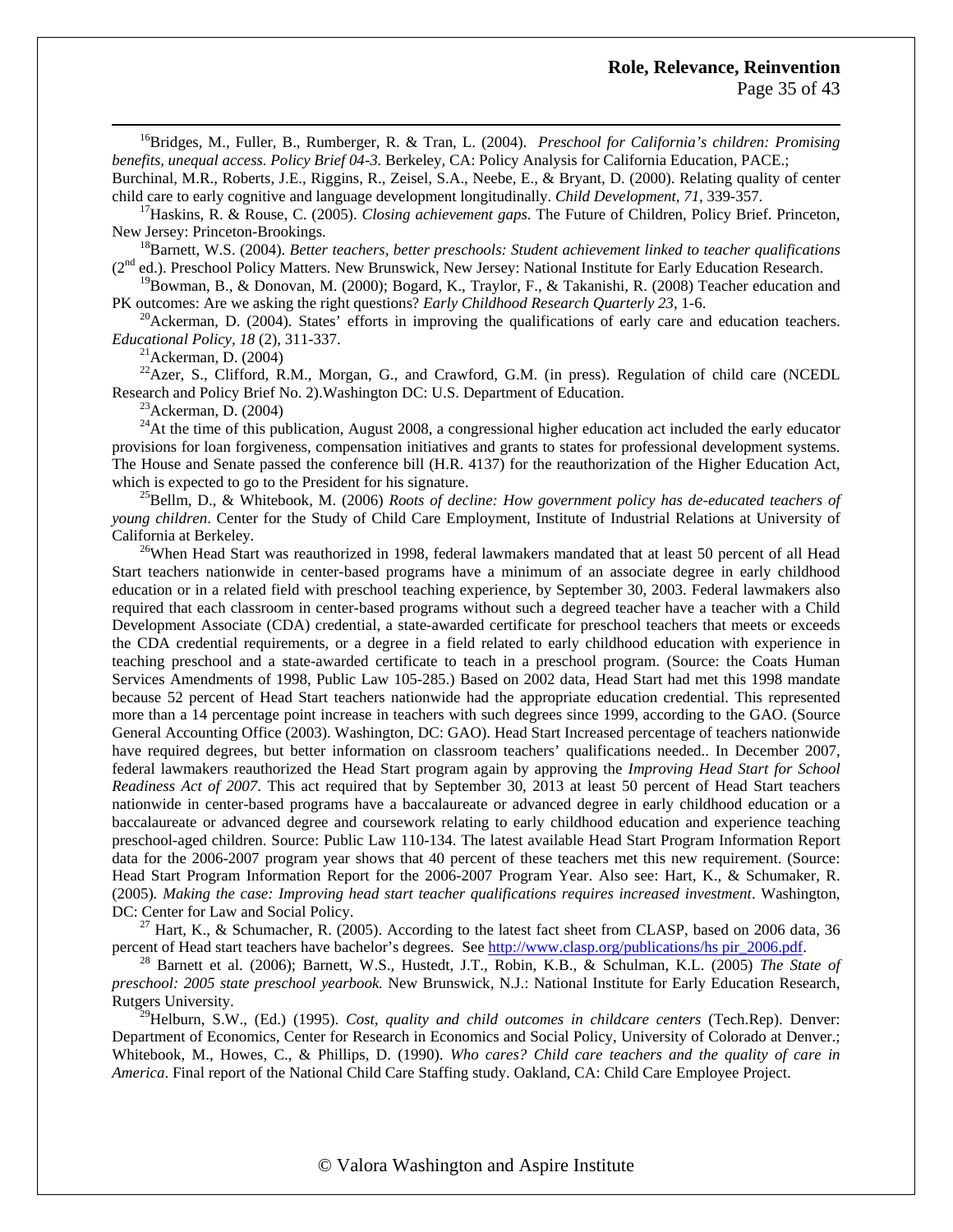30United States Government Accountability Office. (2007, November). *Education: Tuition continues to rise, but patterns vary by institution type, enrollment, and educational expenditures.* Washington, DC: GAO.<br><sup>31</sup>Saluja, G., Early, E., & Clifford, R. (2002). Demographic characteristics of early childhood teachers and

structural elements of early care and education in the United States. *Early Childhood Research and Practice, 4* (1). Retrieved February 15, 2008, from http:// ecrp.uiuc.edu/v4n1/saluja.html.<br><sup>32</sup>Kappner, A.S., & Lieberman, A. (2002, June 24). Joining forces: The role of higher education in preparing the

early childhood workforce. Proceedings of *A Joint Funders' Symposium*, New York City.<br><sup>33</sup>For example see: Pianta, R., Howes, C., Burchinal, M., Bryant, D., Clifford, R., Early, D., & Barbarin, O.

(2005). Features of pre-kindergarten programs, classrooms and teachers: do they predict observed classroom quality and child-teacher interactions? *Applied Developmental Science 9* (3), 144-159.<br><sup>34</sup>Burchinal, M.R., Roberts, E., Riggins, R., Zeisel, S.A., Neebe, E., & Bryant, D. (2000)

<sup>35</sup>Helburn, S.W. (Ed.) (1995). Kontos, S., & Wilcox-Herzog, A. (1997). Teachers' interactions with children: Why are they so important? *Young Children, 52(2)*, 4-12. Whitebook, M. (2003). Bachelor's degrees are best: Higher qualifications for pre-kindergarten teachers lead to better learning environments. Washington D.C.: The Trust for Early Education.<br><sup>36</sup> The Child Development Associate is an individual who has successfully completed the CDA assessment

process and has been awarded the CDA credential. The CDA credential is an instrument for career advancement in the early care and education profession. CDA's are able to meet the specific needs of children and work with parents to nurture a child's physical, social, emotional and intellectual growth in a child development framework. There are CDA competency goals that a CDA performs in center based or family child care settings. Go to [www.cdacouncil.org](http://www.cdacouncil.org/) for more information. [37](http://www.cdacouncil.org/) Arnett, J. (1989). Caregivers in day care centers: Does training matter? *Journal of Applied Developmental* 

*Psychology, 10*, 541-552.; Berk, L. (1985). Relationship of caregiver training to child oriented attitudes, job satisfaction, and behaviors to children. *Child Care Quarterly, 14* ,103-129.; Howes, C. (1983). Caregiver behavior in center and family day care. *Journal of Applied Developmental Psychology, 4* ,99-107; Howes, C. (1997, July). Children's experiences in center based child care as a function of teacher background and adult: child ratio. *Merrill-Palmer Quarterly*,; Ruopp, R., Travers, J., Glanz, F., & Coelen, C. (1979). *Children at the center: Final results of the national day care study.* Cambridge, MA.: Abt Associates.; Vandell, D., & Powers, C. (1983)*.* Daycare quality and children's free play activities*. American Journal of Orthopsychiatry, 53*, 293-300.;Whitebook, M., Howes, C., & Phillips, D. (1990); Howes, C., and Olenick, M. (1986). Family and child care influences on toddler compliance*. Child Development, 57*, 202-216.; 38Arnett, J. (1989); Berk, L. (1985); Howes, C. (1983); Kontos, S., & Fiene, R., (1987). *Child care quality:* 

*Compliance with regulations and children's development: The Pennsylvania Study.* In D. Phillips (Ed.), Quality in child care: What does research tell us? Washington, D.C: National Association for the Education of Young Children.; Ruopp, R., Travers, J., Glanz, F., & Coelen, C. (1979)

39Ritchie, S., Maxwell, K., & Clifford, R.M. (2007). *First School: A new vision for education.* In R.C. Pianta, M.J. Cox, K.L. Snow (Eds.), *School readiness and the transition to kindergarten in an era of accountability* (pp. 85- 96) Baltimore, MD, Brookes.<br><sup>40</sup>One plausible reason for the inconsistent relationships between teacher degree, major and certification and

preschool outcomes may be the wide variation in teacher education programs and state certification requirements. One idea to standardize teacher preparation similar to recognized professions such as medicine and law is the creation of "signature pedagogy", a rigorous post BA program with extensive classroom teaching combined with mentoring. Bogard, K., Traylor, F., & Takanishi, R. (2007).<br><sup>41</sup> Early, D.M., Maxwell, K.L., Burchinal, M., Alva, S., Bender, R.H., Bryant, D., et al (2007). Teachers'

education, classroom quality, and young children's academic skills: Results from seven studies of preschool programs. *Child Development, 78,* 558-580.; Phillips, D.A., (Ed.). (1987). *Quality in childcare: What does the*  research tell us? Washington, DC: National Association for the Education of Young Children.<br><sup>42</sup>Helburn, S.W., (Ed.) (1995).; Whitebook, M., Howes, C., & Phillips, D. (1990).<br><sup>43</sup>See: Blau, D. (2000). The production of qua

*Science,.4*(3),136-148.; Phillips, D.A., Mekos, D., Scarr, S., McCartney, K., & Abbott-Shim, M. (2000). Within and beyond the classroom door: Assessing quality in child care centers*. Early Childhood Research Quarterly,15*, 475- 496.; Phillipsen, L.C., Burchinal, M.R., Howes, C., & Cryer, D., (1997). The prediction of process quality from structural features of child care. *Early Childhood Research Quarterly, 12,* 281-303.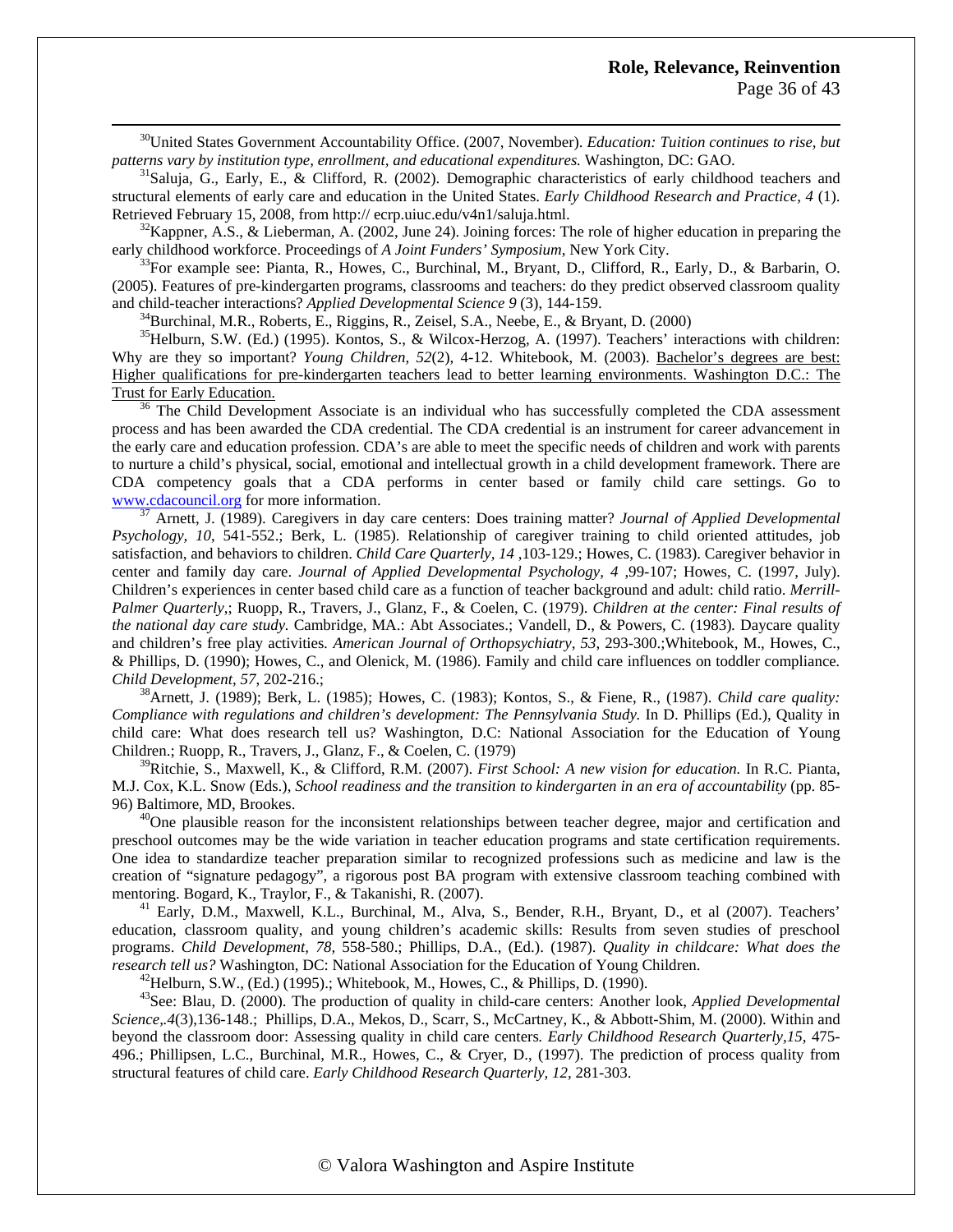Page 37 of 43

 44For example, see: Lekies, K., Blackburn, E., &Cochran, M. (2006). *Preparing teachers to teach: Strengthening early childhood education.* Garden City, N.Y.: Rauch Foundation. <sup>45</sup>Kappner, A.S., & Lieberman, A.(2004) p 4; Goffin, S. and Washington, V. (2007)

<sup>46</sup>See: Goffin, S. and Washington, V. (2007); Howes, C.(1997) found that the most advanced teacher preparation was associated with sensitive and responsive teaching. She notes that the constructs of sensitivity and responsivity are often considered personality traits; in contrast the data suggest that advanced training may help teachers behave in a sensitive manner to all children rather than relying on their first level emotional reactions.<br><sup>47</sup>Herzenberg, S., Price, M., & Bradley, D. (2005). *Losing ground in early childhood education: Declinin* 

*workforce qualifications in an expanding industry, 1979-2004.* Washington, DC: Economic Policy Institute 48Barnett, W.S. (2003). *Better teachers, better preschools: Student achievement linked with teacher* 

*qualifications.* Preschool Policy Matters (2). New Brunswick, NJ: National Institute for Early Education Research.; Whitebook, M., Howes, C., & Phillips, D. (1990)

 $^{49}$ Kappner, A.S. and Lieberman, A.(2004)

50Cochran, M. (2006)

 ${}^{51}$ Early, D., & Winton, P. (2001)

 $52$ Bredekamp, S. (1996)

53Early, D., & Winton, P. (2001)

54Gillam, W., & Marchesseault, C.M. (2005). *From capitals to classrooms, policies to practice; state funded prekindergarten on the classroom level.* National Prekindergarten Study, Technical Report #1, New Haven, CT.: Yale University.; Ray, A., Bowman, B. & Brownwell, J.O. (2006). Teacher-child relationships, social-emotional development, and school achievement*.* In B. Bowman & E. K. Moore (Eds.), *School Readiness and Social Emotional Development: Perspectives on Cultural Diversity* (pp. 7-22). Washington, DC: National Black Child Development Institute.; Ray, A., Bowman, B., & Robbins, J. (2006). *Preparing early childhood teachers to successfully educate all children: The contribution of four year undergraduate teacher preparation programs.* 

Project on Race, Class and Culture in Early Childhood. Chicago, IL: Erikson Institute,<br><sup>55</sup>American Association of Colleges for Teacher Education. (2004, June). *The early childhood challenge:*<br>*Preparing high quality teac* 

<sup>56</sup>Maxwell, K.L., Lim, C-I, & Early, D.M. (2006); A national directory of institutions that offer programs for early childhood teachers has been published by the National Center for Early Development & Learning (NCEDL), based at the University of North Carolina at Chapel Hill, and the Council for Professional Recognition (CDA), a nonprofit corporation in Washington, DC. The National Directory of Early Childhood Teacher Preparation Institutions, which contains listings for nearly 1,400 two and four-year colleges, is available on line at the CDA website: [www.cdacouncil.org](http://www.cdacouncil.org/) and in print from CDA.<br><sup>57</sup> Early, D., & Winton, P. (2001)

58Whitebook, M., Bellm, D., Lee, Y., & Sakai, L. (2005). *Time to revamp and expand: Early childhood teacher preparation programs in California's institutions of higher education.* Berkeley, CA: Center for the Study of Child Care Employment, University of California at Berkeley, found in a California sample that most students in California's early childhood teacher preparation programs are people of color, working at least half time and many speak English as a second language.

 $59$  Darling- Hammond, L. (2000). Teacher quality and student achievement: A review of state policy evidence. *Educational Policy Analysis Archives 8*(1), 1-50,; Lobman, C., Ryan, S., McLaughlin, J., & Ackerman, D. (2008). *Educating preschool teachers: Mapping the teacher preparation and professional development system in New Jersey.* New Brunswick: Graduate School of Education, Rutgers, the State University of New Jersey. <sup>60</sup>Early, D., & Winton, P. (2001)

<sup>61</sup> Maxwell, K.L., Lim, C-I, & Early, D.M. (2006); Whitebook, et al. (2005) found that about two–thirds of faculty members at California's early childhood teacher preparation programs are part time adjunct faculty; on average those programs employ fewer full time faculty members than other programs of their institutions and serve more students than do faculty in other programs.<br><sup>62</sup>Early, D., & Winton, P. (2001)

 $63$ Whitebook, M., Bellm, D., Lee, Y., & Sakai, L. (2005)

64Lekies, K., Blackburn, E., & Cochran, M. (2006)

 $^{65}$ Early, D., & Winton, P. (2001)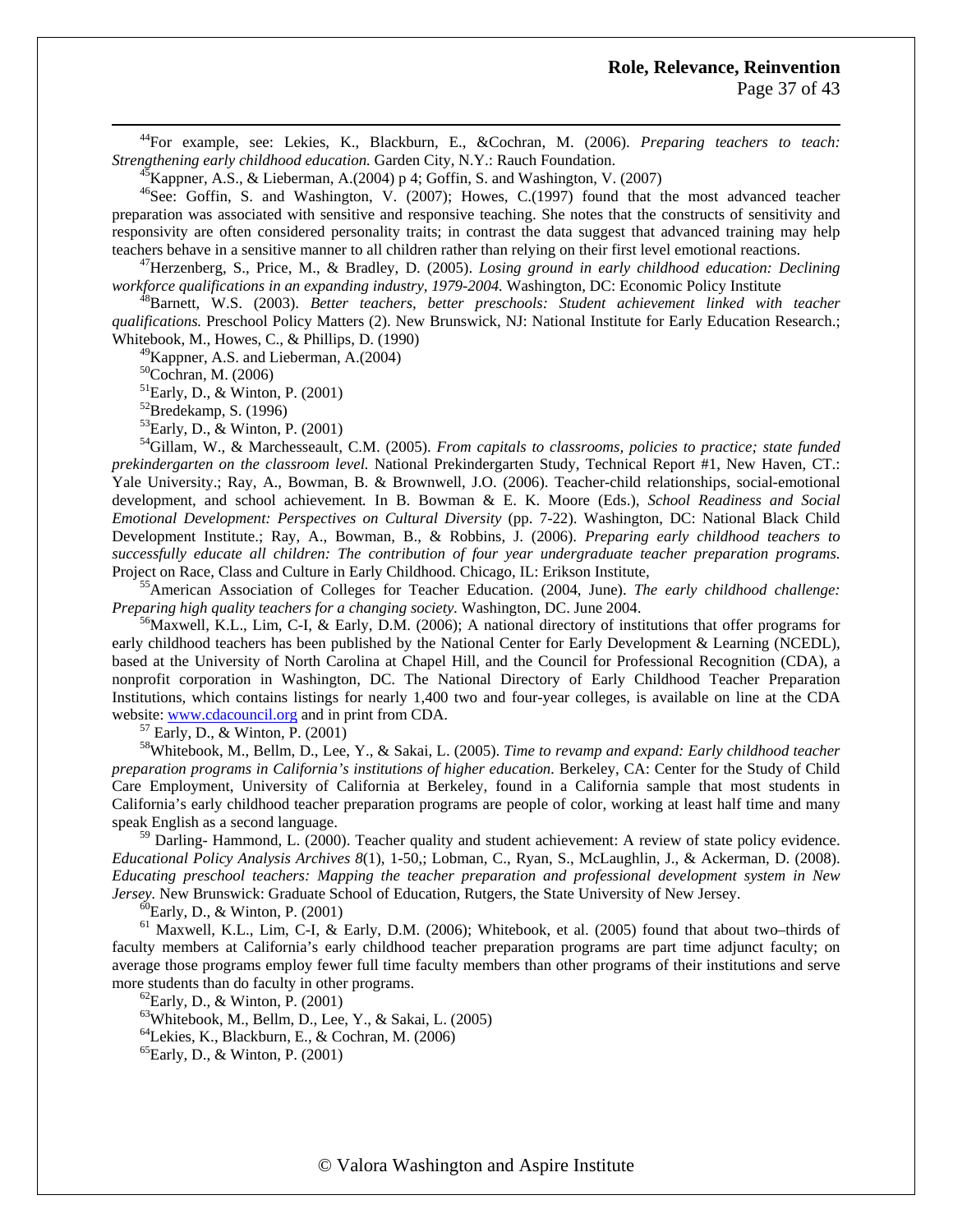<sup>66</sup>Whitebook, M., Bellm, D., Lee, Y., & Sakai, L. (2005) found that most of California's early childhood students are working full time. Choy, S. (2002). *Non Traditional Undergraduates*, NCES 2002-012, by Susan Choy. Washington, DC: U.S. Department of Education, National Center for Education Statistics report states that the traditional undergraduate is characterized as one who earns a high school diploma, enrolls full time immediately following high school, depend on parents for financial support and either does not work during the school year or works part time is the exception rather than the rule. About 73 percent of students are in some way nontraditional. Students typically, despite the pervasiveness of the image, the "traditional" college student; the recent high school graduate enrolled full time with financial dependence on parents, is only a small fraction of those in post secondary education today. The non-traditional student is typically categorized to mean students who have one or more of the following characteristics: older than age 24, financially independent of their parents, part time attendance, delayed enrollment students, first generation parents, English language learners, employed, welfare recipient, working full time typically at low wage jobs, speak a language other than or in addition to English. These have significantly lower rates of college retention and graduation rates. These patterns typify early childhood education students both nationally and in state college and university teacher preparation programs.<br><sup>67</sup>Saluja, G., & Early, D. (2002); From 1990 census data, in 2001, Fuller and Strath reported that the median

center based teacher was 34 years old, reported having completed some college and was married. 68Dukakis, K., Bellm, D., Seer, N., & Lee, Y. (2007). *Chutes or Ladders? Creating support services to help* 

early childhood students succeed in higher education, Center for the study of childcare employment. Berkley: Institute for Research on Labor and Employment, University of California at Berkeley 69Dukakis, K., Bellm, D., Seer, N., & Lee, Y. (2007)

 $70$ Dieker, L., Voltz, D., & Epanchin, B. (2002). Report of the Wingspread conference preparing teachers to work with diverse learners*. Teacher Education and Special Education 25*, 1-10.; Goffin, S., & Washington, V. (2007); Irvine, J.I. (2003). *Educating teachers for diversity: Seeing with a cultural eye*. New York: Teachers College Press.; Ladson Billings, G. (1999). *Preparing teachers for diverse student populations: A critical race theory perspective.*  Washington DC: American Educational Research Association.; Ray, A., Bowman, B., & Brownwell, J.O. (2006); Voltz, D.L. (1998). Cultural diversity and special education teacher preparation: Critical issues confronting the field*. Teacher Education and Special Education, 21*, 63-70.; Zaslow, M., Tout, K., Trends, C., Maxwell, K., & Clifford, R. (2004, October). *The role of professional development in creating high quality preschool education.* Brookings Institute–University of North Carolina Conference on "Creating a National Plan for the Education of 4-Year-Olds." Washington, DC.: Brookings Institute.<br><sup>71</sup>Goffin, S., & Washington, V. (2007)

72Bredekamp (1996); Horm-Wingerd, & D., Hyson, M., (2000). *New teachers for a new century: The future of early childhood professional preparation.* National Institute on Early Childhood Development and Education.

Jessup, MD: ED Pubs.;<br><sup>73</sup>Isenberg, J.P. (2000). The state of the art in early childhood professional preparation. In *New teachers for a new century: The future of early childhood professional preparation* (pp.15-48). J

<sup>74</sup>Cochran-Smith, M. (2005). No Child Left Behind: 3 years and counting*. Journal of Teacher Education 56*(2), 99-103.<br><sup>75</sup>Bowman, B., & Donovan, M. (2000)

76Lobman,C., Ryan, S., McLaughlin, J., & Ackerman, D. (2008)

77Darling- Hammond, L., Pittman, K.J., & Ottinger, C. (1987). *Career choices for minorities: Who will teach?*  Paper presented to the National Education Association and Council of Chief State School Officers' Task Force on Minorities in Teaching, Washington, DC.; Ritchie, S., Maxwell, K., & Clifford, R.M. (2007) 78 Isenberg, J.P. (2000); Ray, A., Bowman, B., & Robbins, J. (2006). *Preparing early childhood teachers to* 

*successfully educate ALL children: the contribution of state boards of higher education and national professional accreditation organizations.* Chicago: Erikson Institute.<br><sup>79</sup>Dieker, L., Voltz, D., & Epanchin, B. (2002); Early, D., & Winton, P. (2001); Goffin, S. & Washington, V.

(2007); Irvine, J.I. (2003).; Ray,A., Bowman, B., & Brownwell, J.O. (2006); Ray, A., Bowman, B., & Robbins, J. (2006); Voltz, D.L. (1998); Zaslow, M., Tout, K., Trends, C., Maxwell, K., & Clifford, R. (2004)

 ${}^{81}$ Genishi, C., & Goodwin, A.L. (2008)

82 Maxwell, K.L., Lim, C-I, & Early, D.M. (2006); Ryan, S., Ackerman, D., & Song, H. (2005). Getting qualified and being knowledgeable: Preschool teachers' perspective on their professional preparation. Unpublished manuscript, Rutgers, the State University of New Jersey.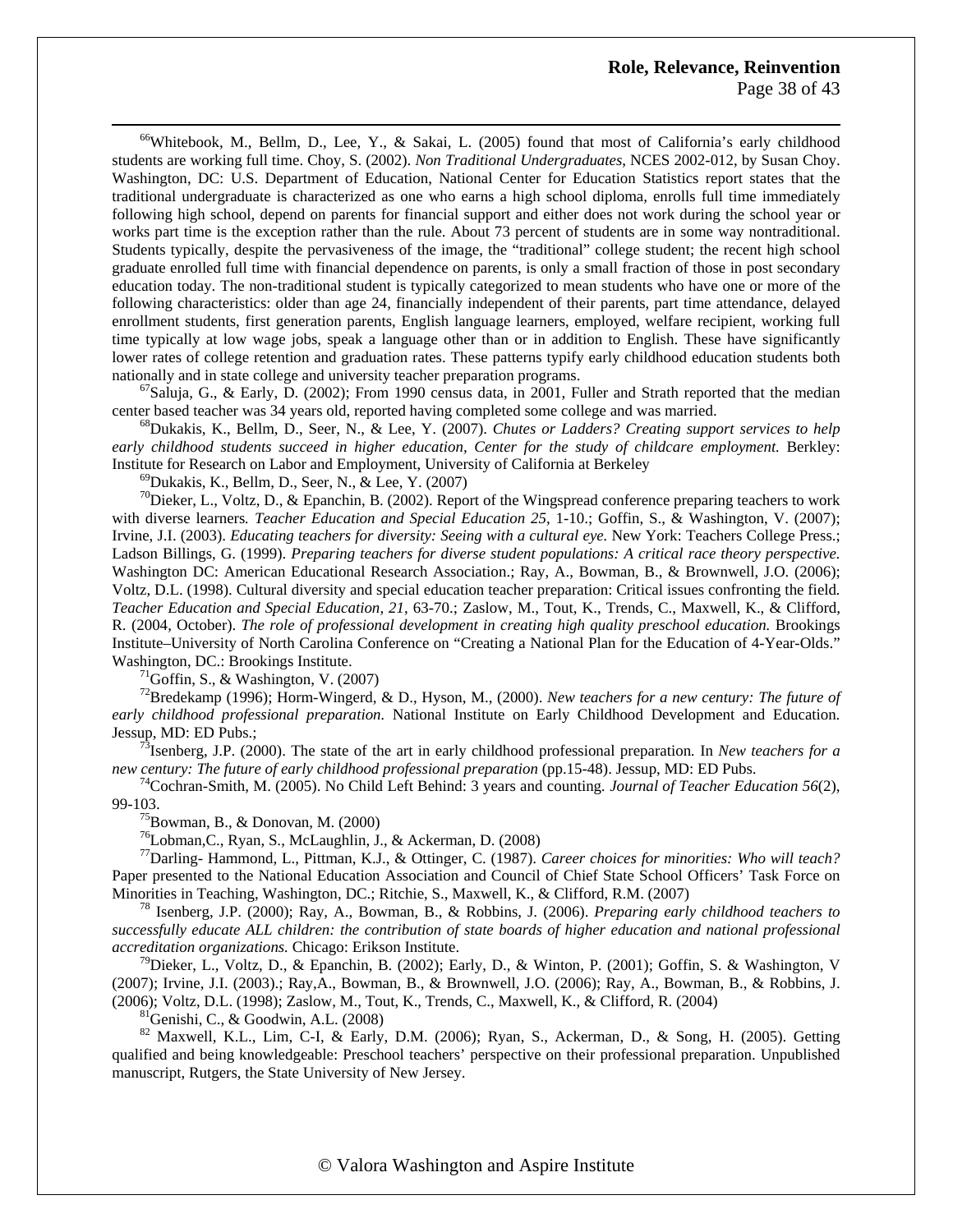83Hyson, M. (Ed.) (2003) *Preparing early childhood professionals: NAEYC's standards for programs*. Washington, DC: NAEYC.<br><sup>84</sup>Snider, M.H., & Fu, V.R. (1990). The effects of specialized education and job experience on early childhood

teachers' knowledge of developmentally appropriate practice. *Early Childhood Research Quarterly, 5,* 69-78. <sup>85</sup>Maxwell, K.L., Lim, C-I, & Early, D.M.(2006)

 $^{86}$ Gillam (2005); Goffin, S., & Washington, V.(2007); Herzenberg, S., Price, M., & Bradley, D. (2005); Ray, A., Bowman, B., & Robbins, J.(2006)<br><sup>87</sup>American Association of State Colleges and Universities. (2004). *Teacher education, scan of issues, roles,* 

*activities, and resources.* Washington, DC.<br><sup>88</sup>Neuman, S.B., & Seung-Lee, C. (2001). Teacher education in early literacy: The HeadsUp reading evaluation.

Ann Arbor: Center for the Improvement of Early Reading Achievement at University of Michigan .

89Collaborative teams exist in California, Florida, Illinois, Missouri, Nebraska, Ohio, Pennsylvania and Tennessee.

<sup>90</sup>Getting Organized: Unionizing Home-Based Child Care Providers, a report by the National Women's Law. Washington DC. To view the unionization report, go to: [www.nwlc.org/pdf/GettingOrganized2007.pdf](http://www.nwlc.org/pdf/GettingOrganized2007.pdf) .<br><sup>91</sup>Higher Education Early Childhood Task Force. (2002, May). *Common core content and areas of* 

*specialization: For personnel preparation in early care, education and family support in New Mexico*. Prepared for the New Mexico Child Development Board.; Hustedt, J.T., Barnett, W.S., Jung, K., & Figueras, A. (2008, June). Impacts of New Mexico prek on children's school readiness at kindergarten entry: Results from the second year of a growing initiative. New Brunswick: National Institute for Early Education Research, Rutgers, The State University of New Jersey.; Turner, P. (Ed.) (1999). La Ristra, New Mexico's comprehensive professional development system in early care, education, and family support. Santa Fe: Children, Youth and Families Dept.;

 $^{92}$ Cochran, M. (2006)

93Lobman, C., & Ryan, S. (2007). *Creating an effective system of teacher preparation and professional development, conversations with stakeholders.* New Brunswick: Rutgers, The State University of New Jersey.;

Rice, C. (2008). *Inside & out, developing an advocacy strategy for New Jersey's PK3 agenda.* Policy Brief. Newark: Association for Children of New Jersey.; Rice, C. (2008). *Preschool expansion component of school funding formula.* Newark: Association for Children of New Jersey.; Rice, C. & McLaughlin, J. (2007). *Providing the tools towards quality: The status of P-3 teacher preparation programs in New Jersey.* Policy Brief. Newark: Association for Children of New Jersey.; Whitebook, M., Ryan, S., Kipnis, F., & Sakai, L. (2008). *Partnering for preschool: A study of center directors in New Jersey's mixed-delivery Abbott Program.* Berkeley: Center for the Study of Child Care Employment, University of California.<br><sup>94</sup>Lobman,C., Ryan, S., McLaughlin, J., & Ackerman, D. (2008)

95Barnett, W.S., Hustedt, J.T., Hawkinson, L.E., & Robin, K.B. (2006). *The state of preschool 2006: State preschool yearbook.* New Brunswick: National Institute for Early Education Research, Rutgers University, The State University of New Jersey.; Frede, E., Jung, K., Barnett, W., Lamy, C., & Figueras, A. (2007, June). *The Abbott preschool program longitudinal effects study (APPLES).* Interim Report. New Brunswick: National Institute for Early Education Research, Rutgers, The State University of New Jersey.

<sup>96</sup>Lobman, C., Ryan, S., McLaughlin, J., & Ackerman, D. (2008)

97Genishi, C., & Goodwin, A.L. (Eds.) (2008)

 $^{98}$ Kappner, A.S., and & Lieberman, A.(2004), p 6-7

99Lekies, K.S., & Cochran, M. (2002). *Early childhood workforce preparation in New York State: A pilot study*. Ithaca, NY: The Cornell Early Childhood Program.; What would define success? A shared educational philosophy, shared set of core competencies, several different credential levels organized in a career lattice, multiple entry points into the college prep system, smooth articulation between teacher prep programs at the various levels of certification, financial support for students; an established structure to provide on-going leadership in the form of planning, monitoring and periodic review, supported by regulations linking various certifications to the career lattice and teacher salaries and benefits that are tied to credentials.<br>
<sup>100</sup>Kappner, A.S., & Lieberman, A. (2004), p 8<br>
<sup>101</sup>Kappner, A.S., & Lieberman, A. (2004)<br>
<sup>102</sup>Goffin, S., & Washington, V. (2007)<br>
<sup>103</sup>Within higher ed

address this issue. In the 1900's, the Ford Foundation provided significant funding in the area of transfer and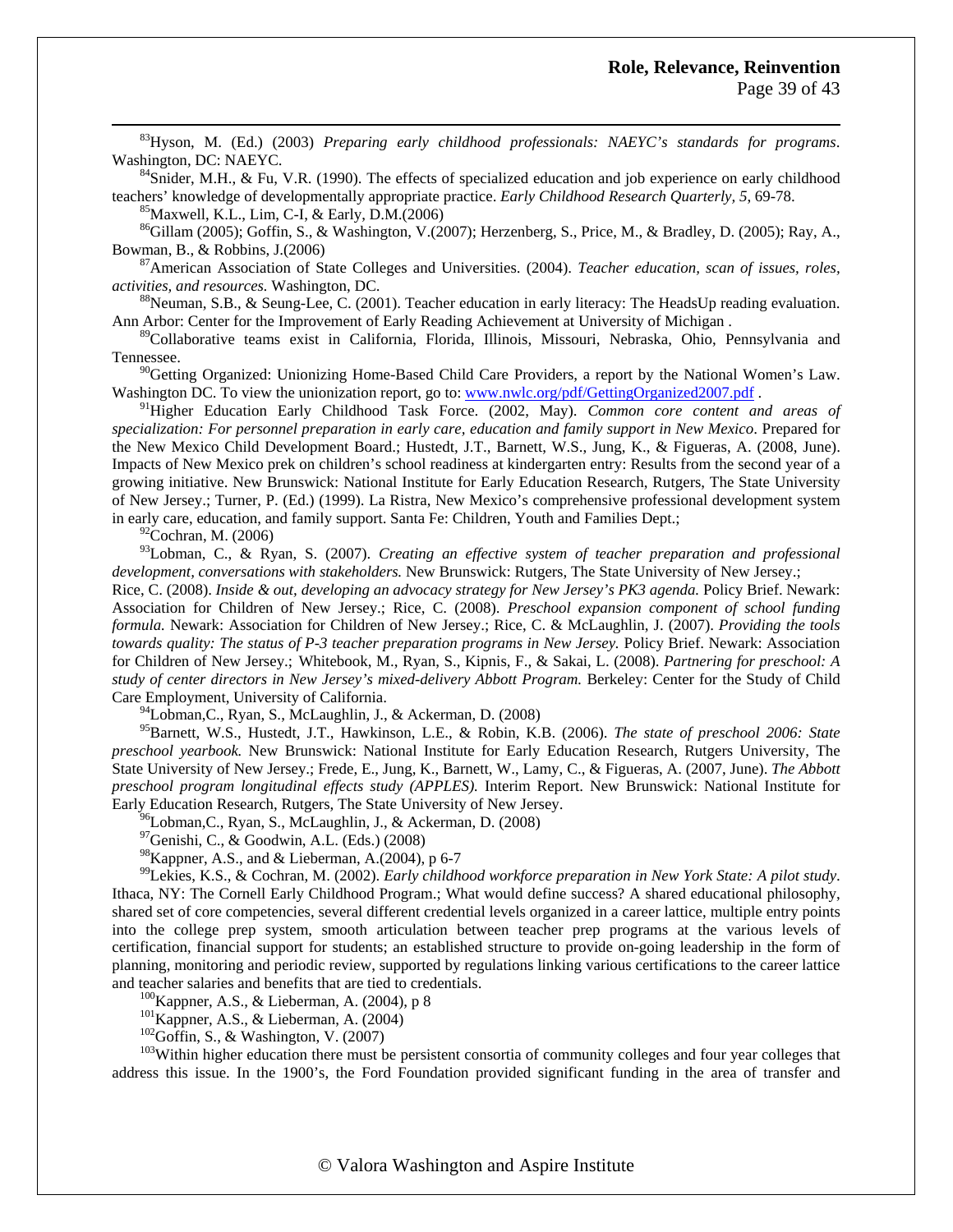articulation between community and four year colleges. Currently, community colleges meet together through ACCESS to discuss early childhood workforce preparation and higher education faculty from a variety of institutions discuss these issues at NAEYC. However, with the exception of the Headstart Higher Education faculty initiative, there is no focused, cross level approach to solving this problem. Articulation arrangements are by and large local, but could be fostered by support of some large system (state universities) with potential for affecting large numbers of students.<br><sup>104</sup>Dukasis, K., Bellm, D., Seer, N., & Lee, Y. (2007)<br><sup>105</sup>Dukasis, K., Bellm, D., Seer, N., & Lee, Y. (2007)

 $106$ Washington, V., & Reed, M. (2008, April-June). A study of the Massachusetts child care voucher system: Impact on children, families, providers, and resource and referral agencies. *Families in Society, 89*(2).<br><sup>107</sup> Early, D., & Winton, P. (2001)<br><sup>108</sup>Whitebook, M., Bellm, D., Lee, Y., & Sakai, L. (2005)<br><sup>109</sup>Dukasis, K., B

<sup>110</sup> The T.E.A.C.H. Early Childhood & Child Care Wages Projects. (2007, October). *The early childhood workforce: Making the case for education.* Annual Program Report 2006-2007. Chapel Hill, N.C.: Child Care Services Association.<br><sup>111</sup>Prior learning assessment is the evaluation of knowledge and competencies acquired through non-traditional

schooling, employment, volunteer and other learning experiences for college credit.<br>
<sup>112</sup> Kappner, A.S., & Lieberman, A. (2004)<br>
<sup>113</sup> Dukasis, K., Bellm, D., Seer, N., & Lee, Y. (2007)<br>
<sup>114</sup> Kappner, A.S., & Lieberman,

*Educational Leadership 64*(3), 14-20.<br><sup>117</sup>Dreeben, R. (2005). Teaching and the competence of organizations. In L.V. Hedges &B. Schneider (Eds.),

*The social organization of schooling (pp.51-71).*. New York: Russell Sage Foundation Publications.; Bellm, D., & Whitebook, M. (2006); Goffin, S., & Washington, V (2007)<br><sup>118</sup>Ladson-Billings, G. J. (1999). Preparing teachers for diverse student populations: A critical race theory

perspective. *Review of Research in Education, 24*, 211-247.; Ray, A., Bowman, B., & Robbins, J. (2006)<br><sup>119</sup> Ray, A., Bowman, B., and Robbins, J. (2006); Ray, A., Bowman, B., & Brownwell, J.O. (2006)

<sup>120</sup>Kappner, A.S., & Lieberman, A. (2004)<br><sup>121</sup> Barnett, W.S. (2003); Bowman, B., & Brownwell, J.O. (2006); Darling–Hammond, L. (2000). Teacher quality and student achievement: A review of state policy evidence. *Education Policy Analysis Archives, 8*(1).; Hyson (2001); Hyson, M. (Ed.) (2003); Kearney (1992); Ladson-Billings, G.J. (1999); Ray, A., Bowman, B., & Robbins, J. (2006)<br><sup>122</sup>Saluja, G., Early, E., & Clifford, R. (2002)<br><sup>123</sup>Gilliam, W., & Marchesseault, C.M. (2005)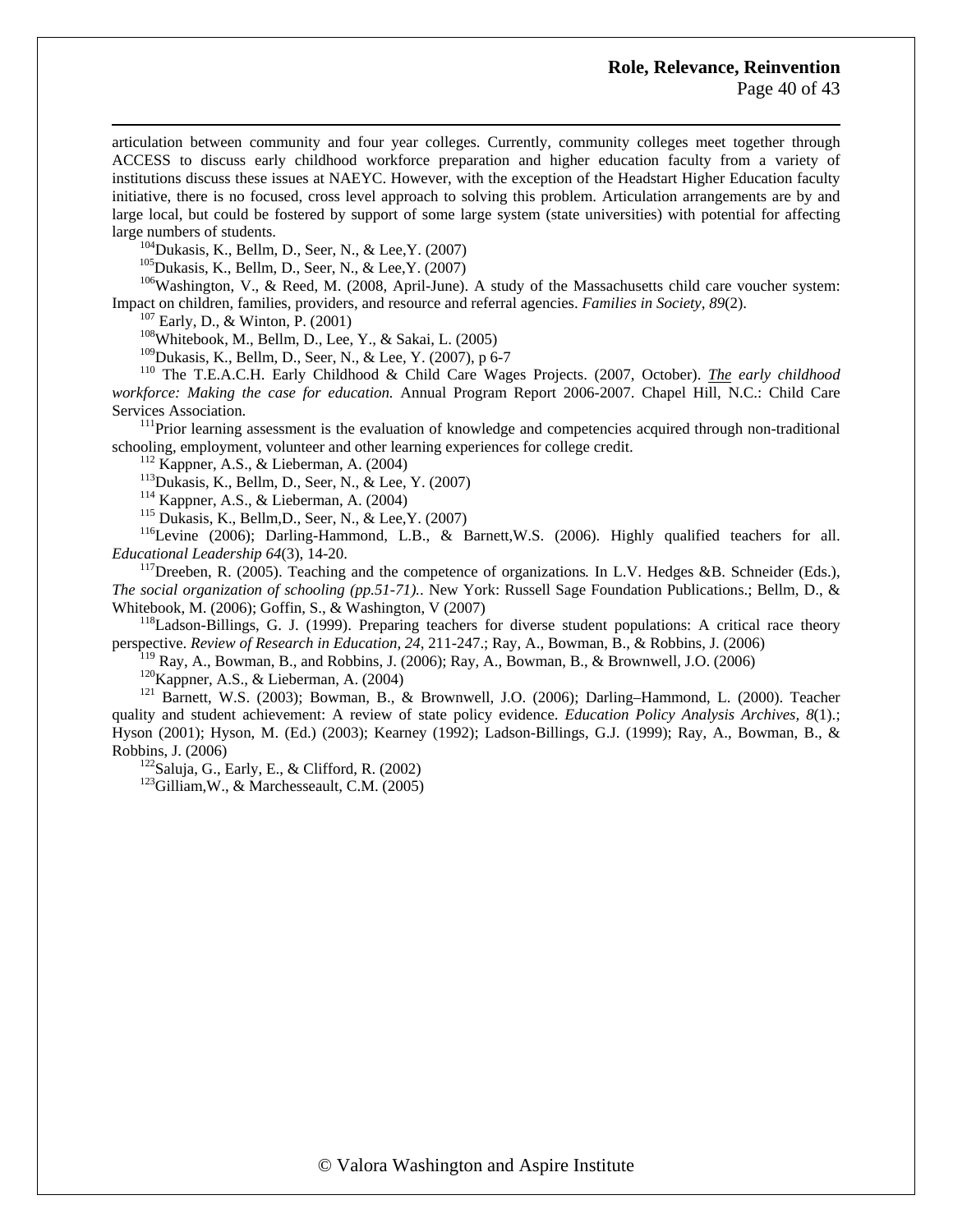# *About the Contributing Organizations*

**Aspire Institute—***"Bridging College and Community"* links Wheelock College with cross-community partnerships in order to apply our academy's tools, perspectives and research to real world challenges. Aspire envisions being a leader in advancing knowledge and policies that address complex issues of social and educational concern and ensure the success and well-being of children, families, and communities. Our work is currently focused in three areas: health and wellness, education, and social and family support systems. Contact: Adrian K. Haugabrook, Executive Director, (617) 879-2452, [ahaugabrook@wheelock.edu,](mailto:ahaugabrook@wheelock.edu) [www.wheelock.edu/aspire.](http://www.wheelock.edu/aspire)

**The CAYL Institute**: Community Advocates for Young Learners (CAYL) is the umbrella organization housing several well-known Fellowships, including the CAYL Schott Fellowship in Early Care and Education and the CAYL Principals Fellowship. Our vision is a nation where the right to high quality early care and education is embedded in public policy and professional practice. Our purpose is to organize, equip and empower people to create change on behalf of children. Contact: Valora Washington, President, (617) 873-0678, [vwashington@cayl.org](mailto:vwashington@cayl.org), [www.cayl.org.](http://www.cayl.org/)

**The Council for Professional Recognition**, a national nonprofit organization, promotes improved performance and recognition of professionals in early childhood care and education. The Council administers the Child Development Associate (CDA) National Credentialing Program, which assesses and credentials early childhood care and education professionals based upon their performance. More than 200,000 caregivers have obtained this CDA Credential since the inception of the program. Contact: Kathy Ruby, Publications Manager, (202) 265-9090 x215, [KathyR@cdacouncil.org,](mailto:JCruz@cdacouncil.org) [www.cdacouncil.org](http://www.cdacouncil.org/).

**The National Black Child Development Institute** exists to improve and protect the quality of life of Black children and families, by serving as an advocate to put their voices at the table of social policy, and as a resource to promote best practices that empower them from a cultural perspective. NBCDI carries out this mission through an affiliate network that provides public awareness and training in early care and education, elementary education, child welfare, and health. Contact: Carol Brunson Day, President & CEO, (202) 833-2220, [cday@nbcdi.org,](mailto:cday@nbcdi.org) [www.nbcdi.org.](http://www.nbcdi.org/)

The **National Head Start Association** is a private not-for-profit membership organization dedicated exclusively to meeting the needs of Head Start children and their families. It represents more than 1 million children, 200,000 staff and 2,600 Head Start programs in the United States. The Association provides support for the entire Head Start community by advocating for policies that strengthen services to Head Start children and their families; by providing extensive training and professional development to Head Start staff; and by developing and disseminating research, information, and resources that enrich Head Start program delivery. Contact: Carleen Wallington Kinlock (703) 739-0875 x7564, [cwallingtonkinlock@nhsa.org](mailto:cwallingtonkinlock@nhsa.org), [www.nhsa.org](http://www.nhsa.org/).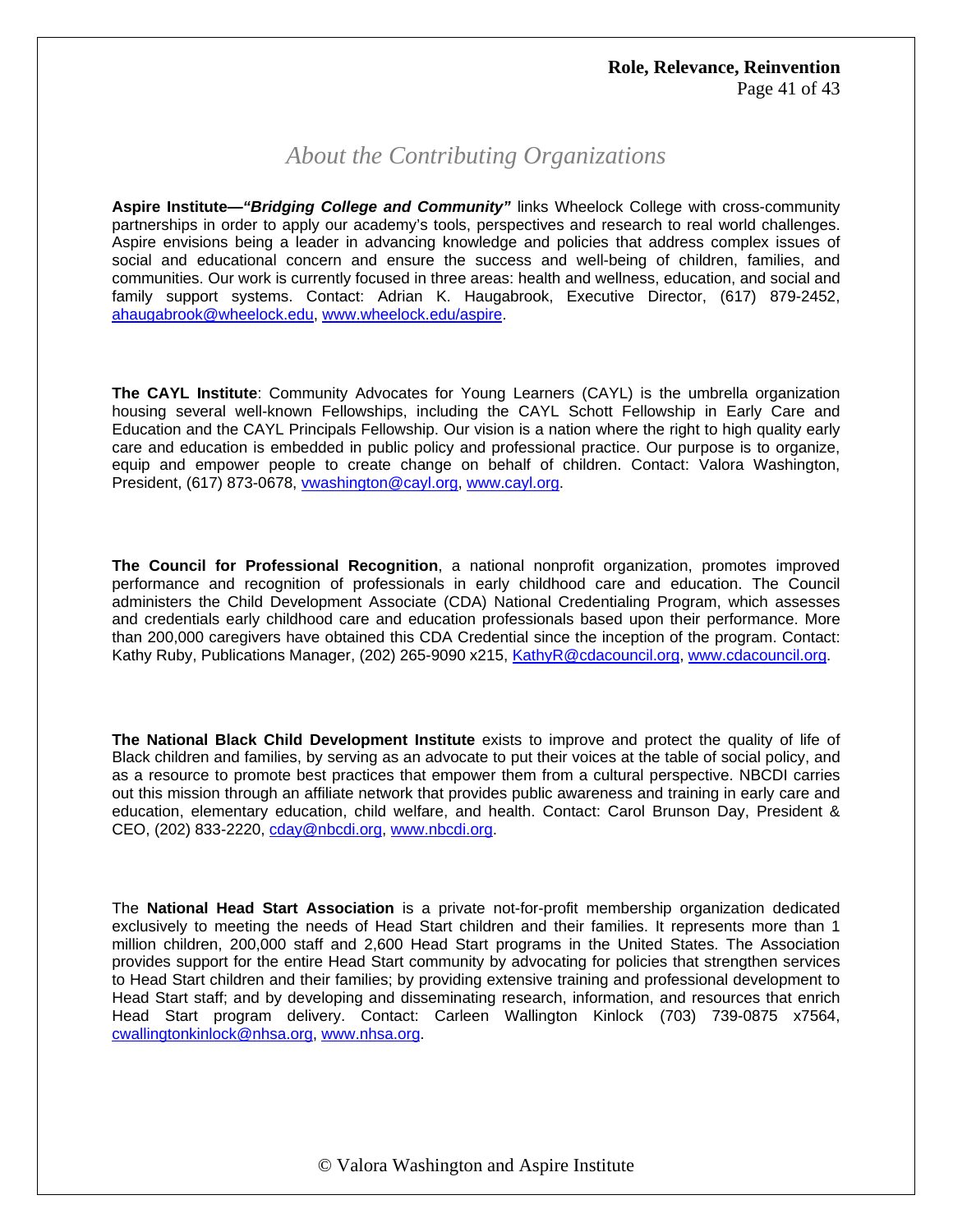Page 42 of 43

**National-Louis University (NLU)** has maintained a long tradition of leadership in early childhood education. At the time it was founded in 1886, the College was at the forefront of the kindergarten movement and prepared some of the first kindergarten teachers in America. Today the university is comprised of three colleges-National College of Education, College of Management and Business, and the College of Arts and Sciences. The university also houses many innovative centers such as the McCormick Tribune Center for Early Childhood Leadership. Contact: Paula Jorde Bloom, Michael W. Louis Endowed Chair at the McCormick Tribune Center for Early Childhood Leadership, (800) 443-5522 x50055, [paula.bloom@nl.edu](mailto:paula.bloom@nl.edu), [www.nl.edu](http://www.nl.edu/).

**Pre-K Now** is a public education and advocacy organization leading the national movement for highquality, voluntary pre-kindergarten for all three and four year olds. Pre-K Now provides targeted financial and technical assistance to advocates and policymakers working to secure policy changes and public funds that will improve the availability and quality of state-funded pre-k programs. Our vision is a nation in which every child enters kindergarten prepared to succeed. Contact: (202) 862-9871, [info@preknow.org](mailto:info@preknow.org), [www.preknow.org.](http://www.preknow.org/)

Founded in 1888, **Wheelock College** is a private institution with the public mission of improving lives of children and families. The College fulfills this mission by providing a strong education in the arts and sciences and in its professional fields—education, child and family studies, and social work. Throughout its programs, the College reflects the multicultural dimensions of the communities and countries in which it operates. Contact: Marta T. Rosa, Senior Director of Government Relations & Civic Engagement, (617) 879-2314, [mrosa@wheelock.edu,](mailto:mrosa@wheelock.edu) [www.wheelock.edu](http://www.wheelock.edu/).